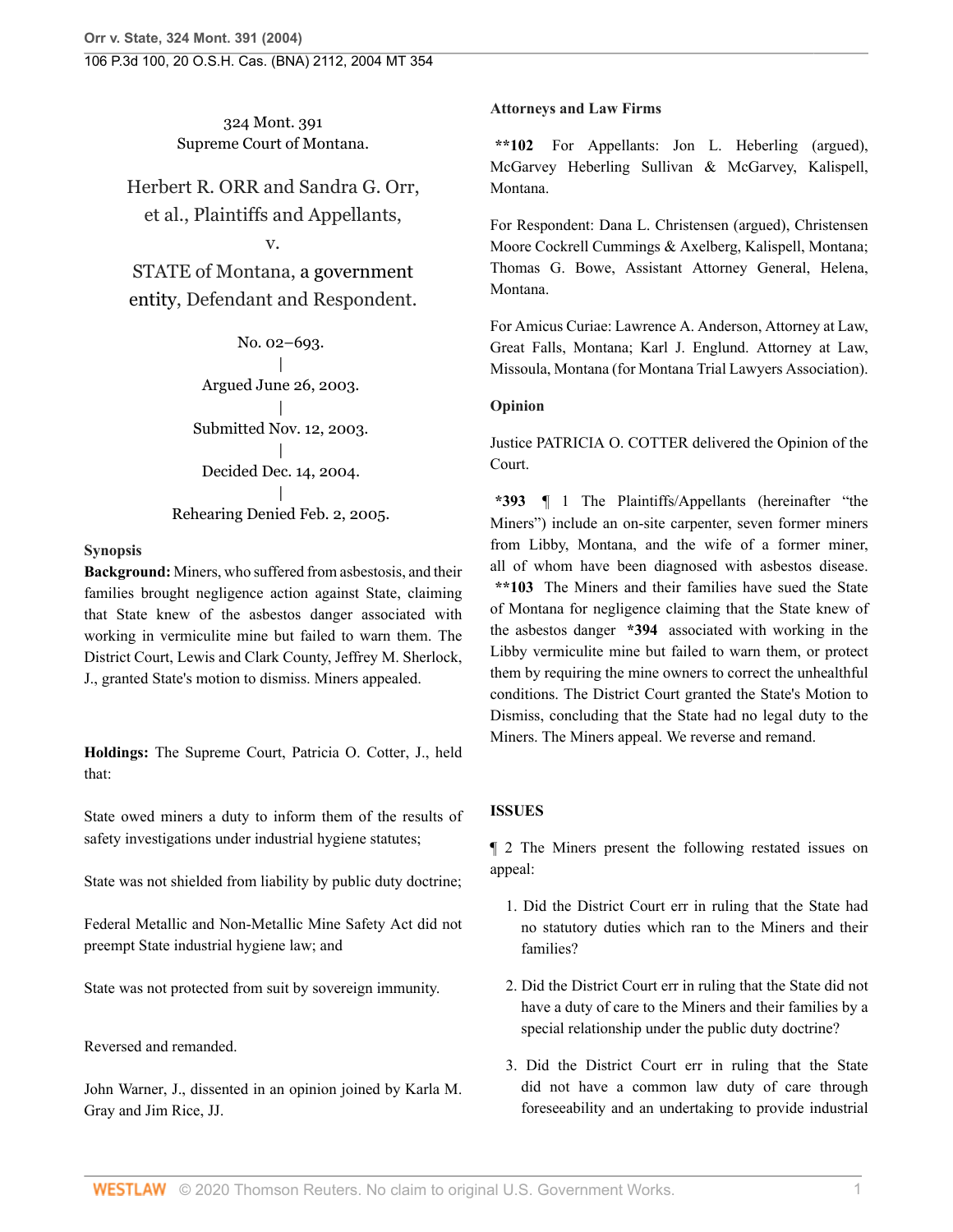hygiene services for the benefit of the Libby mine workers and their families?

- 4. Can the doctrine of federal preemption provide a defense for the State in this case?
- 5. Does sovereign immunity insulate the State from the Miners' cause of action?

### **FACTUAL AND PROCEDURAL BACKGROUND**

¶ 3 The Plaintiffs/Appellants in this case include seven former Libby miners and the wife of a former miner. The ninth Plaintiff is a carpenter formerly employed by a construction company who worked for the duration of his employment at the Libby mine. With due respect to the non-miner plaintiffs, we will refer to the entire group of Plaintiffs in this Opinion as "the Miners." The Miners have all been diagnosed with asbestos disease. The Miners' [names](http://www.westlaw.com/Link/Document/FullText?entityType=disease&entityId=Ic9d53668475411db9765f9243f53508a&originationContext=document&transitionType=DocumentItem&contextData=(sc.Default)&vr=3.0&rs=cblt1.0) and dates of work are: Herbert R. Orr, 1965–1967, Robert L. Graham, 1962– 1990, Robert Dedrick, 1972–1973, Leonard D. Rice, 1968– 1978, Donald R. Smith, 1951–1987, Opal A. Smith, (dates of husband Donald's work) 1951–1987, James D. Jacobson, 1975–1976, Royce N. Ryan, 1974–1977, and Clayton H. Riddle, 1959–1962 and 1966–1969.

¶ 4 W.R. Grace Co. (Grace) purchased the existing Zonolite mine and mill in Libby, Montana (the Mine), in 1963. It owned and operated the Mine until 1990. The Mine extracted vermiculite from the ground and processed it using a procedure which generated substantial airborne dust containing tremolite asbestos. In 1956, when the State Board of Health (the Board or BOH) conducted an industrial hygiene study of **\*395** the Mine, it was already wellknown that asbestos dust was a toxic inhalant. During the 1956 Mine inspection, the State did not perform analysis on any dust samples to determine an accurate asbestos concentration. Relying on the Mine's records, however, it concluded that the maximum concentration of asbestos in the airborne dust would not "be greater than 25 to 30 mppcf."<sup>[1](#page-1-0)</sup> The State analyzed dust samples for asbestos concentration when it returned to the Mine in December 1958 and during subsequent inspections.

<span id="page-1-0"></span>[1](#page-1-1) mppcf is the acronym for "millions of particles per cubic foot of air." At that time, according to the State's report, the maximum allowable concentration (MAC) of asbestos in airborne dust was 5 mppcf.

¶ 5 The State BOH performed inspections of the Mine in 1958, 1962, 1963, 1964, and 1967. In 1966, the federal government undertook regulation of mine safety. As a result, from 1971 through 1976, the federal agency, accompanied by a State mining inspector, inspected the Mine and issued written reports. The State performed its own inspection in 1974, as well as assisting in the federal inspection for that year. The federal inspectors did not participate in any inspections after 1976. Between 1979 and the Mine's cessation of operations in 1990, the State performed fourteen inspections of the Mine. It also performed two post-closure inspections in 1991 and 1992.

**\*\*104** ¶ 6 During each State inspection between 1956 and 1974, the State inspectors found unsanitary and unhealthful conditions. The State notified Zonolite, and later Grace, of the dangerous conditions after each inspection, explaining the seriousness of [asbestosis](http://www.westlaw.com/Link/Document/FullText?entityType=disease&entityId=Ic280891e475411db9765f9243f53508a&originationContext=document&transitionType=DocumentItem&contextData=(sc.Default)&vr=3.0&rs=cblt1.0) and its likely fatal outcome, but did not inform the Mine workers, including the Miners, of the dangers. With the exception of identifying the hazardous conditions and telling the Mine's owners/managers to correct the problems, the State took no steps to ensure that the Mine's owners/managers responded in a manner that provided a safe working environment. Moreover, federal inspections between 1971 and 1975, in which State inspectors participated, revealed dangerous levels of asbestos dust in the Mine. The federal inspectors reported their findings to Grace, and provided copies of their reports to the State. The State did not notify the Miners or other Mine workers of the federal findings.

¶ 7 The Miners originally sued Grace for its failure to provide a safe working environment. Grace successfully avoided financial responsibility for these claims, however, by filing for protection under Chapter 11 of the federal bankruptcy laws in April 2001. The Miners **\*396** thereafter sued the State for its role in failing to protect them. They allege that the State negligently failed to warn them of the known dangers to all Mine workers and their families associated with working at the Mine, and that as a result of the State's negligence, the Miners have suffered grave injuries and damages.

<span id="page-1-1"></span>¶ 8 The State countered that it did not owe a duty to the Miners, and without such a duty, there could be no finding of negligence. On this and several other grounds, it filed a Motion to Dismiss. Without reaching all of the grounds for dismissal presented by the State, the District Court agreed that the State owed no duty to the Miners and therefore granted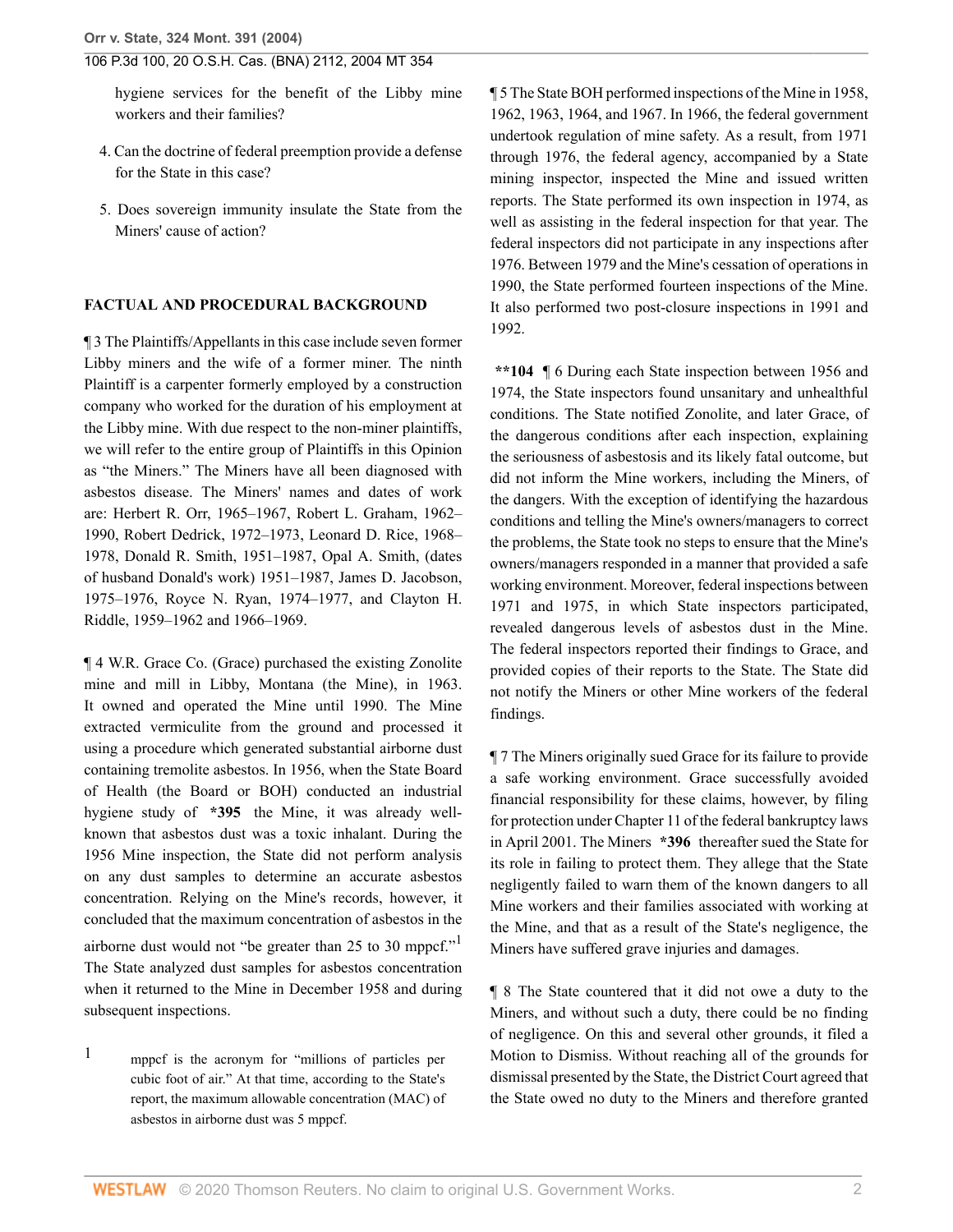the Motion to Dismiss. The Miners appeal. We reverse and remand.

#### **STANDARD OF REVIEW**

 ¶ 9 We review *de novo* a district court's ruling on a motion to dismiss pursuant to [Rule 12\(b\)\(6\), M.R.Civ.P](http://www.westlaw.com/Link/Document/FullText?findType=L&pubNum=1006803&cite=MTRRCPR12(B)&originatingDoc=I41a70aa7f79e11d99439b076ef9ec4de&refType=LQ&originationContext=document&vr=3.0&rs=cblt1.0&transitionType=DocumentItem&contextData=(sc.Search)). *[Plouffe v.](http://www.westlaw.com/Link/Document/FullText?findType=Y&serNum=2003244083&pubNum=0004645&originatingDoc=I41a70aa7f79e11d99439b076ef9ec4de&refType=RP&originationContext=document&vr=3.0&rs=cblt1.0&transitionType=DocumentItem&contextData=(sc.Search)) State,* [2003 MT 62, ¶ 8, 314 Mont. 413, ¶ 8, 66 P.3d 316, ¶](http://www.westlaw.com/Link/Document/FullText?findType=Y&serNum=2003244083&pubNum=0004645&originatingDoc=I41a70aa7f79e11d99439b076ef9ec4de&refType=RP&originationContext=document&vr=3.0&rs=cblt1.0&transitionType=DocumentItem&contextData=(sc.Search)) [8](http://www.westlaw.com/Link/Document/FullText?findType=Y&serNum=2003244083&pubNum=0004645&originatingDoc=I41a70aa7f79e11d99439b076ef9ec4de&refType=RP&originationContext=document&vr=3.0&rs=cblt1.0&transitionType=DocumentItem&contextData=(sc.Search)) (citation omitted). "A motion to dismiss under [Rule 12\(b\)](http://www.westlaw.com/Link/Document/FullText?findType=L&pubNum=1006803&cite=MTRRCPR12(B)&originatingDoc=I41a70aa7f79e11d99439b076ef9ec4de&refType=LQ&originationContext=document&vr=3.0&rs=cblt1.0&transitionType=DocumentItem&contextData=(sc.Search)) [\(6\), M.R.Civ.P.](http://www.westlaw.com/Link/Document/FullText?findType=L&pubNum=1006803&cite=MTRRCPR12(B)&originatingDoc=I41a70aa7f79e11d99439b076ef9ec4de&refType=LQ&originationContext=document&vr=3.0&rs=cblt1.0&transitionType=DocumentItem&contextData=(sc.Search)), has the effect of admitting all well-pleaded allegations in the complaint. In considering the motion, the complaint is construed in the light most favorable to the plaintiff, and all allegations of fact contained therein are taken as true." *Plouffe,* ¶ 8 (citation omitted). We will affirm the District Court's dismissal when we conclude that the plaintiff would not be entitled to relief based on any set of facts that could be proven to support the claim. *Plouffe,* ¶ 8 (citation omitted). The determination of whether a complaint states a claim is a conclusion of law, and the District Court's conclusions of law are reviewed for correctness. *Plouffe,* ¶ 8 (citation omitted).

#### **DISCUSSION**

### *Statutory Duty*

¶ 10 The first issue presented is whether the District Court erred in ruling that the State had no statutory duty which ran to the Miners and their families.

¶ 11 The Miners maintain that under the statutes empowering the State Board of Health and creating an Industrial Hygiene Division, the State had a mandatory duty to "make investigations" and "to disseminate information." They claim the State made the investigations as required but failed to disseminate the critical information derived from the investigations.

¶ 12 The State argues that, for the following reasons, it had no **\*397** statutory duty to the Miners:

1. the industrial hygiene laws, relied upon by the Miners, granted the State certain powers but imposed no mandatory duties;

2. the industrial hygiene statutes did not expressly impose a duty upon the State to warn and protect the Miners;

3. an Attorney General Opinion issued in 1942 ruled that facility inspection reports were confidential and could not be disclosed to the public;

4. the industrial hygiene statutes restrict the State to reporting its inspection findings **\*\*105** only "to the industries concerned"; and

5. protection of workers is the exclusive responsibility of an employer under Montana labor laws, and that the Miners' theory of negligence would require "the State to foresee that Grace would not fulfill its legal obligations as landowner and employer."

¶ 13 The District Court agreed with the State's arguments. It noted in its Order that none of the statutes relied upon by the Miners contained the words "mine," "asbestos," or "miners." This indicated to the court that "[t]he statutes deal with a general state of industry in Montana and with no specific form of industry or type of worker. With such being the case, it is hard to argue that the statutes ... were designed to specifically provide a duty toward a certain type of industry or a certain type of worker." We turn now to an examination of the State's public health statutes which are at the center of the District Court's decision.

¶ 14 The State Board of Health was created in 1907. Section 1474, RCM (1907). Until 1967, when the State Department of Health (the Department or DOH) was created, the BOH was responsible for the "general supervision of the interests and health and life of the citizens of the state." Section 2448, RCM (1921); § 69–105, RCM (1947). As part of the BOH's "functions, powers and duties," the legislature mandated that the Board "shall make sanitary investigations and inquiries regarding the causes of disease; ... causes of mortality, and the effects of localities, employments, conditions ... and circumstances affecting the health of the people," among other things. The BOH was also charged to "gather such information in respect to all these matters as it may deem proper for diffusion among and use by the people...." *See* Sec. 2448, RCM (1921); § 69–105, RCM (1947)(as revised in 1961, Replacement, Vol. 4).

¶ 15 In 1939, Montana legislators created, within the BOH, the Industrial Hygiene Division (the Division). The legislature granted to the new Division, among other things, the power to: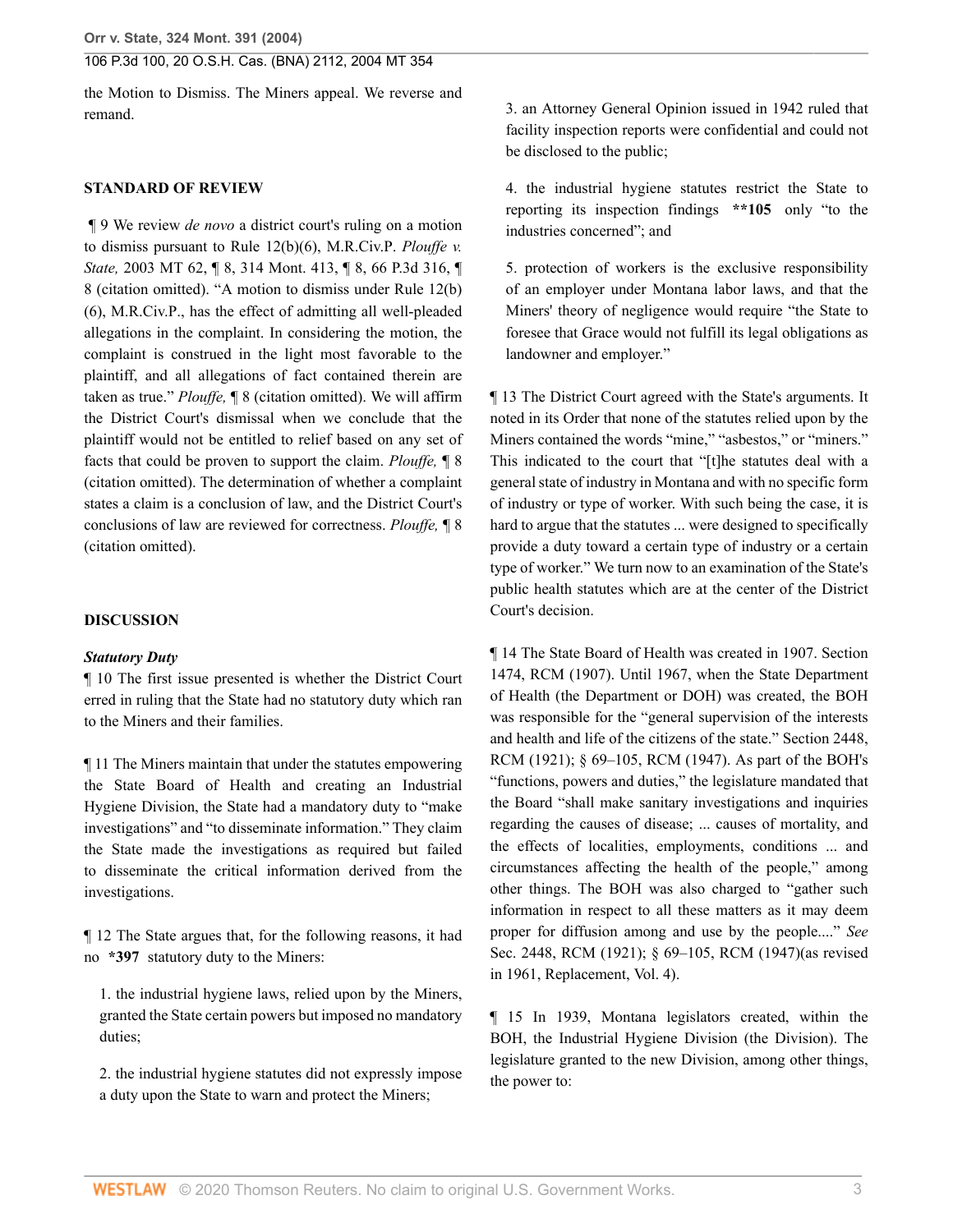**\*398** (1) make studies of industrial hygiene and occupational disease problems in Montana industries; ...

(3) make investigations of the sanitary conditions under which men and women work in the various industries of the State; ...

(5) report to the industries concerned the findings of such investigations and to work with such industries to remedy unsanitary conditions.

Sections 2(1), (3) and (5), Ch. 127, L.1939. Additionally, § 7 of the new law provided that:

every physician, hospital or clinic superintendent, ... having knowledge of a case of occupational disease shall ... report the same to the division of industrial hygiene of the State of Montana.... All such reports and all records and data of the division of industrial hygiene of the State of Montana pertaining to such diseases are hereby declared not to be public records or open to public inspection, and shall not be admissible as evidence in any action at law or in any hearing under the workmen's compensation act of the State of Montana.

Section 7, Ch. 127, L.1939. Chapter 127 was subsequently renumbered and codified at §§ 69–201–208, RCM (1947).

¶ 16 In 1955, Montana lawmakers effectively eliminated the Industrial Hygiene Division by decreeing that the BOH "shall possess, exercise and administer all of the powers, functions and authority, and shall carry out, discharge and execute all of the duties, in the field of industrial hygiene" set forth in §§ 69–202–208, RCM (1947). Section 69– 201, RCM (1947)(1961, Replacement, Vol.4). Sections 202 through 208 remained unchanged. As a result, the BOH became exclusively responsible for the State's programs for general public health and safety as well as occupational/ industrial health and safety.

<span id="page-3-2"></span>¶ 17 In 1967, the Montana legislature made further revisions to both the public health and industrial hygiene statutes. It created the  $DOH<sup>2</sup>$  $DOH<sup>2</sup>$  $DOH<sup>2</sup>$  Section 1, Ch. 197, L.1967. As a **\*\*106** result of the creation of the Department, the functions and duties formerly allocated to the Board were divided between the Board and the new Department. The DOH assumed the responsibility to "make investigations, disseminate information, and make recommendations for control of diseases and improvement of public health to persons, groups, or the public." **\*399** Section 69–4110(3), RCM (1947)(1969, 2d Replacement, Vol.4). Moreover, the

<span id="page-3-3"></span>DOH became responsible for administering the industrial hygiene program. Section 69–4105(1), RCM (1947)(1969, 2d Replacement, Vol.4). As a result, it was required to "investigate the conditions of work at any place of employment at any time," and to "report the findings of investigations to the industry<sup>[3](#page-3-1)</sup> concerned and co-operate with the industry in preventing or correcting conditions which are hazardous to health." Section 69–4203(3) and (4), RCM (1947)(1969, 2d Replacement, Vol.4).

- <span id="page-3-0"></span>[2](#page-3-2) Subsequently known as the Department of Health and Environmental Sciences, § 69–4102(2), RCM (1947) (Supp.1977) and the Department of Public Health and Human Services, [§ 50–1–101\(2\), MCA \(1997\)](http://www.westlaw.com/Link/Document/FullText?findType=L&pubNum=1002018&cite=MTST50-1-101&originatingDoc=I41a70aa7f79e11d99439b076ef9ec4de&refType=SP&originationContext=document&vr=3.0&rs=cblt1.0&transitionType=DocumentItem&contextData=(sc.Search)#co_pp_58730000872b1).
- <span id="page-3-1"></span>[3](#page-3-3) We note that the dissent accuses the Court of relying on "incomplete references and misleading quotations" from past statutes. One such statute to which the dissent refers is  $\S$  69–4203(4), which, as quoted here, contains the language required for the dissent's analysis. In this instance, the dissent apparently narrowly defines the word "industry" as used in  $\S$  69–4203(4) to mean the employer or the management group of a facility as opposed to the workers and laborers who, in actuality, make up an industry. The term "industry" is not defined in the statute; therefore it must be given its ordinary meaning. *[Mont. Vending, Inc. v. Coca–Cola](http://www.westlaw.com/Link/Document/FullText?findType=Y&serNum=2003697096&pubNum=4645&originatingDoc=I41a70aa7f79e11d99439b076ef9ec4de&refType=RP&originationContext=document&vr=3.0&rs=cblt1.0&transitionType=DocumentItem&contextData=(sc.Search)) Bottling Co.,* [2003 MT 282, 318 Mont. 1, 78 P.3d 499.](http://www.westlaw.com/Link/Document/FullText?findType=Y&serNum=2003697096&pubNum=4645&originatingDoc=I41a70aa7f79e11d99439b076ef9ec4de&refType=RP&originationContext=document&vr=3.0&rs=cblt1.0&transitionType=DocumentItem&contextData=(sc.Search)) Without supporting authority, the dissent defines the term "industry" to *exclude* the workers who comprise it. Applying this narrow definition to a Department of Health program designed to safeguard the health of these very workers runs contrary to its purpose.

¶ 18 In 1971, the industrial hygiene statutes underwent further revisions. The new statute was known as the Occupational Heath Act (OHA) of Montana. Section 1, Ch. 316, L.1971; § 69–4206, RCM (1947)(Supp.1977). The declared policy and purpose of the OHA was:

(1) ... to achieve and maintain such conditions at the workplace as will protect human health and safety, and to the greatest degree practicable, foster the comfort and convenience of the workers at any workplace of this state and enhance their productivity and well-being.

(2) To these ends it is the purpose of this act to provide for a co-ordinated statewide program of abatement and control of occupational diseases....

Section 69–4207, RCM (1947)(Supp.1977).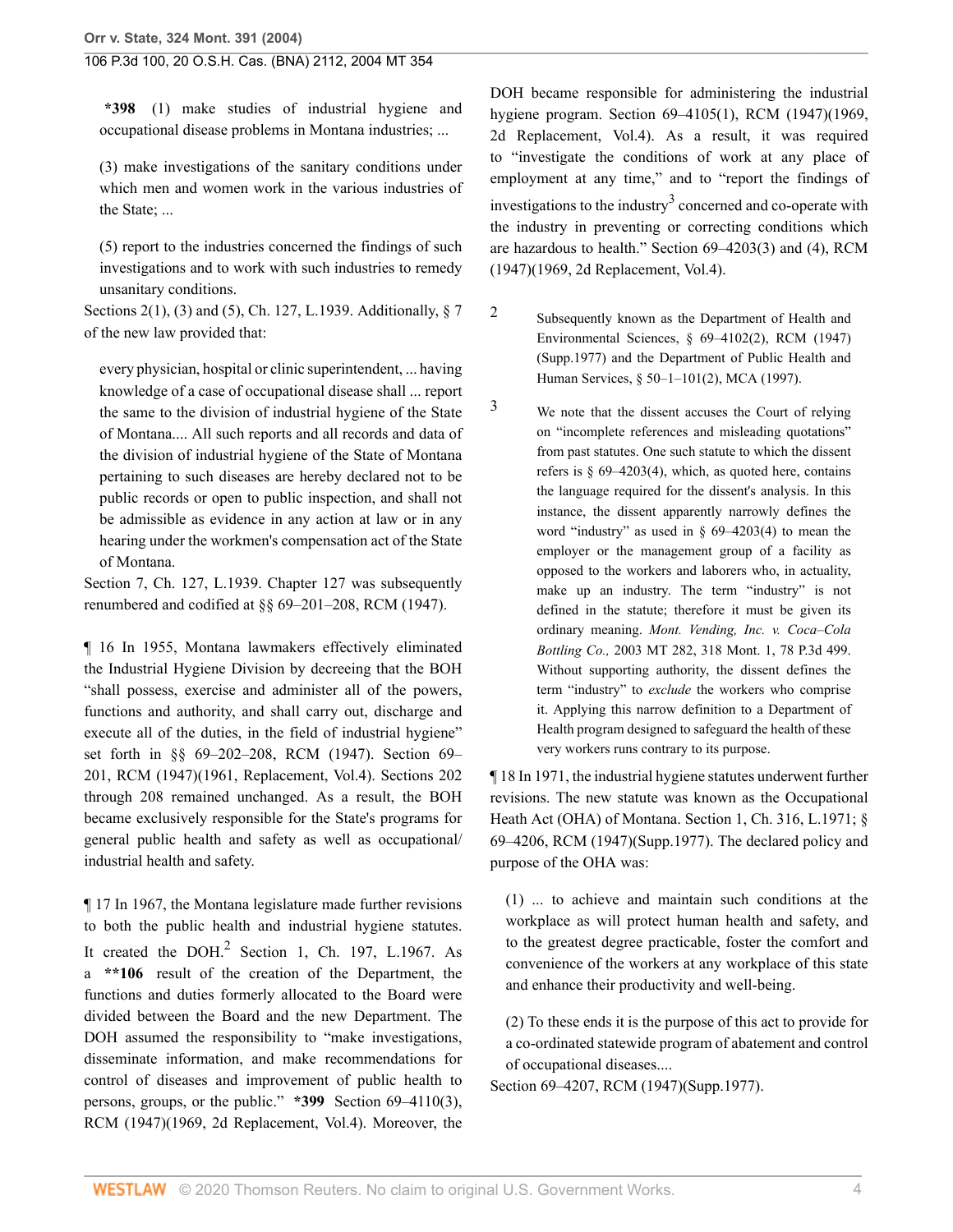<span id="page-4-1"></span>¶ 19 The new Act mandated that, among other things, the  $BOH<sup>4</sup>$  $BOH<sup>4</sup>$  $BOH<sup>4</sup>$  adopt rules implementing the Act, establish threshold limit values of airborne contaminants, and issue orders necessary to carry out the Act. Under the OHA, the Department was granted various "powers." These included the requirement that the DOH enforce orders issued by the Board, prepare and develop a comprehensive plan for the prevention, abatement, and control of occupational diseases, and that **\*400** it "collect and disseminate information and conduct educational and training programs relating to the prevention and control of occupational diseases." Section 69–4211.1(1), (3), and (7), RCM (1947)(Supp.1977). The Department also had the power to take enforcement actions and impose monetary penalties on violators of the OHA. Section 69–4215 and 69–4221, RCM (1947)(Supp.1977).

<span id="page-4-0"></span>[4](#page-4-1) Renamed the Board of Health and Environmental Sciences by the OHA. Section 69–4208(11), RCM (1947)(Supp.1977).

¶ 20 In addition, the OHA set out a specific "emergency procedure" to be implemented by the Department upon discovery of "a generalized hazard at a workplace" that "creates an emergency requiring immediate action to protect human health." Section 69–4216(1), RCM (1947) (Supp.1977). Under such circumstances, the Department was required to order the persons causing or contributing to the hazard to "reduce or discontinue immediately the emissions creating the hazard." Section 69–4216(1), RCM (1947)(Supp.1977). In the absence of a general condition creating an emergency, the Department was granted the discretion to order the persons responsible for "emissions from an operation ... causing imminent danger to human **\*\*107** health" to reduce or discontinue such emissions immediately. Section 69–4216(2), RCM (1947)(Supp.1977).

¶ 21 In 1978, the OHA was renumbered and became [§](http://www.westlaw.com/Link/Document/FullText?findType=L&pubNum=1002018&cite=MTST50-70-101&originatingDoc=I41a70aa7f79e11d99439b076ef9ec4de&refType=LQ&originationContext=document&vr=3.0&rs=cblt1.0&transitionType=DocumentItem&contextData=(sc.Search)) [50–70–101](http://www.westlaw.com/Link/Document/FullText?findType=L&pubNum=1002018&cite=MTST50-70-101&originatingDoc=I41a70aa7f79e11d99439b076ef9ec4de&refType=LQ&originationContext=document&vr=3.0&rs=cblt1.0&transitionType=DocumentItem&contextData=(sc.Search)) *et seq,* MCA. The section that had formerly referenced "Powers" of the Department now described "Duties" of the Department. As had been the language in previous versions, the Department was instructed that it "shall" perform these duties, including the duty to "collect and disseminate information and conduct educational and training programs relating to the prevention and control of occupational diseases...." [Section 50–70–105\(7\), MCA](http://www.westlaw.com/Link/Document/FullText?findType=L&pubNum=1002018&cite=MTST50-70-105&originatingDoc=I41a70aa7f79e11d99439b076ef9ec4de&refType=LQ&originationContext=document&vr=3.0&rs=cblt1.0&transitionType=DocumentItem&contextData=(sc.Search)) [\(1978\).](http://www.westlaw.com/Link/Document/FullText?findType=L&pubNum=1002018&cite=MTST50-70-105&originatingDoc=I41a70aa7f79e11d99439b076ef9ec4de&refType=LQ&originationContext=document&vr=3.0&rs=cblt1.0&transitionType=DocumentItem&contextData=(sc.Search)) In 1999, this obligation became discretionary after the legislature changed the language from "shall" to the more permissive "may." [Section 50–70–105\(7\), MCA \(1999\)](http://www.westlaw.com/Link/Document/FullText?findType=L&pubNum=1002018&cite=MTST50-70-105&originatingDoc=I41a70aa7f79e11d99439b076ef9ec4de&refType=LQ&originationContext=document&vr=3.0&rs=cblt1.0&transitionType=DocumentItem&contextData=(sc.Search)).

 ¶ 22 The District Court concluded that none of the abovereferenced statutes imposed a duty on the State to protect the Miners by warning them of the known dangers of working at the Libby Mine. The court, as noted above, found significance in the fact that none of these statutes specifically or expressly used the words "mine," "asbestos" or "miners." The court apparently concluded that because the statutes were not particular to vermiculite mines, they were not applicable to vermiculite mines. We disagree with this conclusion for several reasons. First, it cannot be disputed that vermiculite mining is "an industry." If the failure of the legislature to describe every industry to which its law applies is followed to its logical conclusion, then the law **\*401** would cover no industries whatsoever. This is an absurd interpretation. A well-established maxim of our jurisprudence is that "[a]n interpretation which gives effect is preferred to one which makes void." [Section 1–3–232, MCA](http://www.westlaw.com/Link/Document/FullText?findType=L&pubNum=1002018&cite=MTST1-3-232&originatingDoc=I41a70aa7f79e11d99439b076ef9ec4de&refType=LQ&originationContext=document&vr=3.0&rs=cblt1.0&transitionType=DocumentItem&contextData=(sc.Search)).

¶ 23 Second, while it is true that the statutes in their various forms specified obligations running from the Board or Department to the industries themselves, the duty to gather information related to the effects upon workers or the public of conditions of employment "for diffusion among and use by the people" was never displaced or eliminated from the law. The State had the mandatory obligation from 1907 through 1999 to gather public health-related information and provide it to the people. Section 2448, RCM (1921); § 69–105, RCM (1947); renumbered in 1969 to § 69–4110(3), RCM (1947); renumbered in 1978 to  $\S$  50–1–202(2), MCA. The legislature wrote this law broadly and chose not to limit it to specific industries, occupations or workers.

¶ 24 The dissent maintains that the Court establishes the existence of a duty "by incomplete references and misleading quotations from statutes of yesterday." It specifically references our reliance on the phrase "for diffusion among and use by the people," arguing that by "ripping [this] phrase" from the statute, the Court removed it from its context and from its meaning. The dissent neglects to note that in ¶ 14, when first describing this statute, we included the language deemed critical to the dissent's analysis, *i.e.,* the State BOH "shall gather such information in respect to all [statutorilylisted] matters as it may deem proper for diffusion among and use by the people...." Section 69–105, RCM (1947)(as revised in 1961, Replacement, Vol. 4). A close reading of this statute can result in different interpretations depending upon whether the words "as it may deem proper" are paired with the beginning of the sentence or the end of the sentence. As a result, the plain language of the statute is ambiguous and must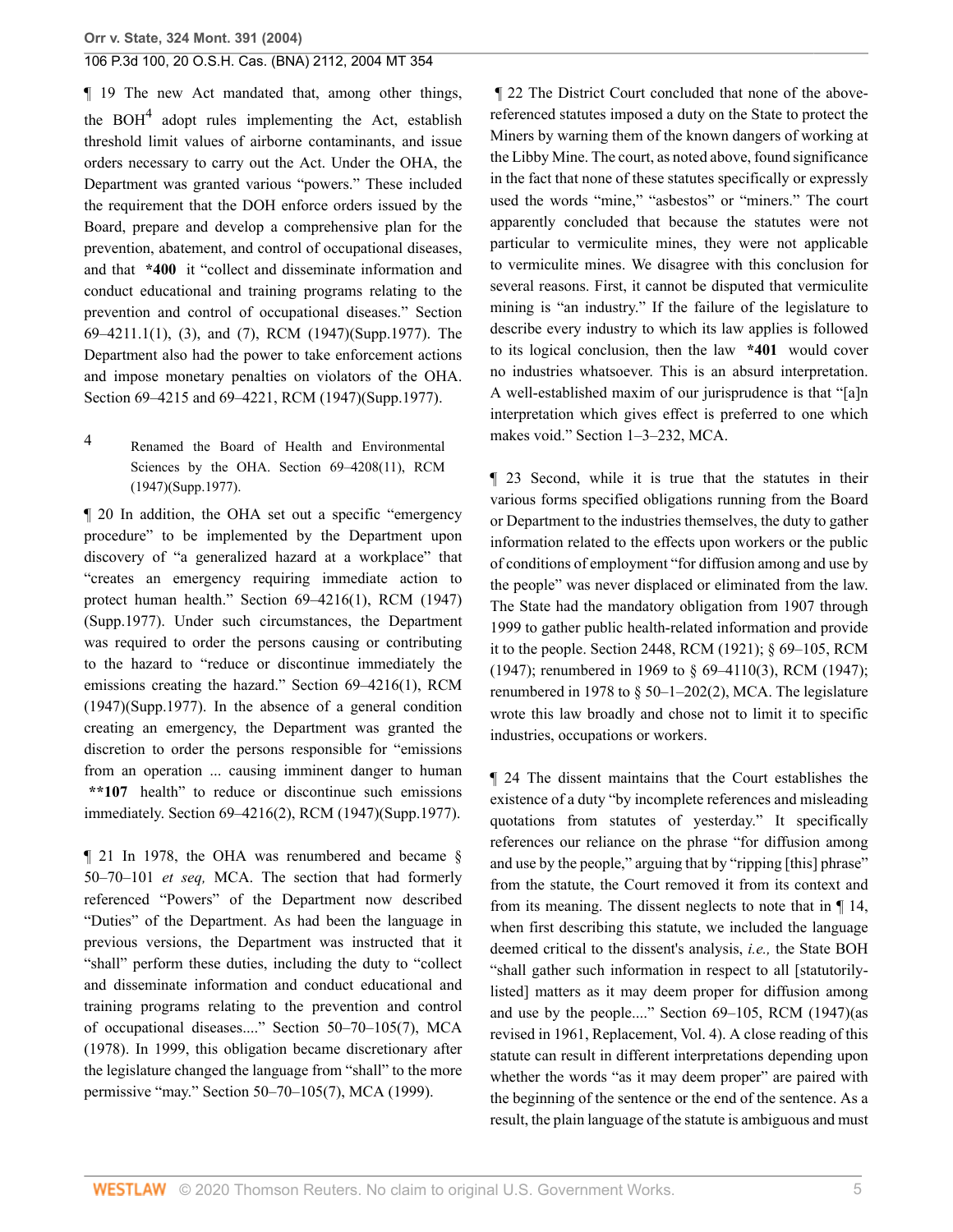undergo statutory construction. *[Sink v. School Dist.](http://www.westlaw.com/Link/Document/FullText?findType=Y&serNum=1982136471&pubNum=661&originatingDoc=I41a70aa7f79e11d99439b076ef9ec4de&refType=RP&fi=co_pp_sp_661_1267&originationContext=document&vr=3.0&rs=cblt1.0&transitionType=DocumentItem&contextData=(sc.Search)#co_pp_sp_661_1267)*(1982), [199 Mont. 352, 360, 649 P.2d 1263, 1267.](http://www.westlaw.com/Link/Document/FullText?findType=Y&serNum=1982136471&pubNum=661&originatingDoc=I41a70aa7f79e11d99439b076ef9ec4de&refType=RP&fi=co_pp_sp_661_1267&originationContext=document&vr=3.0&rs=cblt1.0&transitionType=DocumentItem&contextData=(sc.Search)#co_pp_sp_661_1267) (If possible, legislative intent must be inferred from the plain meaning of the words contained in statutes; only if there exists ambiguity in such wording should the court resort to the rules of statutory construction.)

 ¶ 25 Courts have developed many principles for interpreting statutes. Each principle is designed to give effect to the legislative will, to avoid an absurd result, to view the statute as a part of a whole statutory scheme and to forward the purpose of that scheme. *See State v. Heath,* [2004 MT 126, 321 Mont.](http://www.westlaw.com/Link/Document/FullText?findType=Y&serNum=2004475580&pubNum=4645&originatingDoc=I41a70aa7f79e11d99439b076ef9ec4de&refType=RP&originationContext=document&vr=3.0&rs=cblt1.0&transitionType=DocumentItem&contextData=(sc.Search)) [280, 90 P.3d 426.](http://www.westlaw.com/Link/Document/FullText?findType=Y&serNum=2004475580&pubNum=4645&originatingDoc=I41a70aa7f79e11d99439b076ef9ec4de&refType=RP&originationContext=document&vr=3.0&rs=cblt1.0&transitionType=DocumentItem&contextData=(sc.Search)) In the case before us, we conclude that the appropriate method of statutory construction is to **\*402** apply the grammatical rule of the "last antecedent," **\*\*108** which has been adopted by this Court. "Under the doctrine of the 'last antecedent' relative clauses in a statute must be construed to relate to the nearest antecedent that will make sense; qualifying words and phrases should be applied to words or phrases immediately preceding, unless an extension or inclusion of others more remote is clearly required by a consideration of the entire Act." *[State ex rel. Peck v. Anderson](http://www.westlaw.com/Link/Document/FullText?findType=Y&serNum=1932102587&pubNum=661&originatingDoc=I41a70aa7f79e11d99439b076ef9ec4de&refType=RP&originationContext=document&vr=3.0&rs=cblt1.0&transitionType=DocumentItem&contextData=(sc.Search))* [\(1932\), 92 Mont. 298, 13 P.2d 231;](http://www.westlaw.com/Link/Document/FullText?findType=Y&serNum=1932102587&pubNum=661&originatingDoc=I41a70aa7f79e11d99439b076ef9ec4de&refType=RP&originationContext=document&vr=3.0&rs=cblt1.0&transitionType=DocumentItem&contextData=(sc.Search)) *[Butte–Silver Bow Local](http://www.westlaw.com/Link/Document/FullText?findType=Y&serNum=1989015579&pubNum=661&originatingDoc=I41a70aa7f79e11d99439b076ef9ec4de&refType=RP&fi=co_pp_sp_661_331&originationContext=document&vr=3.0&rs=cblt1.0&transitionType=DocumentItem&contextData=(sc.Search)#co_pp_sp_661_331) Govt. v. State* [\(1989\), 235 Mont. 398, 405, 768 P.2d 327, 331.](http://www.westlaw.com/Link/Document/FullText?findType=Y&serNum=1989015579&pubNum=661&originatingDoc=I41a70aa7f79e11d99439b076ef9ec4de&refType=RP&fi=co_pp_sp_661_331&originationContext=document&vr=3.0&rs=cblt1.0&transitionType=DocumentItem&contextData=(sc.Search)#co_pp_sp_661_331) Applying this rule here, we conclude that the words "as it may deem proper" are clearly intended to relate to the words preceding them rather than the words following them. As a result, we construe the statute to mean that the State had the discretion to determine what information to gather, but once that information was gathered, it had no discretion about whether to distribute it. We believe this construction forwards the purpose of the entire statutory scheme which was to create a State entity having "general supervision of the interests and health and life of the citizens of the state," presumably for the protection of those citizens.

¶ 26 Finally, the District Court's conclusion that the statutes do not apply to vermiculite miners is belied by its conclusion reached elsewhere that the industrial hygiene statutes obligated the State to report only to the industries concerned, and not their employees. Without belaboring the obvious, if the statutes are to be construed to protect the industries, then, by implication, they obviously apply to the Miners.

¶ 27 The District Court also placed great weight on Attorney General Bonner's Opinion issued in 1942. The Attorney General was asked by the then-Secretary of the BOH whether the State's reports of the workplace investigations should be furnished to anyone requesting them. Attorney General Bonner responded by quoting § 7 of Chapter 127 (See ¶ 15 above), and concluding that the BOH's reports are "not public records nor are they open to public inspection. They are, therefore, confidential in character." Both the State and District Court emphasize that for years, subsequent legislatures did not change this provision nor express their disagreement with Attorney General Bonner's conclusion.

¶ 28 It is difficult to understand how the Attorney General then, and the State and the District Court in the instant litigation, could conclude that a prohibition against the publication of the medical records of a person with an occupational disease was tantamount to a **\*403** prohibition against dissemination of the results of a workplace investigation. The Secretary of the BOH sought an opinion on whether to furnish the results of workplace investigations to those requesting them; he did not ask if he could disseminate medical records. The Attorney General's response to the Secretary's inquiry was a *non sequitur.* Given the disparity between the opinion sought and the answer provided, it is somewhat bewildering that this Opinion was relied upon for years to justify the concealment of the results of workplace inspections.

¶ 29 It is apparent that § 7 of Chapter 127 was written to protect the confidentiality of a patient's medical records, not to prohibit the State from disclosing information derived during workplace inspections. This interpretation is reinforced by the section title given when § 7 was codified and renumbered as § 69–207, RCM (1947)—"Duty of physicians and others to report cases—reports private records." As we have frequently held, "[t]he title of an act is presumed to indicate the legislature's intent." *[Dept. of Rev. v. Puget Sound Power](http://www.westlaw.com/Link/Document/FullText?findType=Y&serNum=1978131811&pubNum=661&originatingDoc=I41a70aa7f79e11d99439b076ef9ec4de&refType=RP&fi=co_pp_sp_661_1286&originationContext=document&vr=3.0&rs=cblt1.0&transitionType=DocumentItem&contextData=(sc.Search)#co_pp_sp_661_1286) & Light,* [179 Mont. 255, 263, 587 P.2d 1282, 1286.](http://www.westlaw.com/Link/Document/FullText?findType=Y&serNum=1978131811&pubNum=661&originatingDoc=I41a70aa7f79e11d99439b076ef9ec4de&refType=RP&fi=co_pp_sp_661_1286&originationContext=document&vr=3.0&rs=cblt1.0&transitionType=DocumentItem&contextData=(sc.Search)#co_pp_sp_661_1286) This presumption applies equally to titles of sections within an act. As written in 1939 and revised to date, the section protects the privacy of a person diagnosed with occupational disease and prohibits health care workers from disclosing this person's medical records or anyone from using these private medical records as public documents. It balances the need of the State to know of such occupational [disease diagnoses](http://www.westlaw.com/Link/Document/FullText?entityType=disease&entityId=Iae3d9d04475411db9765f9243f53508a&originationContext=document&transitionType=DocumentItem&contextData=(sc.Default)&vr=3.0&rs=cblt1.0) against the individual patient's right to privacy. Section 7 clearly does not, however, apply to or constrain the dissemination of the results of workplace inspections.

¶ 30 It seems clear that either Attorney General Bonner misinterpreted the question, or the BOH misconstrued the answer. The **\*\*109** unfortunate result of their individual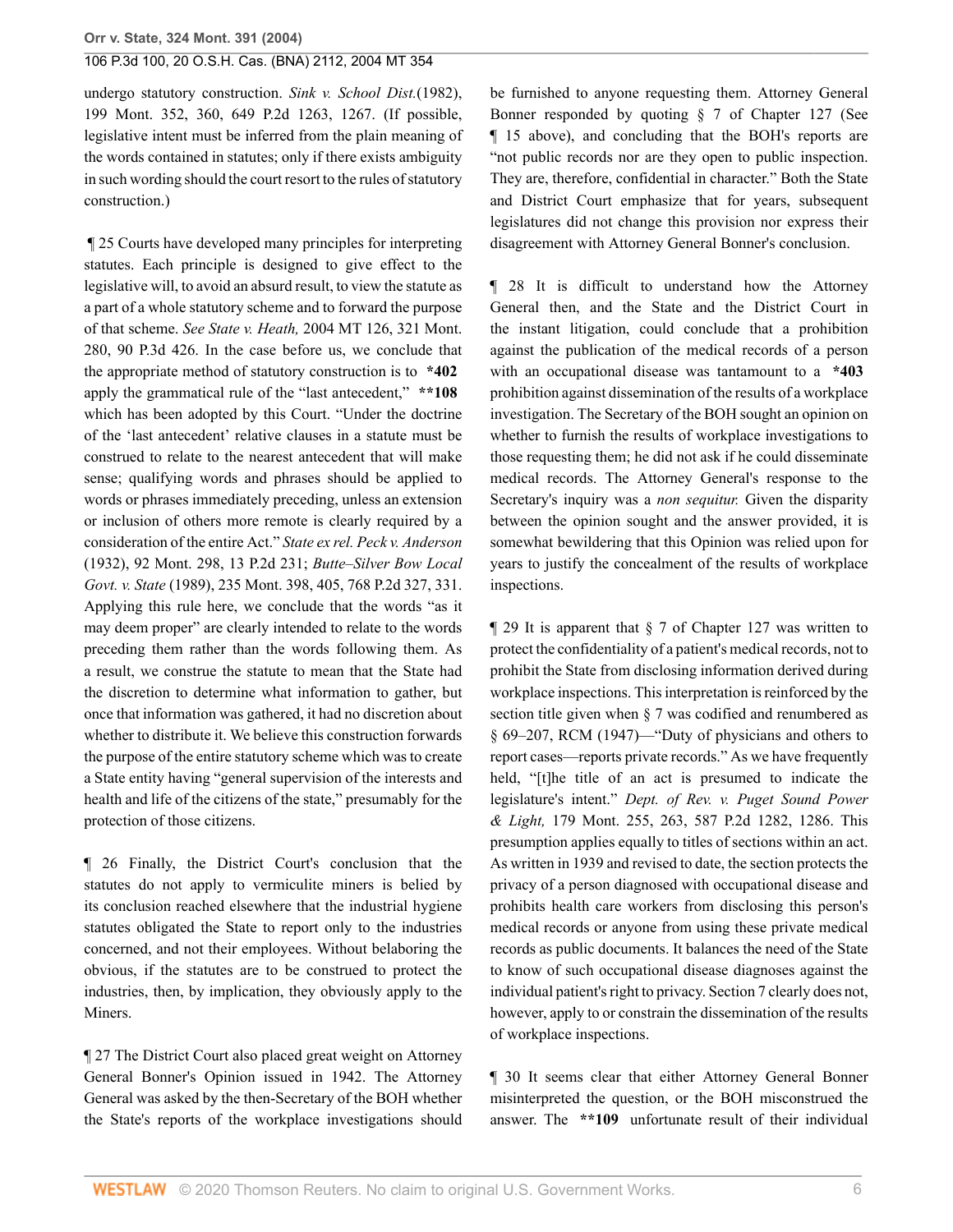or combined failings was the State's decision to withhold from the workers at the Libby Mine investigation reports that revealed that they were being exposed to deadly toxins on a daily basis. Moreover, the language of the original § 7 interpreted by Attorney General Bonner was significantly revised by the legislature in 1967. The result of the legislative revision was to clarify § 7 in a manner that continued to prohibit health care workers from disclosing private medical records but that rendered Attorney General Bonner's Opinion moot.

 ¶ 31 We next address the State's argument that protection of workers is the exclusive responsibility of an employer under Montana labor laws, and that the Miners' theory of negligence would require "the **\*404** State to foresee that Grace would not fulfill its legal obligations as landowner and employer." We conclude that the State's argument is disingenuous.

¶ 32 In August 1956, when the State inspected the Mine "to determine if any of the components of the operation ... were detrimental to the health of the employees," it discovered significant quantities of airborne dust. It knew that there was an unknown concentration of asbestos in the dust but did not analyze the dust to determine an exact asbestos content at that time. It did, however, using Zonolite's estimated concentrations of 25 to 30 mppcf, report to Zonolite the dangers and toxicity associated with breathing asbestos particles.

¶ 33 The State returned to the Mine in December 1958 to determine if the components of the Mine's operation identified in 1956 as detrimental to the Workers had been reduced or alleviated. During the inspection, it analyzed the asbestos content of the dust in several locations in the plant and discovered that the concentration of asbestos particles was significantly greater than the maximum allowable concentrations established by official federal public health agencies. In February 1959, a Zonolite employee was diagnosed with far advanced [pulmonary tuberculosis](http://www.westlaw.com/Link/Document/FullText?entityType=disease&entityId=Ib390d612475411db9765f9243f53508a&originationContext=document&transitionType=DocumentItem&contextData=(sc.Default)&vr=3.0&rs=cblt1.0) and questionable [asbestosis](http://www.westlaw.com/Link/Document/FullText?entityType=disease&entityId=Ic280891e475411db9765f9243f53508a&originationContext=document&transitionType=DocumentItem&contextData=(sc.Default)&vr=3.0&rs=cblt1.0). He spent several days in the State Tuberculosis Sanitarium in November 1959 and died of asbestosis-related [congestive heart failure](http://www.westlaw.com/Link/Document/FullText?entityType=disease&entityId=Ic2ccd43d475411db9765f9243f53508a&originationContext=document&transitionType=DocumentItem&contextData=(sc.Default)&vr=3.0&rs=cblt1.0) in October 1961. Additionally, another Zonolite employee died in October 1961 of [atherosclerosis](http://www.westlaw.com/Link/Document/FullText?entityType=disease&entityId=Ica4a1895475411db9765f9243f53508a&originationContext=document&transitionType=DocumentItem&contextData=(sc.Default)&vr=3.0&rs=cblt1.0) and [pulmonary fibrosis.](http://www.westlaw.com/Link/Document/FullText?entityType=disease&entityId=Iad0f2fbc475411db9765f9243f53508a&originationContext=document&transitionType=DocumentItem&contextData=(sc.Default)&vr=3.0&rs=cblt1.0)

¶ 34 The State BOH inspected the Mine again in March 1962 and discovered that the Mine's environmental health had deteriorated significantly. Of twenty discrete dust samples, fifteen produced asbestos levels far in excess of the MACs. Two samples exceeded the allowable limits by more than seven times while nine other samples exceeded the limits by four to six times. The State Industrial Hygiene engineer even noted in his letter submitting the report to Zonolite that the State was "disappointed with the lack of progress made in dust control."

¶ 35 The State investigated the Mine again in April 1963. Of eight dust samples analyzed for asbestos content, all eight had asbestos concentrations from two to six times greater than the MACs. In early 1964, another Mine employee died from asbestos-related [congestive heart failure](http://www.westlaw.com/Link/Document/FullText?entityType=disease&entityId=Ic2ccd43d475411db9765f9243f53508a&originationContext=document&transitionType=DocumentItem&contextData=(sc.Default)&vr=3.0&rs=cblt1.0).

¶ 36 In sum, between 1956 and early 1964, the State inspected the plant four times; it received the death notices of three Mine employees from asbestos-related diseases, and had identified a deteriorating and **\*405** increasingly dangerous workplace. Surely, the State would have noted in its 1958 and 1963 reports if Zonolite or Grace had posted warning signs to employees, provided safety equipment, arranged for medical monitoring, or established safety procedures to protect the employees from ever-increasing concentrations of asbestos in airborne dust.

¶ 37 The State argues that it could not *foresee* that the Mine owner would not fulfill its legal obligations as landowner and employer. This rings hollow in light of obvious and objective indications that neither Zonolite nor Grace was protecting its employees. Plainly, the State *knew* as a result of its inspections that the Mine's owner was doing nothing to protect the workers from the toxins in their midst. The question of whether the risks were foreseeable had been answered as early as 1956; the dangers to the workers were already clear and present by **\*\*110** that time. In fact, the District Court specifically found:

[I]t could be fairly said that since 1956, the state of Montana was on notice that the asbestos dust at the Libby mine was dangerous and that the mine owner was not making improvements as recommended by the State. Also, it appears that the record is bereft of any actions taken by the State to warn the miners or the Libby townspeople of their plight.

¶ 38 The State's argument that it owed no duty to the Miners ignores the State's statutory obligation to "make investigations, disseminate information, and make recommendations for control of diseases and improvement of public health to persons, groups, or the public." Section 69– 4110(3), RCM (1947)(1969, 2d Replacement, Vol.4). More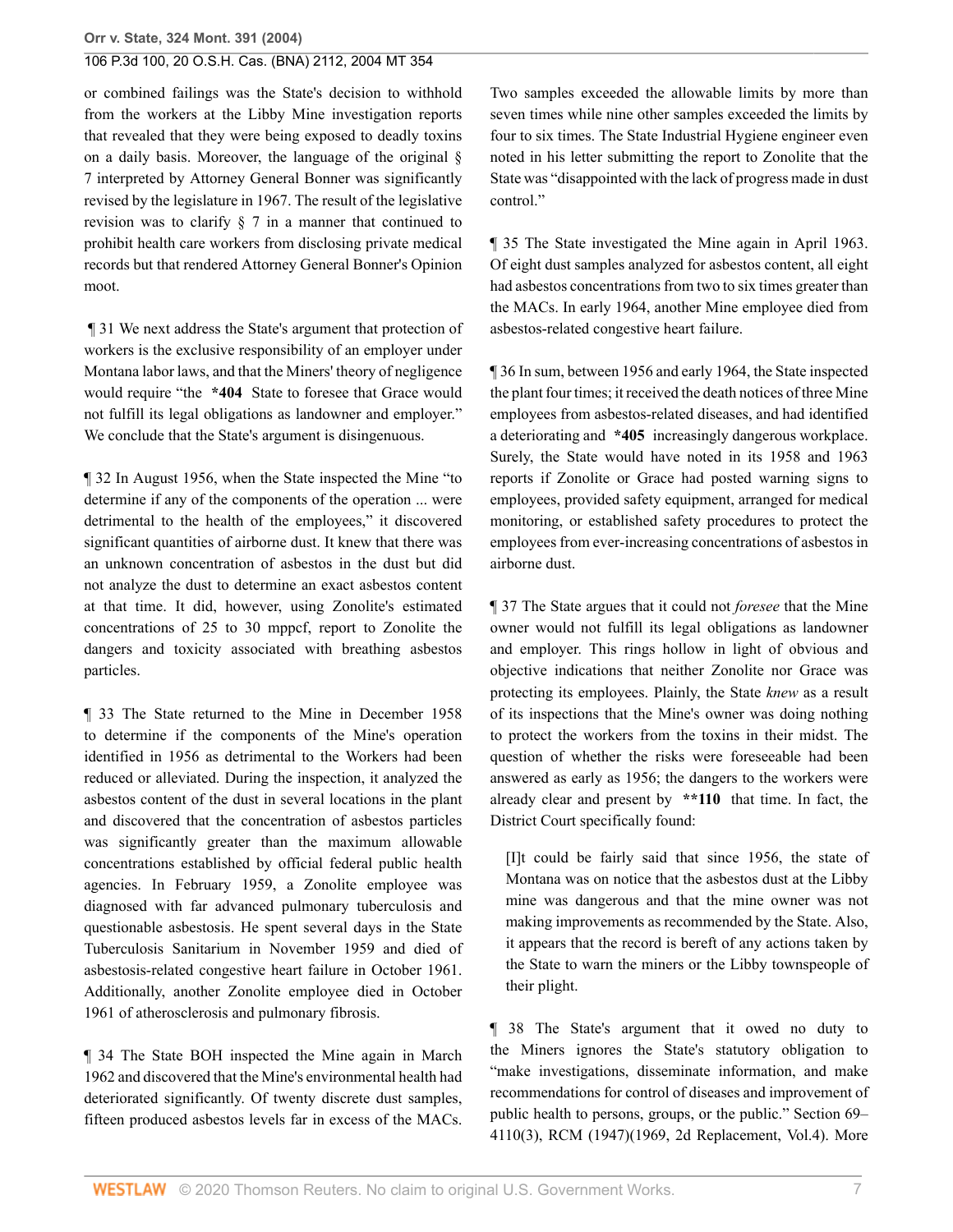significantly, the State's argument that it had no duty to the Miners disregards the provisions of § 69–4202, RCM (1967–1971), which required the State to "correct or prevent conditions which are hazardous to health at any place of employment." Obviously, hazards to health at a place of employment can only affect the people who work there. The provisions of this law bound the State to do something to correct or prevent workplace conditions known to be hazardous to health.

¶ 39 The statutory duties of the State thus ran to the public and to persons whose employment subjected them to health hazards. Had the legislature intended to limit the State's role to that of industry advisor, presumably it would have both expressed that intent *and* avoided declarations of duties to others. It did neither. We cannot "omit what has been inserted" into these statutes. [Section 1–2–101, MCA](http://www.westlaw.com/Link/Document/FullText?findType=L&pubNum=1002018&cite=MTST1-2-101&originatingDoc=I41a70aa7f79e11d99439b076ef9ec4de&refType=LQ&originationContext=document&vr=3.0&rs=cblt1.0&transitionType=DocumentItem&contextData=(sc.Search)).

¶ 40 Having concluded that the State had statutory duties to the public and to persons confronted with workplace health hazards, we turn **\*406** next to the question of whether application of the Public Duty Doctrine would preclude a finding of liability on the part of the State to the Miners.

#### *The Public Duty Doctrine*

 ¶ 41 The State argued, and the District Court agreed, that the principles of the Public Duty Doctrine (PDD) would preclude a finding of liability on the part of the State to the Miners. *Citing Nelson v. Driscoll* [\(1999\), 295 Mont. 363, 983](http://www.westlaw.com/Link/Document/FullText?findType=Y&serNum=1999192023&pubNum=661&originatingDoc=I41a70aa7f79e11d99439b076ef9ec4de&refType=RP&originationContext=document&vr=3.0&rs=cblt1.0&transitionType=DocumentItem&contextData=(sc.Search)) [P.2d 972,](http://www.westlaw.com/Link/Document/FullText?findType=Y&serNum=1999192023&pubNum=661&originatingDoc=I41a70aa7f79e11d99439b076ef9ec4de&refType=RP&originationContext=document&vr=3.0&rs=cblt1.0&transitionType=DocumentItem&contextData=(sc.Search)) the court concluded that a duty to the public is a duty to no one in particular, and is thus not enforceable in a negligence action. While acknowledging that an exception to the PDD exists when there is a special relationship between the government agency and the plaintiffs giving rise to a special duty, the court concluded that no special relationship existed in this case. The Miners, on the other hand, contend that a special relationship did exist between them and the State, and that the Public Duty Doctrine would therefore not preclude a finding of liability on the part of the State.

 ¶ 42 As we explained in *Nelson,* a special relationship giving rise to a special duty can arise in one of four circumstances. Such a relationship can be established (1) by a statute intended to protect a specific class of persons of which the plaintiff is a member from a particular type of harm; (2) when a government agent undertakes specific action to protect a person or property; (3) by governmental actions that reasonably induce detrimental reliance by a member of the public; and (4) under certain circumstances, when the agency

has actual custody of the plaintiff or of a third person who causes harm to the plaintiff. *Nelson,* ¶ 22.

¶ 43 The District Court concluded that no special relationship existed because: (1) the statutes were too general to protect a specific class of persons from a particular type of harm; (2) the government did not undertake a specific action to protect a person or property; and (3) the Miners could not establish that they detrimentally relied upon the government's inspections. We disagree with the District Court's conclusions.

¶ 44 The numerous statutes discussed above were intended to protect workers from occupational diseases. As we stated above, the lack of specificity in these statutes does not render them meaningless. The statutes were designed to protect men and women working in the various industries in Montana from occupational disease. Libby Miners are **\*\*111** undeniably members of this specific class of persons.

¶ 45 Secondly, the State repeatedly returned to this specific Mine, year **\*407** after year, for the express purpose of determining "if any of the components of the operation of [the Mine] were detrimental to the health of the employees." And as the District Court expressly found, this question was answered in the affirmative. Such a recurring undertaking—at this place in particular—surely qualifies as a "specific action to protect a person" and creates a special relationship between the State and the Miners.

 ¶ 46 Lastly, the Miners presented affidavits indicating that they were concerned about the ambient dust, but had concluded that the dust did not pose any health risks or danger. This conclusion was uniformly premised on the fact that the State had regularly inspected the Mine, but had never reported any danger to the Miners. Each Miner declared that they relied on these State inspections and the State's lack of warning to continue working at the Mine. In Montana, reliance occurs when one is "rightfully led to a course of conduct or action on the faith that the act or duty will be properly performed." *Nelson,* ¶ 36. The State's inspections "rightfully led" the Miners to believe that they were working in a safe environment.

¶ 47 Under these circumstances, we conclude that the State had a statutory duty under § 2(5), Ch. 127, L.1939, § 69– 202(5), RCM (1947), § 69–4203(4), RCM (1947)(1969, 2d Replacement, Vol.4), § 69–105, RCM (1947), § 69– 4105(1), RCM (1947)(1969, 2d Replacement, Vol.4), and § 69–4110(3), RCM (1947)(1969, 2d Replacement, Vol.4) to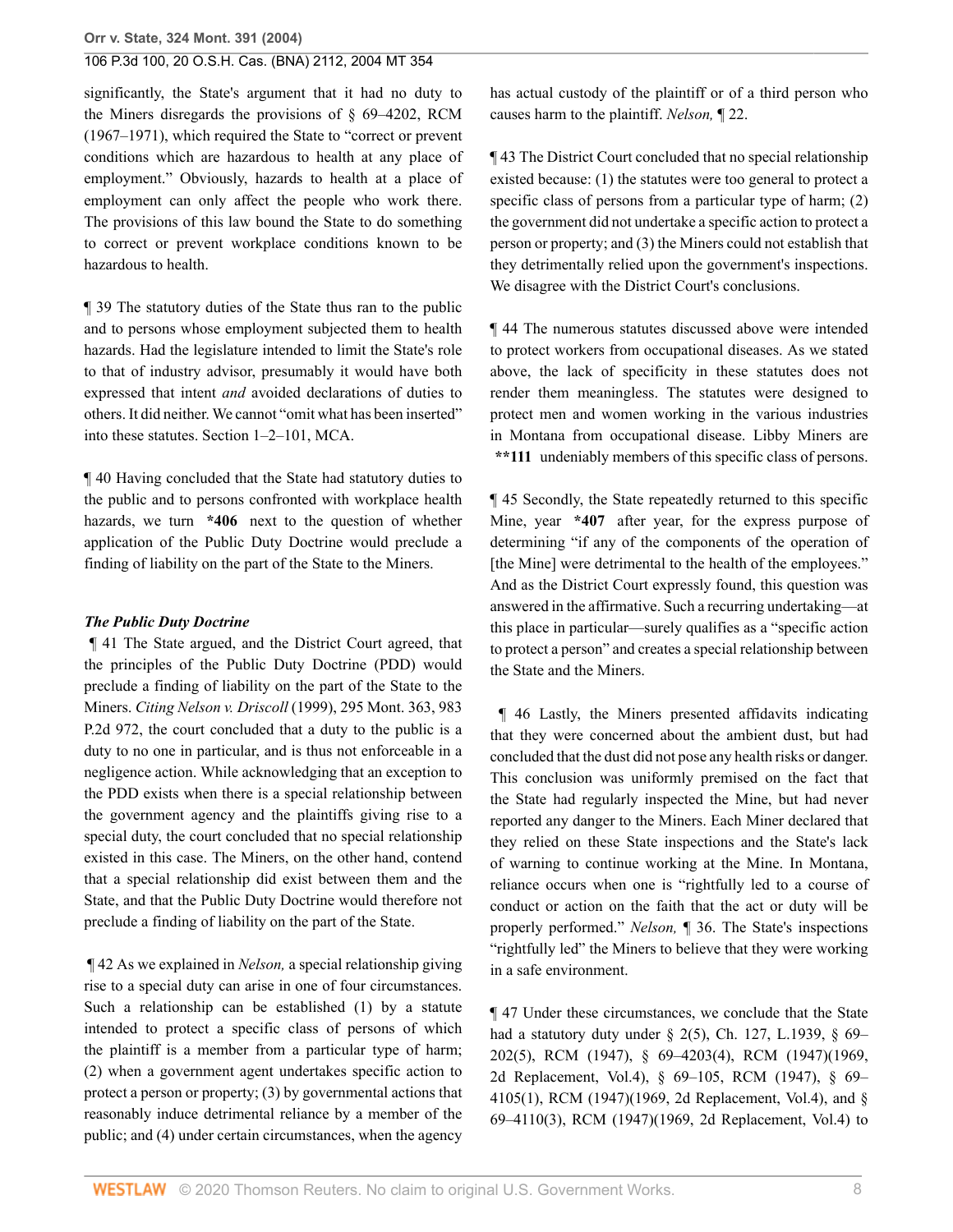protect the safety and health of the Miners by warning them of known dangers associated with their workplace. We also conclude that, by virtue of the special relationship between the State and the Miners, the State is not shielded by the application of the Public Duty Doctrine.

#### *Common Law Duty*

¶ 48 The Miners ask that we also determine whether the District Court erred in ruling that the State did not have a common law duty of care to them. Having determined that the State of Montana had a statutory duty to the Miners, it is unnecessary that we determine whether the State also had a common law duty.

### *Federal Preemption*

 ¶ 49 The Miners also challenge the District Court's failure to rule on the applicability of the doctrine of federal preemption to this case. The State claimed federal preemption in the District Court and Miners moved for partial summary judgment to strike the preemption defense. However, the District Court dismissed the case without ruling on the issue. The Miners request on appeal that this Court establish whether the doctrine of federal preemption applies to this case. Because this **\*408** issue will, in all likelihood, be raised again upon remand, in the interest of judicial economy and resolution of this case, we address it now.

 ¶ 50 Both the United States Supreme Court and this Court disfavor preemption. "Because the States are independent sovereigns in our federal system, we have long presumed that Congress does not cavalierly preempt state-law causes of action. In all preemption cases, ... we start with the assumption that the historic police powers of the States were not to be superseded by the Federal Act unless that was the clear and manifest purpose of Congress." *[Sleath v. West Mont Home](http://www.westlaw.com/Link/Document/FullText?findType=Y&serNum=2000658271&pubNum=0004645&originatingDoc=I41a70aa7f79e11d99439b076ef9ec4de&refType=RP&originationContext=document&vr=3.0&rs=cblt1.0&transitionType=DocumentItem&contextData=(sc.Search)) Health Services,* [2000 MT 381, ¶ 23, 304 Mont. 1, ¶ 23,](http://www.westlaw.com/Link/Document/FullText?findType=Y&serNum=2000658271&pubNum=0004645&originatingDoc=I41a70aa7f79e11d99439b076ef9ec4de&refType=RP&originationContext=document&vr=3.0&rs=cblt1.0&transitionType=DocumentItem&contextData=(sc.Search)) [16 P.3d 1042, ¶ 23](http://www.westlaw.com/Link/Document/FullText?findType=Y&serNum=2000658271&pubNum=0004645&originatingDoc=I41a70aa7f79e11d99439b076ef9ec4de&refType=RP&originationContext=document&vr=3.0&rs=cblt1.0&transitionType=DocumentItem&contextData=(sc.Search)) (*citing [Medtronic, Inc. v. Lohr](http://www.westlaw.com/Link/Document/FullText?findType=Y&serNum=1996141769&pubNum=0000708&originatingDoc=I41a70aa7f79e11d99439b076ef9ec4de&refType=RP&fi=co_pp_sp_708_2250&originationContext=document&vr=3.0&rs=cblt1.0&transitionType=DocumentItem&contextData=(sc.Search)#co_pp_sp_708_2250)* (1996), [518 U.S. 470, 485, 116 S.Ct. 2240, 2250, 135 L.Ed.2d 700,](http://www.westlaw.com/Link/Document/FullText?findType=Y&serNum=1996141769&pubNum=0000708&originatingDoc=I41a70aa7f79e11d99439b076ef9ec4de&refType=RP&fi=co_pp_sp_708_2250&originationContext=document&vr=3.0&rs=cblt1.0&transitionType=DocumentItem&contextData=(sc.Search)#co_pp_sp_708_2250) [715](http://www.westlaw.com/Link/Document/FullText?findType=Y&serNum=1996141769&pubNum=0000708&originatingDoc=I41a70aa7f79e11d99439b076ef9ec4de&refType=RP&fi=co_pp_sp_708_2250&originationContext=document&vr=3.0&rs=cblt1.0&transitionType=DocumentItem&contextData=(sc.Search)#co_pp_sp_708_2250) and *[Cipollone v. Liggett Group, Inc.](http://www.westlaw.com/Link/Document/FullText?findType=Y&serNum=1992113982&pubNum=708&originatingDoc=I41a70aa7f79e11d99439b076ef9ec4de&refType=RP&fi=co_pp_sp_708_2617&originationContext=document&vr=3.0&rs=cblt1.0&transitionType=DocumentItem&contextData=(sc.Search)#co_pp_sp_708_2617)* (1992), 505 U.S. [504, 516, 112 S.Ct. 2608, 2617, 120 L.Ed.2d 407, 422\).](http://www.westlaw.com/Link/Document/FullText?findType=Y&serNum=1992113982&pubNum=708&originatingDoc=I41a70aa7f79e11d99439b076ef9ec4de&refType=RP&fi=co_pp_sp_708_2617&originationContext=document&vr=3.0&rs=cblt1.0&transitionType=DocumentItem&contextData=(sc.Search)#co_pp_sp_708_2617) This presumption against preemption "can only be overcome by evidence of a 'clear and manifest' intent of Congress to preempt state law." *Sleath,* ¶ 61 (*citing [Wisconsin Public](http://www.westlaw.com/Link/Document/FullText?findType=Y&serNum=1991113028&pubNum=708&originatingDoc=I41a70aa7f79e11d99439b076ef9ec4de&refType=RP&fi=co_pp_sp_708_2484&originationContext=document&vr=3.0&rs=cblt1.0&transitionType=DocumentItem&contextData=(sc.Search)#co_pp_sp_708_2484) Intervenor v. Mortier* [\(1991\), 501 U.S. 597, 610, 111 S.Ct.](http://www.westlaw.com/Link/Document/FullText?findType=Y&serNum=1991113028&pubNum=708&originatingDoc=I41a70aa7f79e11d99439b076ef9ec4de&refType=RP&fi=co_pp_sp_708_2484&originationContext=document&vr=3.0&rs=cblt1.0&transitionType=DocumentItem&contextData=(sc.Search)#co_pp_sp_708_2484) [2476, 2484, 115 L.Ed.2d 532, 546\).](http://www.westlaw.com/Link/Document/FullText?findType=Y&serNum=1991113028&pubNum=708&originatingDoc=I41a70aa7f79e11d99439b076ef9ec4de&refType=RP&fi=co_pp_sp_708_2484&originationContext=document&vr=3.0&rs=cblt1.0&transitionType=DocumentItem&contextData=(sc.Search)#co_pp_sp_708_2484)

 ¶ 51 As we stated in *[Favel v. American Renovation and](http://www.westlaw.com/Link/Document/FullText?findType=Y&serNum=2002748140&pubNum=4645&originatingDoc=I41a70aa7f79e11d99439b076ef9ec4de&refType=RP&originationContext=document&vr=3.0&rs=cblt1.0&transitionType=DocumentItem&contextData=(sc.Search)) Const. Co.,* [2002 MT 266, 312 Mont. 285, 59 P.3d 412,](http://www.westlaw.com/Link/Document/FullText?findType=Y&serNum=2002748140&pubNum=4645&originatingDoc=I41a70aa7f79e11d99439b076ef9ec4de&refType=RP&originationContext=document&vr=3.0&rs=cblt1.0&transitionType=DocumentItem&contextData=(sc.Search))

in determining whether a federal law preempts **\*\*112** a state law, including a common law cause of action, we look for evidence of Congressional intent to do so. As noted by the Miners, and explained in *Favel,* there are three ways in which state law may be superseded by federal law. First, Congress may expressly include a preemption clause in the federal statute. Such an express clause would make it clear that state law will not apply in the area governed by the federal statute. Second, congressional intent may be implied where it is reasonable to conclude that Congress intended to "occupy the field" by such comprehensive regulation that there is no room for supplementary state regulation. Lastly, federal law may preempt state law when the state and federal law actually conflict with one another. Such a conflict occurs when it is impossible to comply with both the federal and state law, or because "the state law stands as an obstacle to the accomplishment and execution of the full purposes and objectives of Congress." *Favel,* ¶ 40 (*citing [Hillsborough](http://www.westlaw.com/Link/Document/FullText?findType=Y&serNum=1985127856&pubNum=708&originatingDoc=I41a70aa7f79e11d99439b076ef9ec4de&refType=RP&fi=co_pp_sp_708_2375&originationContext=document&vr=3.0&rs=cblt1.0&transitionType=DocumentItem&contextData=(sc.Search)#co_pp_sp_708_2375) [County v. Automated Medical Labs.](http://www.westlaw.com/Link/Document/FullText?findType=Y&serNum=1985127856&pubNum=708&originatingDoc=I41a70aa7f79e11d99439b076ef9ec4de&refType=RP&fi=co_pp_sp_708_2375&originationContext=document&vr=3.0&rs=cblt1.0&transitionType=DocumentItem&contextData=(sc.Search)#co_pp_sp_708_2375)* (1985), 471 U.S. 707, [713, 105 S.Ct. 2371, 2375, 85 L.Ed.2d 714, 721;](http://www.westlaw.com/Link/Document/FullText?findType=Y&serNum=1985127856&pubNum=708&originatingDoc=I41a70aa7f79e11d99439b076ef9ec4de&refType=RP&fi=co_pp_sp_708_2375&originationContext=document&vr=3.0&rs=cblt1.0&transitionType=DocumentItem&contextData=(sc.Search)#co_pp_sp_708_2375) *see also, [Siuslaw Concrete Const. v. Wash., Dept. Of Transp.](http://www.westlaw.com/Link/Document/FullText?findType=Y&serNum=1986112724&pubNum=350&originatingDoc=I41a70aa7f79e11d99439b076ef9ec4de&refType=RP&fi=co_pp_sp_350_955&originationContext=document&vr=3.0&rs=cblt1.0&transitionType=DocumentItem&contextData=(sc.Search)#co_pp_sp_350_955)* (9th [Cir.1986\), 784 F.2d 952, 955\).](http://www.westlaw.com/Link/Document/FullText?findType=Y&serNum=1986112724&pubNum=350&originatingDoc=I41a70aa7f79e11d99439b076ef9ec4de&refType=RP&fi=co_pp_sp_350_955&originationContext=document&vr=3.0&rs=cblt1.0&transitionType=DocumentItem&contextData=(sc.Search)#co_pp_sp_350_955)

 ¶ 52 The Miners argue that prior to 1966 no federal statutory or regulatory scheme governing the Libby Mine existed. As a result there can be no federal preemption defense available to the State for its **\*409** Mine-related activities prior to 1966. In 1966, Congress passed the Federal Metallic and Non–Metallic Mine Safety Act (the FMNMSA). In looking for Congressional intent vis-à-vis preemption, we note the following provision in the FMNMSA:

#### **(a) Conflict with this chapter**

No State or territorial law in effect upon the effective date of this chapter or which may become effective thereafter, shall be superseded by any provision of this chapter, except insofar as such State or territorial law is in conflict with this chapter, or with orders issued pursuant to this chapter.

[30 U.S.C. § 738\(a\)](http://www.westlaw.com/Link/Document/FullText?findType=L&pubNum=1000546&cite=30USCAS738&originatingDoc=I41a70aa7f79e11d99439b076ef9ec4de&refType=LQ&originationContext=document&vr=3.0&rs=cblt1.0&transitionType=DocumentItem&contextData=(sc.Search)). This provision was carried forward to the Federal Mine, Safety and Health Amendments of 1977 that repealed the FMNMSA and consolidated non-coal mine safety with coal mine safety. [30 U.S.C. § 955\(a\).](http://www.westlaw.com/Link/Document/FullText?findType=L&pubNum=1000546&cite=30USCAS955&originatingDoc=I41a70aa7f79e11d99439b076ef9ec4de&refType=RB&originationContext=document&vr=3.0&rs=cblt1.0&transitionType=DocumentItem&contextData=(sc.Search)#co_pp_8b3b0000958a4) Just as preemption will be found only in those situations where it is "the clear and manifest purpose of Congress," (*[Rice v.](http://www.westlaw.com/Link/Document/FullText?findType=Y&serNum=1947116605&pubNum=708&originatingDoc=I41a70aa7f79e11d99439b076ef9ec4de&refType=RP&fi=co_pp_sp_708_1152&originationContext=document&vr=3.0&rs=cblt1.0&transitionType=DocumentItem&contextData=(sc.Search)#co_pp_sp_708_1152) Santa Fe Elevator Corp.* [\(1947\), 331 U.S. 218, 230, 67 S.Ct.](http://www.westlaw.com/Link/Document/FullText?findType=Y&serNum=1947116605&pubNum=708&originatingDoc=I41a70aa7f79e11d99439b076ef9ec4de&refType=RP&fi=co_pp_sp_708_1152&originationContext=document&vr=3.0&rs=cblt1.0&transitionType=DocumentItem&contextData=(sc.Search)#co_pp_sp_708_1152) [1146, 1152, 91 L.Ed. 1447, 1459\),](http://www.westlaw.com/Link/Document/FullText?findType=Y&serNum=1947116605&pubNum=708&originatingDoc=I41a70aa7f79e11d99439b076ef9ec4de&refType=RP&fi=co_pp_sp_708_1152&originationContext=document&vr=3.0&rs=cblt1.0&transitionType=DocumentItem&contextData=(sc.Search)#co_pp_sp_708_1152) it will not be found when there is a clear intent to the contrary. Because Congress affirmatively disclaimed any intention to preempt state law with the FMNMSA or the amendments, there is no need to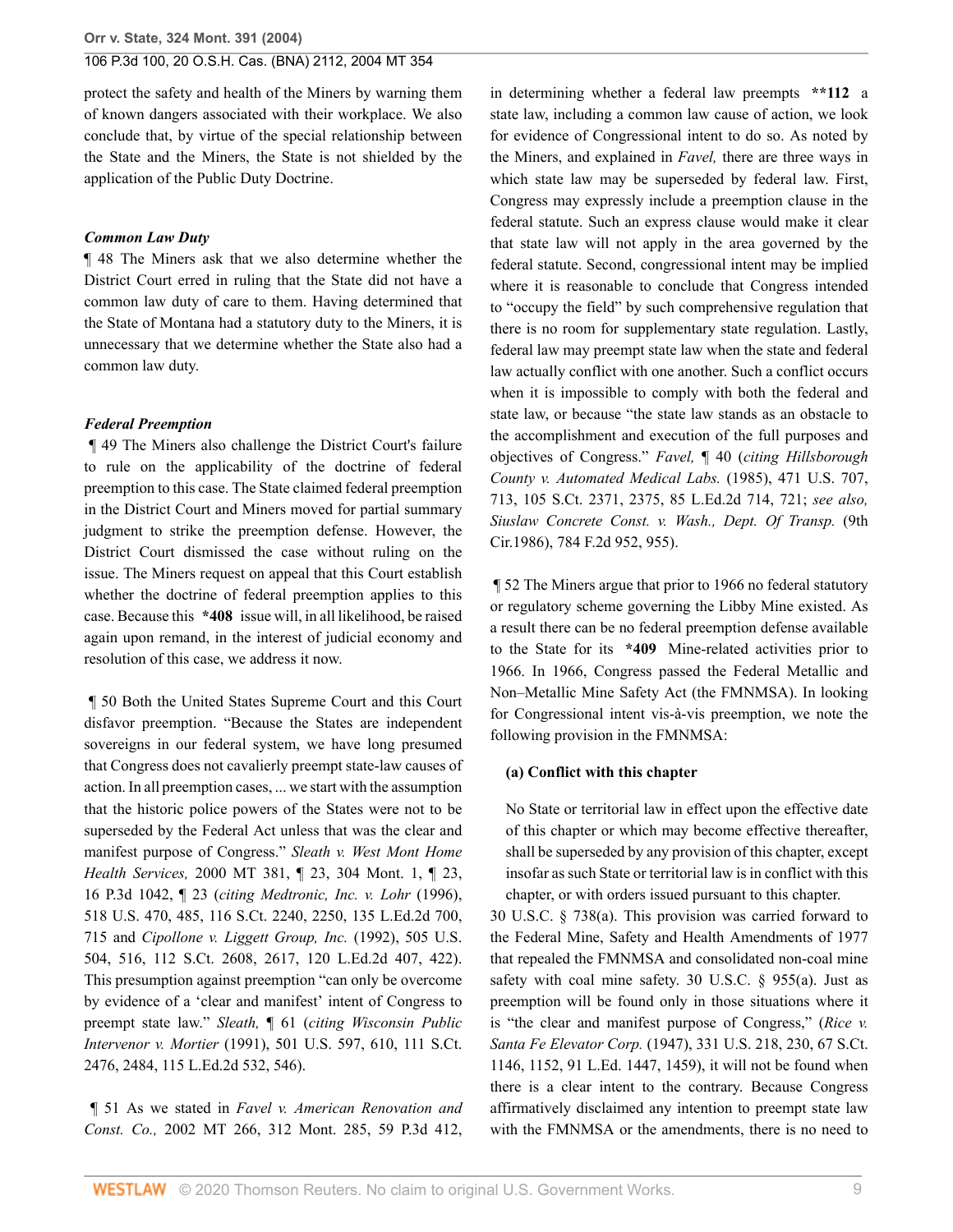further analyze this issue. We conclude the FMNMSA and its amendments do not preempt state law in this case.

#### *Sovereign Immunity*

¶ 53 Lastly, the Miners ask that we determine whether sovereign immunity applies to this case. While the District Court dismissed Miners' Complaint without addressing this issue, as with the issue of federal preemption above, it is appropriate that we resolve it prior to remand. To our knowledge, this is a matter of first impression for this Court. For background, a brief discussion of sovereign immunity is warranted.

¶ 54 Originally, sovereign immunity protected the early kings of England from suit in the King's Court. However, the doctrine evolved into protecting governmental entities from liability for the negligent acts of their officers and employees. It was adopted by this country's legal system during the nineteenth century. Barry L. Hjort, *The Passing of Sovereign Immunity in Montana: The King is Dead!* 34 Mont. L.Rev. 283 (1973). The first Montana case embracing sovereign immunity was *[Langford v. King](http://www.westlaw.com/Link/Document/FullText?findType=Y&serNum=1868008908&pubNum=561&originatingDoc=I41a70aa7f79e11d99439b076ef9ec4de&refType=RP&fi=co_pp_sp_561_38&originationContext=document&vr=3.0&rs=cblt1.0&transitionType=DocumentItem&contextData=(sc.Search)#co_pp_sp_561_38)* (1868), 1 Mont. [33, 38,](http://www.westlaw.com/Link/Document/FullText?findType=Y&serNum=1868008908&pubNum=561&originatingDoc=I41a70aa7f79e11d99439b076ef9ec4de&refType=RP&fi=co_pp_sp_561_38&originationContext=document&vr=3.0&rs=cblt1.0&transitionType=DocumentItem&contextData=(sc.Search)#co_pp_sp_561_38) holding that citizens may not sue the territorial government absent the government's consent. The Montana Constitution of 1889 neither authorized nor prohibited sovereign immunity. Thus, Montana courts, **\*410** as did other courts throughout the country, struggled throughout the twentieth century to apply the doctrine with consistency and reason. *Hjort* at 289–93. In 1972, the Delegates to the Montana Constitutional Convention joined several other states in concluding that the doctrine was an anachronism. The Delegates inserted **\*\*113** [Art. II, § 18](http://www.westlaw.com/Link/Document/FullText?findType=L&pubNum=1002028&cite=MTCNSTART2S18&originatingDoc=I41a70aa7f79e11d99439b076ef9ec4de&refType=LQ&originationContext=document&vr=3.0&rs=cblt1.0&transitionType=DocumentItem&contextData=(sc.Search)), into the Declaration of Rights of the Montana Constitution. [Article II,](http://www.westlaw.com/Link/Document/FullText?findType=L&pubNum=1002028&cite=MTCNSTART2S18&originatingDoc=I41a70aa7f79e11d99439b076ef9ec4de&refType=LQ&originationContext=document&vr=3.0&rs=cblt1.0&transitionType=DocumentItem&contextData=(sc.Search)) [§ 18:](http://www.westlaw.com/Link/Document/FullText?findType=L&pubNum=1002028&cite=MTCNSTART2S18&originatingDoc=I41a70aa7f79e11d99439b076ef9ec4de&refType=LQ&originationContext=document&vr=3.0&rs=cblt1.0&transitionType=DocumentItem&contextData=(sc.Search))

**State subject to suit.** The state, counties, cities, towns, and all other local governmental entities shall have no immunity from suit for injury to a person or property. This provision shall apply only to causes of action arising after July 1, 1973.

[Article II, § 18](http://www.westlaw.com/Link/Document/FullText?findType=L&pubNum=1002028&cite=MTCNSTART2S18&originatingDoc=I41a70aa7f79e11d99439b076ef9ec4de&refType=LQ&originationContext=document&vr=3.0&rs=cblt1.0&transitionType=DocumentItem&contextData=(sc.Search)) became effective on July 1, 1973. However, the last sentence of this Section was deleted in 1975, as a result of voter initiative. It is against this historical backdrop that the sovereign immunity issue in this case arises.

¶ 55 However, before presenting our analysis, we find it necessary to address remarks contained in the dissent. The dissent maintains, without citation to authority, that sovereign immunity is not merely a bar to suit but is actually a legal

doctrine to the effect that the government owes no duty to its citizens. This is incorrect. Immunity is a matter of avoidance, an affirmative defense. *Brown v. Ehlert* [\(1992\), 255 Mont.](http://www.westlaw.com/Link/Document/FullText?findType=Y&serNum=1992197067&pubNum=661&originatingDoc=I41a70aa7f79e11d99439b076ef9ec4de&refType=RP&fi=co_pp_sp_661_514&originationContext=document&vr=3.0&rs=cblt1.0&transitionType=DocumentItem&contextData=(sc.Search)#co_pp_sp_661_514) [140, 146, 841 P.2d 510, 514.](http://www.westlaw.com/Link/Document/FullText?findType=Y&serNum=1992197067&pubNum=661&originatingDoc=I41a70aa7f79e11d99439b076ef9ec4de&refType=RP&fi=co_pp_sp_661_514&originationContext=document&vr=3.0&rs=cblt1.0&transitionType=DocumentItem&contextData=(sc.Search)#co_pp_sp_661_514) The sovereign immunity defense does not mean that there is an absence of duty; rather, at the time that the immunity defense exists, the breach of duty is simply not actionable against the sovereign. The statutory scheme in effect in the 1960's is illustrative. Prior to the abrogation of sovereign immunity, § 40–4402, RCM, adopted in 1963, provided that an insurer for the state or its political subdivision who received a premium from the state for liability insurance, could not—in a suit against the state —"raise the defense of immunity from suit in any damage action brought against such insured or insurer [under certain circumstances] ... and if the verdict exceeds the limits of the applicable insurance, the court shall reduce the amount of such judgment or award to a sum equal to the applicable limit stated in the policy." *See [Jacques v. The Montana National](http://www.westlaw.com/Link/Document/FullText?findType=Y&serNum=1982137794&pubNum=661&originatingDoc=I41a70aa7f79e11d99439b076ef9ec4de&refType=RP&fi=co_pp_sp_661_1326&originationContext=document&vr=3.0&rs=cblt1.0&transitionType=DocumentItem&contextData=(sc.Search)#co_pp_sp_661_1326) Guard* [\(1982\), 199 Mont. 493, 505–06, 649 P.2d 1319, 1326.](http://www.westlaw.com/Link/Document/FullText?findType=Y&serNum=1982137794&pubNum=661&originatingDoc=I41a70aa7f79e11d99439b076ef9ec4de&refType=RP&fi=co_pp_sp_661_1326&originationContext=document&vr=3.0&rs=cblt1.0&transitionType=DocumentItem&contextData=(sc.Search)#co_pp_sp_661_1326) If, as the dissent posits, sovereign immunity meant there was no duty owed by the State, then there would be no reason for the existence of this statute, because no cause of action, much less an adverse verdict, could have gone forward against the State under any circumstance.

¶ 56 The State argued that because all but one of the alleged negligent acts complained of by the Miners occurred before July 1, 1973, it should be immune from liability for those breaches of duty. The Miners **\*411** responded that the sovereign immunity law in effect at the time the State's breach of duty occurred is irrelevant; the applicable sovereign immunity law is the one in effect at the time their tort claim accrued. They maintained that because the tort of negligence requires four elements—duty, breach of duty, causation and damages—their claim did not accrue until their "damages" became manifest in 1998, when they were medically diagnosed with asbestos-related illnesses. Therefore, they asserted that it is the sovereign immunity law in effect in 1998 that is applicable to their case.

¶ 57 The precise question of whether pre–1972 or post–1972 sovereign immunity law controls in this unique situation has not been squarely presented to or answered by this Court. The obvious reason for the absence of authority in this area is that, typically, the elements of a tort happen, and the cause of action accrues, at the same moment in time. A vehicle strikes a pedestrian, a man falls from a faulty scaffolding, a nursing home employee injures her back while lifting a patient—in each of these instances, the wrong occurs and the damage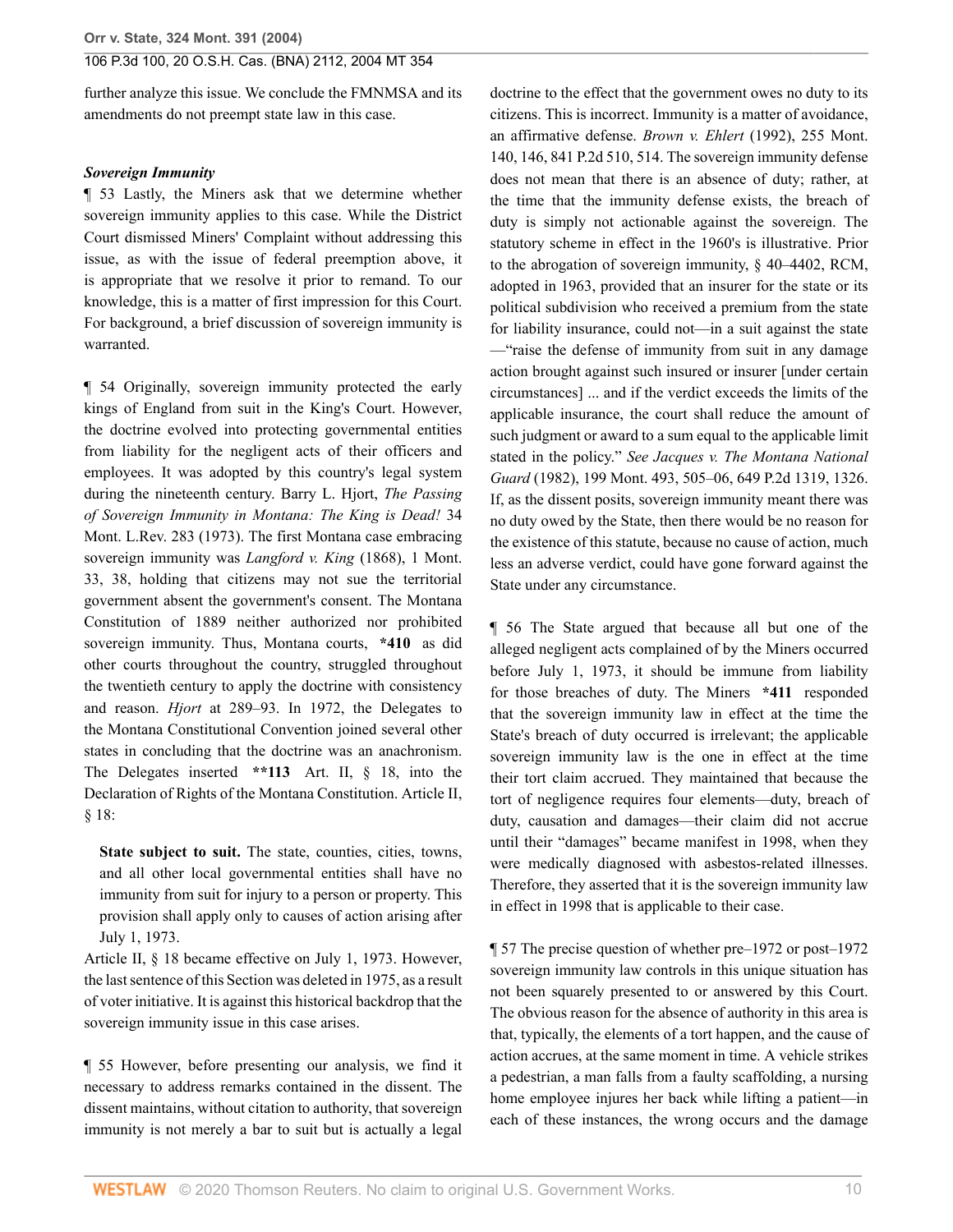immediately results. Here, the wrongs occurred in the 1960's but the damages did not manifest until 20 years later. In other words, the elements of the tort did not occur simultaneously. At least one Montana case suggests that, when the elements of the tort are bisected by the abrogation of sovereign immunity, it will be the law in effect at the time the injury occurs that applies.

¶ 58 In *Jacques,* the defendant State of Montana appealed from a verdict entered in favor of Jacques and against the Montana National Guard and the State of Montana for injuries sustained by the plaintiff in an explosion that occurred in February of 1977. The Plaintiff, employed at the Anaconda Smelter, had his legs traumatically amputated when a large shell that a co-worker had found nearby, **\*\*114** exploded. According to the testimony, the shell had been left by the National Guard in an old firing range nearby, between the years 1956 and 1966. However, the shell remained on the ground undetonated until 1977. Thus, sovereign immunity was in full force and effect at the time that the tort or the wrong occurred, which was when the explosive shells were negligently left on the ground by the National Guard. The damage was not sustained by the plaintiff, however, until the explosion occurred five years after the abolition of sovereign immunity, in 1977.

¶ 59 The State in *Jacques* argued that the law in effect prior to the abrogation of sovereign immunity should control, thereby limiting its exposure to the applicable insurance limits in effect as of 1963. The **\*412** Court, however, refused to do so, concluding that because sovereign immunity had been abolished in 1972, sovereign immunity, and statutes related to it, could not be raised as a defense. Thus, while the tortious breach of duty obviously occurred between 1956 and 1966, the court declined to apply the law in effect at the time of the wrong and instead applied the law in effect at the time the damage occurred.

¶ 60 Three courts from other jurisdictions have examined cases under the unusual circumstances presented here. We look to them for additional guidance. *[State v. Ford,](http://www.westlaw.com/Link/Document/FullText?findType=Y&serNum=2001989558&pubNum=0004645&originatingDoc=I41a70aa7f79e11d99439b076ef9ec4de&refType=RP&originationContext=document&vr=3.0&rs=cblt1.0&transitionType=DocumentItem&contextData=(sc.Search))* 2001 MT [230, ¶ 22, 306 Mont. 517, ¶ 22, 39 P.3d 108, ¶ 22](http://www.westlaw.com/Link/Document/FullText?findType=Y&serNum=2001989558&pubNum=0004645&originatingDoc=I41a70aa7f79e11d99439b076ef9ec4de&refType=RP&originationContext=document&vr=3.0&rs=cblt1.0&transitionType=DocumentItem&contextData=(sc.Search)).

¶ 61 In March 1944, a military plane crashed just outside of Birmingham, Alabama. A 14–year old boy, Carnes, and his friends went to the crash scene shortly after the crash occurred. They also visited the scene several other times during the cleanup operations, during which time guards were posted. The boys were allowed to take "souvenirs" from the

site. Unbeknownst to Carnes and his parents, he had salvaged an explosive device that, in February 1945, exploded and seriously injured him.

¶ 62 The trial court held that because the negligent act of the Government had occurred before January 1, 1945, the Government was immune and the court had no jurisdiction. The Tenth Circuit disagreed because the boy's cause of action accrued when his injury occurred, which was after January 1, 1945. The language of the court is helpful:

Actionable negligence consists of the violation of a duty to another with resulting injury to him. This is elementary and needs no citation of authorities to support it. The correct rule is well stated in *[Schmidt v. Merchants Despatch](http://www.westlaw.com/Link/Document/FullText?findType=Y&serNum=1936102016&pubNum=0000104&originatingDoc=I41a70aa7f79e11d99439b076ef9ec4de&refType=RP&originationContext=document&vr=3.0&rs=cblt1.0&transitionType=DocumentItem&contextData=(sc.Search)) Transportation Company,* [200\[270\] N.Y. 287, 200 N.E.](http://www.westlaw.com/Link/Document/FullText?findType=Y&serNum=1936102016&pubNum=0000104&originatingDoc=I41a70aa7f79e11d99439b076ef9ec4de&refType=RP&originationContext=document&vr=3.0&rs=cblt1.0&transitionType=DocumentItem&contextData=(sc.Search)) [824, 827, 104 A.L.R. 450](http://www.westlaw.com/Link/Document/FullText?findType=Y&serNum=1936102016&pubNum=0000104&originatingDoc=I41a70aa7f79e11d99439b076ef9ec4de&refType=RP&originationContext=document&vr=3.0&rs=cblt1.0&transitionType=DocumentItem&contextData=(sc.Search)), where the court said: "We have said that 'in actions of negligence damage is of the very gist and essence of the plaintiff's cause.'.... Though negligence may endanger the person or property of another, no actionable wrong is committed if the danger is averted. It is only the injury to person or property arising from negligence which constitutes an invasion of a personal right, protected by law, and, therefore, an actionable wrong."

Appellant did not have a claim against the Government until he suffered injury upon which he could have predicated an action in court. It will be noted that the Act gives the court jurisdiction of actions *on claims* (10th Cir. emphasis) accruing on or after January 1, 1945. The claim accrued, if at all, on February 2, 1945, **\*413** when appellant was injured. Prior to that time he had no claim against the Government. He could not have sued the Government. His cause of action, if any he had, accrued on the date he suffered his injury. Under the clear language of the Act, the court had jurisdiction of the cause of action predicated upon this claim.

*Carnes v. United States* [\(10th Cir.1951\), 186 F.2d 648, 650.](http://www.westlaw.com/Link/Document/FullText?findType=Y&serNum=1951116597&pubNum=350&originatingDoc=I41a70aa7f79e11d99439b076ef9ec4de&refType=RP&fi=co_pp_sp_350_650&originationContext=document&vr=3.0&rs=cblt1.0&transitionType=DocumentItem&contextData=(sc.Search)#co_pp_sp_350_650) *See also [Diminnie v. United States](http://www.westlaw.com/Link/Document/FullText?findType=Y&serNum=1984109028&pubNum=0000350&originatingDoc=I41a70aa7f79e11d99439b076ef9ec4de&refType=RP&originationContext=document&vr=3.0&rs=cblt1.0&transitionType=DocumentItem&contextData=(sc.Search))* (6th Cir.1984), 728 F.2d [301](http://www.westlaw.com/Link/Document/FullText?findType=Y&serNum=1984109028&pubNum=0000350&originatingDoc=I41a70aa7f79e11d99439b076ef9ec4de&refType=RP&originationContext=document&vr=3.0&rs=cblt1.0&transitionType=DocumentItem&contextData=(sc.Search)) (Plaintiff's claims for assault, battery, false imprisonment, false arrest, and malicious prosecution all accrued at the time of his original arrest and indictment in 1973. Therefore, the Federal Bureau of Alcohol, Tobacco and Firearms was immune from suit because the FTCA had not yet been enacted.)

¶ 63 In *[Windham v. Florida Dept. of Transp.](http://www.westlaw.com/Link/Document/FullText?findType=Y&serNum=1985147957&pubNum=735&originatingDoc=I41a70aa7f79e11d99439b076ef9ec4de&refType=RP&originationContext=document&vr=3.0&rs=cblt1.0&transitionType=DocumentItem&contextData=(sc.Search))* (1985), 476 [So.2d 735,](http://www.westlaw.com/Link/Document/FullText?findType=Y&serNum=1985147957&pubNum=735&originatingDoc=I41a70aa7f79e11d99439b076ef9ec4de&refType=RP&originationContext=document&vr=3.0&rs=cblt1.0&transitionType=DocumentItem&contextData=(sc.Search)) the First District Court of Appeals of Florida was asked to review a trial court's decision dismissing **\*\*115** the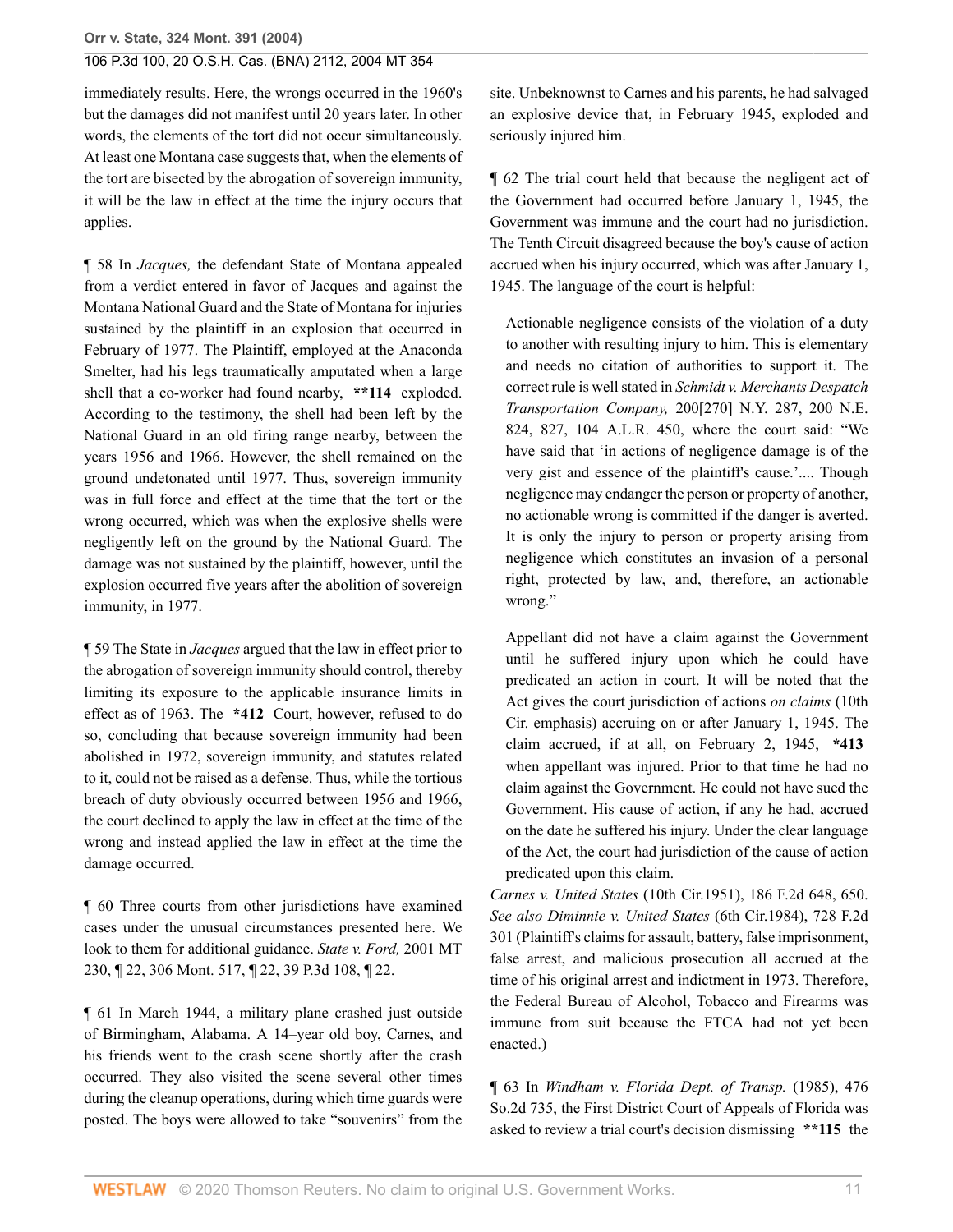plaintiffs' complaint for damages and injuries arising from contaminated groundwater. According to the facts, in 1959, the Florida DOT hired a contractor to pave a section of Florida highway. The contractor used trichloroethylene (TCE) to clean his equipment and when he finished, he buried the drums of TCE in the ground without any attempt to safeguard against their leakage. At the time these drums were buried, the State of Florida enjoyed sovereign immunity.

¶ 64 In 1974, the Florida legislature passed a statute that waived sovereign immunity for "incidents occurring on or after" January 1, 1975.

¶ 65 In 1976, the Windhams bought the property adjacent to this unknown drum burial ground and drilled a well. For six years, they drank water from this well. They began experiencing various health problems and their first born child was born with a rare form of [eye cancer](http://www.westlaw.com/Link/Document/FullText?entityType=disease&entityId=Ibf045a7f475411db9765f9243f53508a&originationContext=document&transitionType=DocumentItem&contextData=(sc.Default)&vr=3.0&rs=cblt1.0) requiring surgical removal of the infant's eye. In 1982, the environmental regulatory agency sampled their water and found the odorless, colorless, and tasteless TCE. The Windhams sued the State of Florida DOT for various torts, including negligence. *Windham,* [476 So.2d at 736](http://www.westlaw.com/Link/Document/FullText?findType=Y&serNum=1985147957&pubNum=0000735&originatingDoc=I41a70aa7f79e11d99439b076ef9ec4de&refType=RP&fi=co_pp_sp_735_736&originationContext=document&vr=3.0&rs=cblt1.0&transitionType=DocumentItem&contextData=(sc.Search)#co_pp_sp_735_736).

¶ 66 The court concluded the State was immune from suit because the "negligent acts or omissions such as those alleged here, occurring prior to the statute's effective date, may not be utilized as the basis for a cause of action for injuries materializing after the effective date." *Windham,* [476 So.2d at](http://www.westlaw.com/Link/Document/FullText?findType=Y&serNum=1985147957&pubNum=735&originatingDoc=I41a70aa7f79e11d99439b076ef9ec4de&refType=RP&fi=co_pp_sp_735_739&originationContext=document&vr=3.0&rs=cblt1.0&transitionType=DocumentItem&contextData=(sc.Search)#co_pp_sp_735_739) [739.](http://www.westlaw.com/Link/Document/FullText?findType=Y&serNum=1985147957&pubNum=735&originatingDoc=I41a70aa7f79e11d99439b076ef9ec4de&refType=RP&fi=co_pp_sp_735_739&originationContext=document&vr=3.0&rs=cblt1.0&transitionType=DocumentItem&contextData=(sc.Search)#co_pp_sp_735_739) The Florida court reached its conclusion by interpreting the language of the 1974 statute that waived sovereign immunity. It concluded that the term "incident" is defined as **\*414** "occurrence" or "happening," and determined that the "incident" in the *Windham* case was the wrongful act causing the injury, not the actual injury itself. *Windham,* [476 So.2d at](http://www.westlaw.com/Link/Document/FullText?findType=Y&serNum=1985147957&pubNum=735&originatingDoc=I41a70aa7f79e11d99439b076ef9ec4de&refType=RP&fi=co_pp_sp_735_739&originationContext=document&vr=3.0&rs=cblt1.0&transitionType=DocumentItem&contextData=(sc.Search)#co_pp_sp_735_739) [739.](http://www.westlaw.com/Link/Document/FullText?findType=Y&serNum=1985147957&pubNum=735&originatingDoc=I41a70aa7f79e11d99439b076ef9ec4de&refType=RP&fi=co_pp_sp_735_739&originationContext=document&vr=3.0&rs=cblt1.0&transitionType=DocumentItem&contextData=(sc.Search)#co_pp_sp_735_739) Moreover, the Florida court concluded that interpreting "incidents occurring" as synonymous with "causes of action accruing" would be inconsistent with other provisions of the same state statute which specifically addressed accrual of actions. *Windham,* [476 So.2d at 739.](http://www.westlaw.com/Link/Document/FullText?findType=Y&serNum=1985147957&pubNum=0000735&originatingDoc=I41a70aa7f79e11d99439b076ef9ec4de&refType=RP&fi=co_pp_sp_735_739&originationContext=document&vr=3.0&rs=cblt1.0&transitionType=DocumentItem&contextData=(sc.Search)#co_pp_sp_735_739)

¶ 67 Justice Ervin wrote a strong dissent wherein he vociferously disagreed with the majority opinion that he said "bifurcates the traditional definition of negligence." He stated, "the majority states that the duty and breach thereof ... can be separated from the actual injury sustained by plaintiff's minor child. This construction ... is at variance with common principles of tort law.... It is axiomatic that no cause of action can exist for negligence, even assuming the existence of the negligent act, where no damage can be proven." *[Windham,](http://www.westlaw.com/Link/Document/FullText?findType=Y&serNum=1985147957&pubNum=0000735&originatingDoc=I41a70aa7f79e11d99439b076ef9ec4de&refType=RP&fi=co_pp_sp_735_742&originationContext=document&vr=3.0&rs=cblt1.0&transitionType=DocumentItem&contextData=(sc.Search)#co_pp_sp_735_742)* [476 So.2d at 742.](http://www.westlaw.com/Link/Document/FullText?findType=Y&serNum=1985147957&pubNum=0000735&originatingDoc=I41a70aa7f79e11d99439b076ef9ec4de&refType=RP&fi=co_pp_sp_735_742&originationContext=document&vr=3.0&rs=cblt1.0&transitionType=DocumentItem&contextData=(sc.Search)#co_pp_sp_735_742)

 ¶ 68 These cases illustrate that courts first look to the precise language of the immunity waiver statute to determine when a governmental entity is immune from liability, and when it is not. This rule of statutory construction is familiar to this Court. "General rules of statutory construction require this Court to interpret the statutory language before us, without adding to, or subtracting from, it. [Section 1–2–101,](http://www.westlaw.com/Link/Document/FullText?findType=L&pubNum=1002018&cite=MTST1-2-101&originatingDoc=I41a70aa7f79e11d99439b076ef9ec4de&refType=LQ&originationContext=document&vr=3.0&rs=cblt1.0&transitionType=DocumentItem&contextData=(sc.Search)) [MCA.](http://www.westlaw.com/Link/Document/FullText?findType=L&pubNum=1002018&cite=MTST1-2-101&originatingDoc=I41a70aa7f79e11d99439b076ef9ec4de&refType=LQ&originationContext=document&vr=3.0&rs=cblt1.0&transitionType=DocumentItem&contextData=(sc.Search)) Words and phrases used in statutes of Montana are construed according to the context and the approved usage of the language. [Section 1–2–106, MCA](http://www.westlaw.com/Link/Document/FullText?findType=L&pubNum=1002018&cite=MTST1-2-106&originatingDoc=I41a70aa7f79e11d99439b076ef9ec4de&refType=LQ&originationContext=document&vr=3.0&rs=cblt1.0&transitionType=DocumentItem&contextData=(sc.Search)). Therefore, when interpreting statutes, this Court will use the plain and ordinary meaning of a word." *[Carroll v. W.R. Grace & Co.,](http://www.westlaw.com/Link/Document/FullText?findType=Y&serNum=1992025647&pubNum=0000661&originatingDoc=I41a70aa7f79e11d99439b076ef9ec4de&refType=RP&fi=co_pp_sp_661_1254&originationContext=document&vr=3.0&rs=cblt1.0&transitionType=DocumentItem&contextData=(sc.Search)#co_pp_sp_661_1254)* (1992), 252 [Mont. 485, 487, 830 P.2d 1253, 1254.](http://www.westlaw.com/Link/Document/FullText?findType=Y&serNum=1992025647&pubNum=0000661&originatingDoc=I41a70aa7f79e11d99439b076ef9ec4de&refType=RP&fi=co_pp_sp_661_1254&originationContext=document&vr=3.0&rs=cblt1.0&transitionType=DocumentItem&contextData=(sc.Search)#co_pp_sp_661_1254)

¶ 69 Montana, of course, did not waive immunity by statute but rather by constitutional provision. This distinction, however, does not change how we interpret the language. Looking closely at the language adopted by the Delegates, "[t]he state ... shall have no immunity from suit for injury to a person ...," we conclude that the critical phrase we must interpret is "suit for injury." According to the Webster's Dictionary, a suit is "an action or process in a court for the recovery of a right or claim." Black's Dictionary, 7th Edition, defines suit as "any proceeding by a party or parties against another in a court of law." Certainly, under the common usage of the words, the Miners' claim qualifies as a "suit for injury."

 ¶ 70 The State seeks to bifurcate its alleged negligent acts from any injuries they ostensibly caused. It maintains that because it was **\*415** immune at the time it purportedly **\*\*116** committed the acts, it retained that immunity from "suits for injury" regardless of when the suit or injury arose. We disagree and for the reasons stated below, conclude that the Delegates' choice of the phrase "suit for injury" incorporated the legal concept of "accrual."

¶ 71 More than one hundred years ago and prior to statehood, Montana codified the law relative to commencement of a civil action and a statute of limitations.

Civil actions can only be commenced within the periods prescribed in this article, **after the cause of action shall have accrued,** except where, in special cases, a different limitations is prescribed by statute. (Emphasis added).

Section 28, Laws of Montana, C.Civ.Proc. 1879. With minor language revisions and frequent renumbering, this statute remains essentially unchanged. *See* Sec. 470, MCA,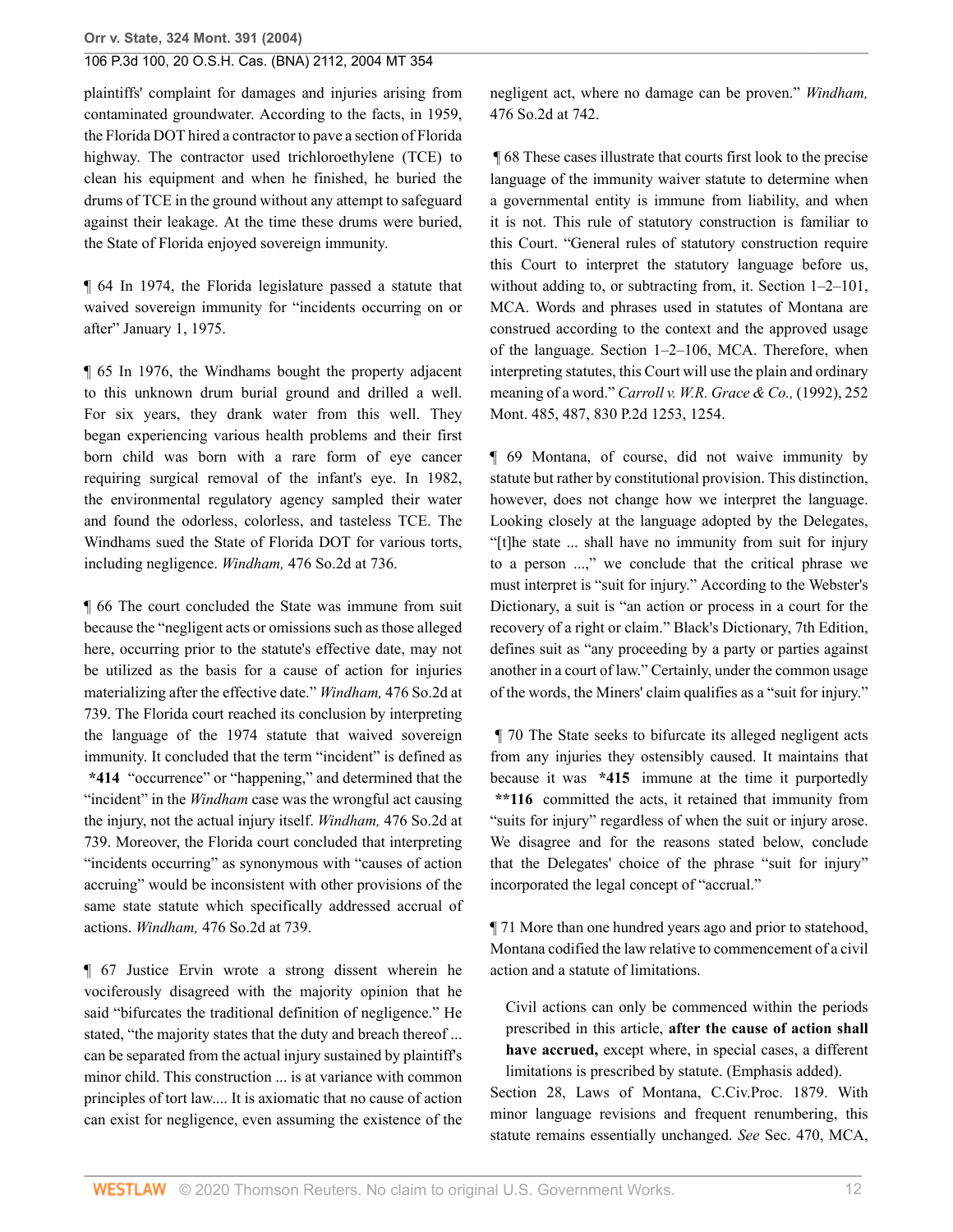C.Civ.Proc. 1895; § 6428, RCM (1907); § 9011, RCM (1921) and (1935); § 93–2401, RCM (1947); [§ 25–1–102,](http://www.westlaw.com/Link/Document/FullText?findType=L&pubNum=1002018&cite=MTST25-1-102&originatingDoc=I41a70aa7f79e11d99439b076ef9ec4de&refType=LQ&originationContext=document&vr=3.0&rs=cblt1.0&transitionType=DocumentItem&contextData=(sc.Search)) [MCA \(2003\).](http://www.westlaw.com/Link/Document/FullText?findType=L&pubNum=1002018&cite=MTST25-1-102&originatingDoc=I41a70aa7f79e11d99439b076ef9ec4de&refType=LQ&originationContext=document&vr=3.0&rs=cblt1.0&transitionType=DocumentItem&contextData=(sc.Search)) "Cause of action" is defined by Black's Law Dictionary, 7th Edition, as "a group of operative facts giving rise to one or more bases for suing." By the time of the Constitutional Convention in 1972, one hundred years of Montana jurisprudence stood for the proposition that a "suit for injury" could only be commenced upon an accrued cause of action. Thus, the State has no immunity for causes of action accruing after July 1, 1973. Next, we must determine when the Miners' cause of action accrued.

¶ 72 Usually, all of the elements of a negligence claim occur in rapid succession. A duty is breached and the plaintiff is immediately injured as a result. With [asbestosis,](http://www.westlaw.com/Link/Document/FullText?entityType=disease&entityId=Ic280891e475411db9765f9243f53508a&originationContext=document&transitionType=DocumentItem&contextData=(sc.Default)&vr=3.0&rs=cblt1.0) the paradigm is far different. There is no dispute that [asbestosis](http://www.westlaw.com/Link/Document/FullText?entityType=disease&entityId=Ic280891e475411db9765f9243f53508a&originationContext=document&transitionType=DocumentItem&contextData=(sc.Default)&vr=3.0&rs=cblt1.0) can take years to manifest. One person exposed to the toxins in the Libby Mine may become ill within months of exposure while another may remain symptom-free for decades. Some may never become ill at all. And so it was with these plaintiffs. The Miners in this case worked for the Mine anywhere from one year (Jacobson/1975–1976) to thirty-six years (Smith/1951–1987). Despite the differences in exposure, both men developed [asbestosis](http://www.westlaw.com/Link/Document/FullText?entityType=disease&entityId=Ic280891e475411db9765f9243f53508a&originationContext=document&transitionType=DocumentItem&contextData=(sc.Default)&vr=3.0&rs=cblt1.0). Mr. Smith was diagnosed in July 1998, and Mr. Jacobson was diagnosed in April 2000. Miner Graham worked for the Mine from 1962 until it closed in 1990. He died from [mesothelioma](http://www.westlaw.com/Link/Document/FullText?entityType=disease&entityId=Ica87e4fe475411db9765f9243f53508a&originationContext=document&transitionType=DocumentItem&contextData=(sc.Default)&vr=3.0&rs=cblt1.0) in January 1998, not long after diagnosis. Although we make no finding here as to when the disease became manifest for each plaintiff, it does not appear from the record before us that any of the plaintiffs were symptomatic as early as 1973.

¶ 73 Prior to the adoption of the "discovery rule" in Montana and **\*416** many other states, plaintiffs such as the Miners were precluded from bringing an action because the statute of limitations, formerly linked with the breach of duty element, would have expired. The "discovery rule" was adopted by the majority of states because it fairly allows injured plaintiffs to seek relief for long-dormant injuries caused by tortious conduct that occurred much earlier. [Section 27–2–102, MCA.](http://www.westlaw.com/Link/Document/FullText?findType=L&pubNum=1002018&cite=MTST27-2-102&originatingDoc=I41a70aa7f79e11d99439b076ef9ec4de&refType=LQ&originationContext=document&vr=3.0&rs=cblt1.0&transitionType=DocumentItem&contextData=(sc.Search))

¶ 74 In Montana, no cause of action, or suit, for negligence accrues until all elements of the claim exist. [Section 27–2–](http://www.westlaw.com/Link/Document/FullText?findType=L&pubNum=1002018&cite=MTST27-2-102&originatingDoc=I41a70aa7f79e11d99439b076ef9ec4de&refType=LQ&originationContext=document&vr=3.0&rs=cblt1.0&transitionType=DocumentItem&contextData=(sc.Search)) [102, MCA,](http://www.westlaw.com/Link/Document/FullText?findType=L&pubNum=1002018&cite=MTST27-2-102&originatingDoc=I41a70aa7f79e11d99439b076ef9ec4de&refType=LQ&originationContext=document&vr=3.0&rs=cblt1.0&transitionType=DocumentItem&contextData=(sc.Search)) provides:

(1) For the purposes of statutes relating to the time within which an action must be commenced:

(a) a claim or cause of action accrues when all elements of the claim or cause exist or have occurred, the right to maintain an action on the claim or cause is complete, and a court or other agency is authorized to accept jurisdiction of the action;

....

....

(3) The period of limitation does not begin on any claim or cause of action for an injury to person or property until the facts constituting the claim have been discovered or, in the exercise of due diligence, should have been discovered by the injured party if:

(a) the facts constituting the claim are by their nature concealed or self-concealing;

¶ 75 This Court has long embraced the discovery rule. *See, e.g.,* **\*\*117** *[Johnson v. St. Patrick's Hospital](http://www.westlaw.com/Link/Document/FullText?findType=Y&serNum=1966130282&pubNum=661&originatingDoc=I41a70aa7f79e11d99439b076ef9ec4de&refType=RP&originationContext=document&vr=3.0&rs=cblt1.0&transitionType=DocumentItem&contextData=(sc.Search))* (1966), 148 [Mont. 125, 417 P.2d 469.](http://www.westlaw.com/Link/Document/FullText?findType=Y&serNum=1966130282&pubNum=661&originatingDoc=I41a70aa7f79e11d99439b076ef9ec4de&refType=RP&originationContext=document&vr=3.0&rs=cblt1.0&transitionType=DocumentItem&contextData=(sc.Search)) We have applied the above-stated provisions of [§ 27–2–102, MCA](http://www.westlaw.com/Link/Document/FullText?findType=L&pubNum=1002018&cite=MTST27-2-102&originatingDoc=I41a70aa7f79e11d99439b076ef9ec4de&refType=LQ&originationContext=document&vr=3.0&rs=cblt1.0&transitionType=DocumentItem&contextData=(sc.Search)), on numerous occasions. *See Nelson v. Nelson,* [2002 MT 151, 310 Mont. 329, 50 P.3d 139](http://www.westlaw.com/Link/Document/FullText?findType=Y&serNum=2002413991&pubNum=0004645&originatingDoc=I41a70aa7f79e11d99439b076ef9ec4de&refType=RP&originationContext=document&vr=3.0&rs=cblt1.0&transitionType=DocumentItem&contextData=(sc.Search)) (Cause of numerous bovine vaccine injection-related illnesses not discovered for several years after negligent injection; cause of action accrued upon discovery.) *See also [Gomez v.](http://www.westlaw.com/Link/Document/FullText?findType=Y&serNum=1999092756&pubNum=661&originatingDoc=I41a70aa7f79e11d99439b076ef9ec4de&refType=RP&originationContext=document&vr=3.0&rs=cblt1.0&transitionType=DocumentItem&contextData=(sc.Search)) State,* [1999 MT 67, 293 Mont. 531, 975 P.2d 1258;](http://www.westlaw.com/Link/Document/FullText?findType=Y&serNum=1999092756&pubNum=661&originatingDoc=I41a70aa7f79e11d99439b076ef9ec4de&refType=RP&originationContext=document&vr=3.0&rs=cblt1.0&transitionType=DocumentItem&contextData=(sc.Search)) *[Hando v.](http://www.westlaw.com/Link/Document/FullText?findType=Y&serNum=1989048685&pubNum=661&originatingDoc=I41a70aa7f79e11d99439b076ef9ec4de&refType=RP&originationContext=document&vr=3.0&rs=cblt1.0&transitionType=DocumentItem&contextData=(sc.Search)) PPG Industries, Inc.* [\(1989\), 236 Mont. 493, 771 P.2d 956;](http://www.westlaw.com/Link/Document/FullText?findType=Y&serNum=1989048685&pubNum=661&originatingDoc=I41a70aa7f79e11d99439b076ef9ec4de&refType=RP&originationContext=document&vr=3.0&rs=cblt1.0&transitionType=DocumentItem&contextData=(sc.Search)) *[Kaeding v. W.R. Grace & Co.-CONN,](http://www.westlaw.com/Link/Document/FullText?findType=Y&serNum=1998138404&pubNum=661&originatingDoc=I41a70aa7f79e11d99439b076ef9ec4de&refType=RP&originationContext=document&vr=3.0&rs=cblt1.0&transitionType=DocumentItem&contextData=(sc.Search))* 1998 MT 160, 289 [Mont. 343, 961 P.2d 1256;](http://www.westlaw.com/Link/Document/FullText?findType=Y&serNum=1998138404&pubNum=661&originatingDoc=I41a70aa7f79e11d99439b076ef9ec4de&refType=RP&originationContext=document&vr=3.0&rs=cblt1.0&transitionType=DocumentItem&contextData=(sc.Search)) *[Cechovic v. Hardin & Associates,](http://www.westlaw.com/Link/Document/FullText?findType=Y&serNum=1995174975&pubNum=0000661&originatingDoc=I41a70aa7f79e11d99439b076ef9ec4de&refType=RP&originationContext=document&vr=3.0&rs=cblt1.0&transitionType=DocumentItem&contextData=(sc.Search)) Inc.* [\(1995\), 273 Mont. 104, 902 P.2d 520.](http://www.westlaw.com/Link/Document/FullText?findType=Y&serNum=1995174975&pubNum=0000661&originatingDoc=I41a70aa7f79e11d99439b076ef9ec4de&refType=RP&originationContext=document&vr=3.0&rs=cblt1.0&transitionType=DocumentItem&contextData=(sc.Search))

¶ 76 While Montana's statutory version of the discovery rule governs the time within which an action must be commenced, its provisions are nonetheless instructive on the question of when a Montana cause of action accrues. A cause of action accrues "when all elements of the claim ... exist or have occurred." Section  $27-2-102(1)(a)$ , MCA. The causes of action of the surviving Miners did not accrue until damage could be proven. And no damage could be proven until their **\*417** injuries were manifest.

¶ 77 Two Pennsylvania cases support the proposition that the discovery rule as announced in the statute of limitations' context, should apply as well in a sovereign immunity analysis.

¶ 78 In *Hench v. Carpenter* [\(1985\), 35 Pa.D. & C.3d](http://www.westlaw.com/Link/Document/FullText?findType=Y&serNum=1986940075&pubNum=299&originatingDoc=I41a70aa7f79e11d99439b076ef9ec4de&refType=RP&originationContext=document&vr=3.0&rs=cblt1.0&transitionType=DocumentItem&contextData=(sc.Search)) [401,](http://www.westlaw.com/Link/Document/FullText?findType=Y&serNum=1986940075&pubNum=299&originatingDoc=I41a70aa7f79e11d99439b076ef9ec4de&refType=RP&originationContext=document&vr=3.0&rs=cblt1.0&transitionType=DocumentItem&contextData=(sc.Search)) the Township's sewage officer committed a negligent act in 1976 at which time the Township did not enjoy sovereign immunity. Hench's injury from this negligent act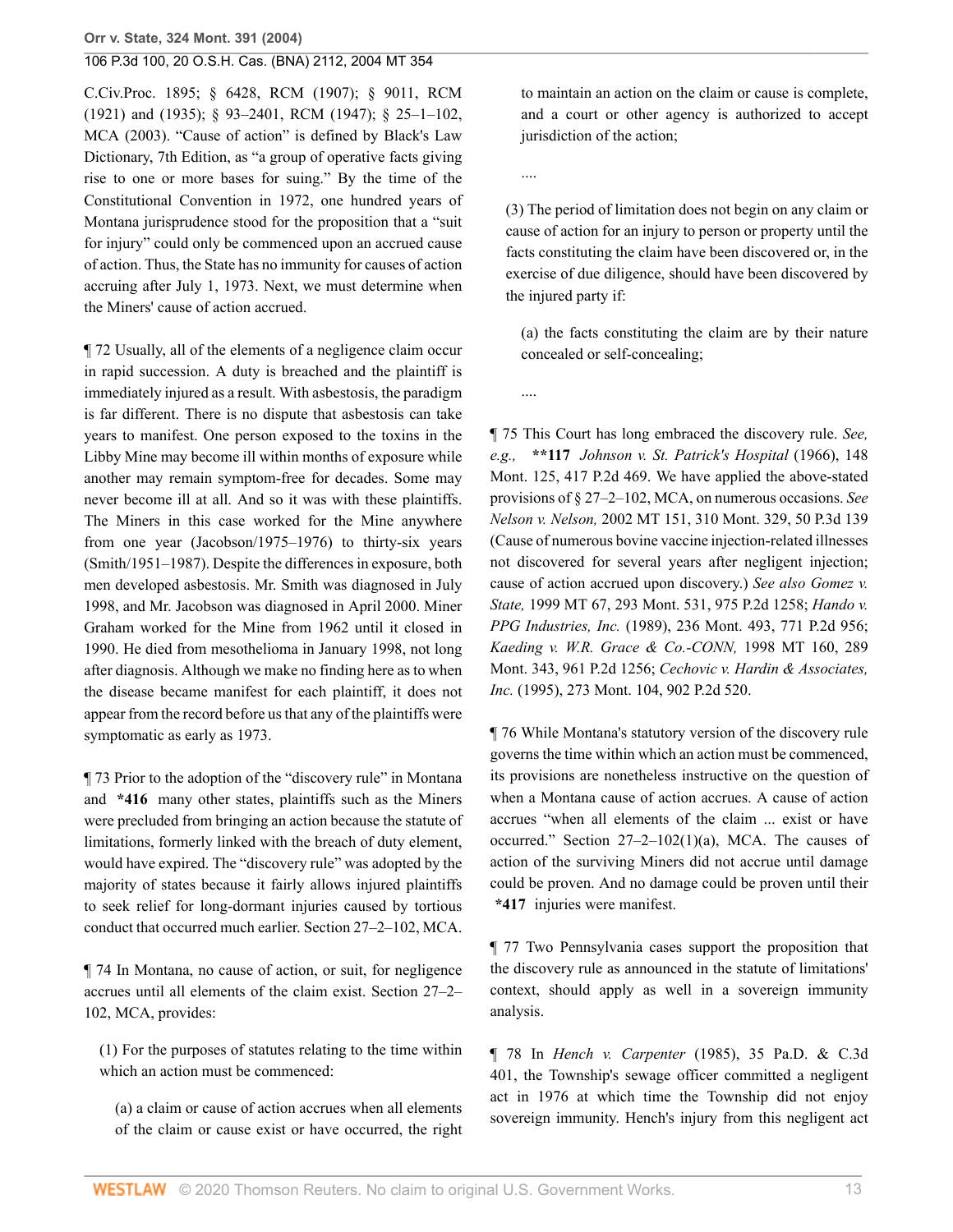was concealed for several years but eventually became manifest. When he sued the Township in August 1983, the Township argued that the two-year statute of limitations barred Hench's suit. Hench claimed that the two-year statute of limitations was tolled by the "discovery rule," and that his claim did not accrue until February 1983 when he discovered the injury and cause. The Township countered that by the time Hench's claim accrued under the discovery rule, the Township had enacted a sovereign immunity statute and was immune. Siding with the Township, the court agreed, stating:

Plaintiffs claim it is the breach of the duty which gives rise to the cause of action. Since this duty was breached on June 24, 1976, they argue governmental immunity should be applied as of this date. However, the effect of the discovery rule as applied to the statute of limitations, is to delay the accrual of a cause of action from the time of defendant's negligent conduct to when the injury becomes known or knowledgeable to the plaintiff [citation omitted]. Consequently, in this case if the discovery rule is applied for statute of limitations purposes the cause of action accrued on February 3, 1983. This is logically the point in time when the governmental immunity defense should be applied.

*Hench,* [35 Pa.D. & C.3d at 405–06.](http://www.westlaw.com/Link/Document/FullText?findType=Y&serNum=1986940075&pubNum=0000299&originatingDoc=I41a70aa7f79e11d99439b076ef9ec4de&refType=RP&fi=co_pp_sp_299_405&originationContext=document&vr=3.0&rs=cblt1.0&transitionType=DocumentItem&contextData=(sc.Search)#co_pp_sp_299_405)

¶ 79 The court further opined that the plaintiffs cannot argue for statute of limitations purposes that their cause of action did not arise until six years after the Township's negligent act, but then argue for immunity purposes that the cause of action arose at the time of the Township's negligent act. *Hench,* [35 Pa.D. & C.3d at 405–06.](http://www.westlaw.com/Link/Document/FullText?findType=Y&serNum=1986940075&pubNum=299&originatingDoc=I41a70aa7f79e11d99439b076ef9ec4de&refType=RP&fi=co_pp_sp_299_405&originationContext=document&vr=3.0&rs=cblt1.0&transitionType=DocumentItem&contextData=(sc.Search)#co_pp_sp_299_405) *See also [Hurst v. East](http://www.westlaw.com/Link/Document/FullText?findType=Y&serNum=1984902459&pubNum=299&originatingDoc=I41a70aa7f79e11d99439b076ef9ec4de&refType=RP&originationContext=document&vr=3.0&rs=cblt1.0&transitionType=DocumentItem&contextData=(sc.Search)) Hanover Township* [\(1984\), 33 Pa.D. & C.3d 157.](http://www.westlaw.com/Link/Document/FullText?findType=Y&serNum=1984902459&pubNum=299&originatingDoc=I41a70aa7f79e11d99439b076ef9ec4de&refType=RP&originationContext=document&vr=3.0&rs=cblt1.0&transitionType=DocumentItem&contextData=(sc.Search)) This logic is both simple and compelling. It is inconsistent to apply the discovery rule to the accrual of a cause of action for statute of limitation purposes, but then discard it when conducting a sovereign immunity analysis.

¶ 80 For the foregoing reasons, we conclude that the long-standing rule in Montana that civil actions are to be commenced after a cause of action has accrued, should apply to our sovereign immunity analysis **\*418** here. A "suit for injury" accrues once the elements of the cause of action have accrued. The elements of the causes of action before us did not accrue until well after sovereign immunity had been abrogated. Therefore, we conclude that the existence of sovereign immunity prior to July 1, 1973, does not insulate the State from the Miners' causes of action.

#### **CONCLUSION**

¶ 81 A final word about the dissent. It accuses this Court of creating a remedy out **\*\*118** of thin air. The accusation is off the mark. First, our decision here does *not* create a duty where none existed as the dissent argues; rather, it stands simply for the proposition that because the affirmative defense of immunity no longer existed at the time the Miners' causes of action accrued, it can present no bar to their causes of action. Second, this is a case with complex legal issues. The difficult questions presented by industry standards forty years old and the unusual delayed onset of the Miners' injuries advance novel questions of law. Had the issues here been simple, presumably the dissent would have said so quickly and with direct authority on point; it would not have required fifty-seven paragraphs to explain its disagreement with the majority. The simple truth is that the law attendant to these facts is both untested and arguably susceptible to different interpretations. Contrary to the dissent's insistence, we have not handed the Plaintiffs a remedy—they still face the daunting task of establishing that the State breached its duty to them and in so doing, caused their damages and injuries. What we have concluded is that a fact finder must make these determinations.

¶ 82 Based upon the foregoing, we conclude the District Court erred in determining that the State had no legal duty to the Miners, and in dismissing the Miners' complaints. We therefore reverse the District Court's Order of Dismissal and remand for determination by the fact-finder of whether the State breached its duty to the Miners, and if so, whether such breach caused the damages claimed by them.

We Concur: JIM REGNIER, [JAMES C. NELSON](http://www.westlaw.com/Link/Document/FullText?findType=h&pubNum=176284&cite=0165656001&originatingDoc=I41a70aa7f79e11d99439b076ef9ec4de&refType=RQ&originationContext=document&vr=3.0&rs=cblt1.0&transitionType=DocumentItem&contextData=(sc.Search)) and [W.](http://www.westlaw.com/Link/Document/FullText?findType=h&pubNum=176284&cite=0208177701&originatingDoc=I41a70aa7f79e11d99439b076ef9ec4de&refType=RQ&originationContext=document&vr=3.0&rs=cblt1.0&transitionType=DocumentItem&contextData=(sc.Search)) [WILLIAM LEAPHART](http://www.westlaw.com/Link/Document/FullText?findType=h&pubNum=176284&cite=0208177701&originatingDoc=I41a70aa7f79e11d99439b076ef9ec4de&refType=RQ&originationContext=document&vr=3.0&rs=cblt1.0&transitionType=DocumentItem&contextData=(sc.Search)), Justices.

#### Justice [JOHN WARNER](http://www.westlaw.com/Link/Document/FullText?findType=h&pubNum=176284&cite=0316888601&originatingDoc=I41a70aa7f79e11d99439b076ef9ec4de&refType=RQ&originationContext=document&vr=3.0&rs=cblt1.0&transitionType=DocumentItem&contextData=(sc.Search)) dissents.

¶ 83 I dissent from the Court's Opinion and its remand of this action to the District Court. A correct interpretation of the law requires the decision of the District Court to dismiss this suit be affirmed.

¶ 84 Virtually all of the Miners' claims arose before the adoption of the 1972 Montana Constitution which became effective July 1, 1973. Absent the Court's innovative redefinition of the doctrine of sovereign **\*419** immunity, this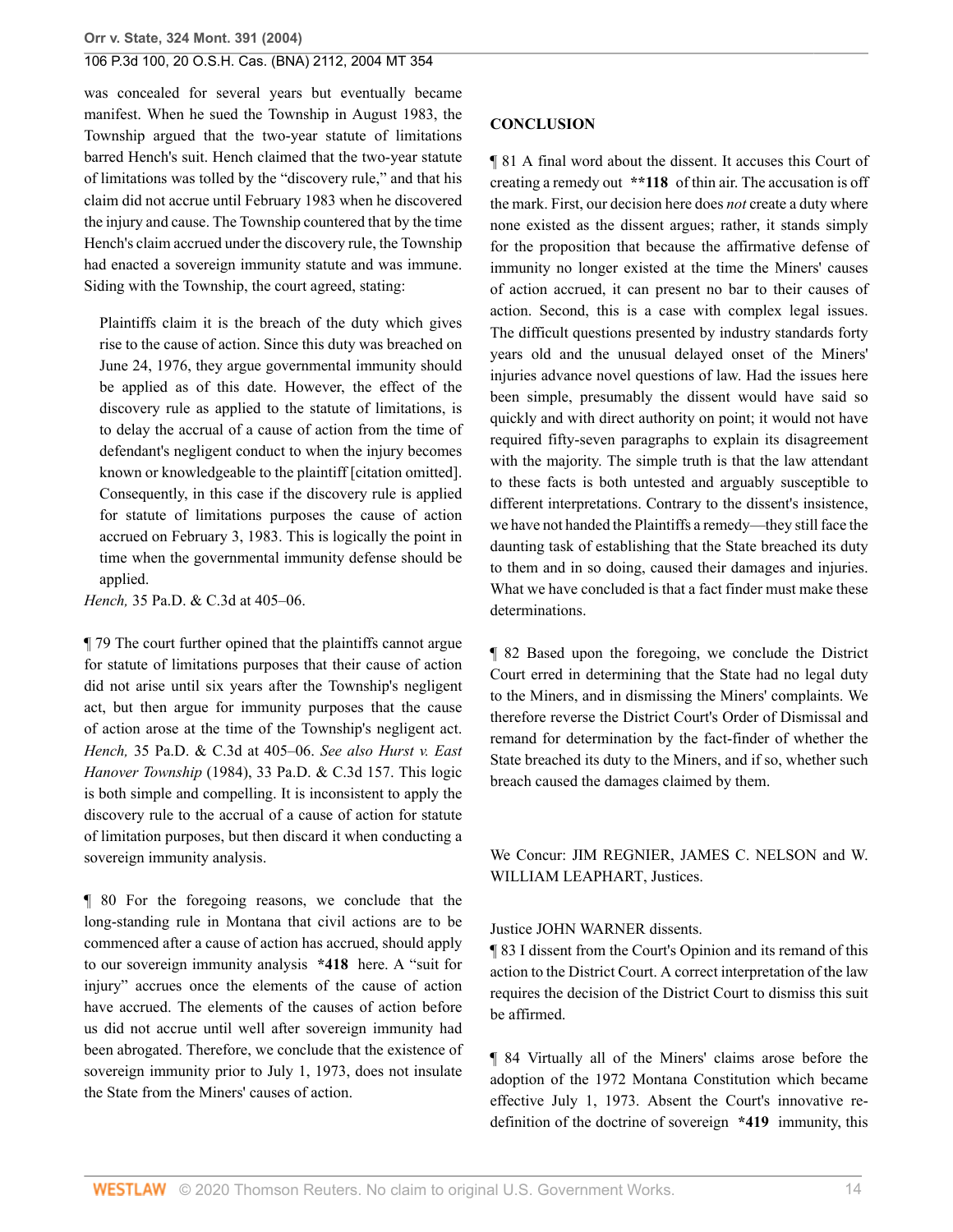suit could not be maintained. Thus, I discuss this pivotal issue first, not last.

### **Sovereign Immunity**

¶ 85 The Court concludes at ¶ 80 the doctrine of sovereign immunity does not bar Appellants' claims where the alleged breach of duty occurred prior to July 1, 1973. To reach this conclusion, the Court narrowly focuses on the words "suit for injury" contained in [Article II, Section 18 of the](http://www.westlaw.com/Link/Document/FullText?findType=L&pubNum=1002018&cite=MTCNSTART2S18&originatingDoc=I41a70aa7f79e11d99439b076ef9ec4de&refType=LQ&originationContext=document&vr=3.0&rs=cblt1.0&transitionType=DocumentItem&contextData=(sc.Search)) [1972 Montana Constitution,](http://www.westlaw.com/Link/Document/FullText?findType=L&pubNum=1002018&cite=MTCNSTART2S18&originatingDoc=I41a70aa7f79e11d99439b076ef9ec4de&refType=LQ&originationContext=document&vr=3.0&rs=cblt1.0&transitionType=DocumentItem&contextData=(sc.Search)) and then equates this language to the "accrual" of an action. The result is that, because the Miners' claims for relief did not accrue until after the 1972 Constitution ended governmental immunity from suit, the doctrine of sovereign immunity does not apply.

¶ 86 The Court erroneously considers sovereign immunity as a simple bar to suits against the government. Thus, reasons the Court, a lawsuit that may "accrue" after the purported bar is lifted, is allowed. Focusing on the damages element of tort, the Court does not even attempt to address the issue of duty, or lack thereof, in a sovereign immunity context. The Court ignores that, because of the nature of sovereign immunity, the State had no duty whatsoever to the plaintiffs and thus a tort by the State cannot be established no matter the date of the injury.

¶ 87 As opposed to being merely a bar to suit, sovereign immunity is a legal doctrine to the effect that actions or omissions of the government do not constitute a breach of duty owed to its citizens. Sovereign immunity arose out of necessity to ensure the political and economic stability of the government by insulating the public treasury from suits for monetary damages. It made no difference whether such suits were in equity, in contract or in tort. It was deemed better that the public coffers, and thus the stability of the government, not be compromised by having to pay for something that might be done by the government to a private citizen.

[S]hould any prince have so much weakness and ill nature ... the inconveniency of some particular mischiefs ... are well **\*\*119** recompensed by the peace of the public, and security of the government ... it being safer for the body, that some few private men should be sometimes in danger to suffer, than that the head of the republic should be easily, and upon slight occasions, exposed.

John Locke, *Two Treatises of Government,* Ch.18, (4th ed. 1764).

¶ 88 In feudal England the theory initially was that the king, being subject to no higher tribunal, and in that sense the ultimate maker of **\*420** law, was considered incapable of wrong. As the medieval period progressed, this theory evolved and the doctrine transformed into one holding that the king, that is, the government could do wrong, but this wrong was not recognized by the law.<sup>[5](#page-14-0)</sup> In Blackstone's terms, the doctrine of sovereign immunity was phrased:

<span id="page-14-1"></span><span id="page-14-0"></span>[5](#page-14-1) David E. Engdahl, *Immunity and Accountability For Positive Governmental Wrongs,* 44 U. Colo. L.Rev. 1, 3 (1972). The Magna Carta concept of government subject to law was born, and the phrase "the king can do no wrong" in actuality meant that the king certainly could do wrong, but would not be permitted to by the law.

The supposition of law therefore is, that neither the king nor either house of parliament (collectively taken) is capable of doing any wrong; since in such cases the law feels itself incapable of furnishing any adequate remedy. For which reason all oppressions, which may happen to spring from any branch of the sovereign power, must necessarily be out of the reach of any stated rule, or express legal provision.... Blackstone, *Commentaries on the Laws of England,* vol.1, ch.7, 237–38 (1765).

¶ 89 In other words, even though the government might act unfairly, breach a contract or be negligent, in the eyes of our common law jurisprudence such was not a wrong that the law recognized. This is much different, and much more, than a bar to a particular lawsuit. The act or omission of the government simply was not wrong.

¶ 90 In the late-eighteenth century, the American colonists revolted and began the formation of their own government, without a monarch, and with a constitution. Thus, in the United States there was no "sovereign" per se to whom immunity could attach. While this may have been an opportune time to discard the doctrine, it remained firmly entrenched in the new nation.<sup>[6](#page-14-2)</sup>

<span id="page-14-3"></span>"It is inherent in the nature of sovereignty not to be amenable to the suit of an individual without its consent. This is the general sense, and the general practice of mankind; and the exemption, as one of the attributes of sovereignty, is now enjoyed by the government of every State in the Union." Alexander Hamilton, *Federalist No. 81* (1788).

<span id="page-14-2"></span>[6](#page-14-3)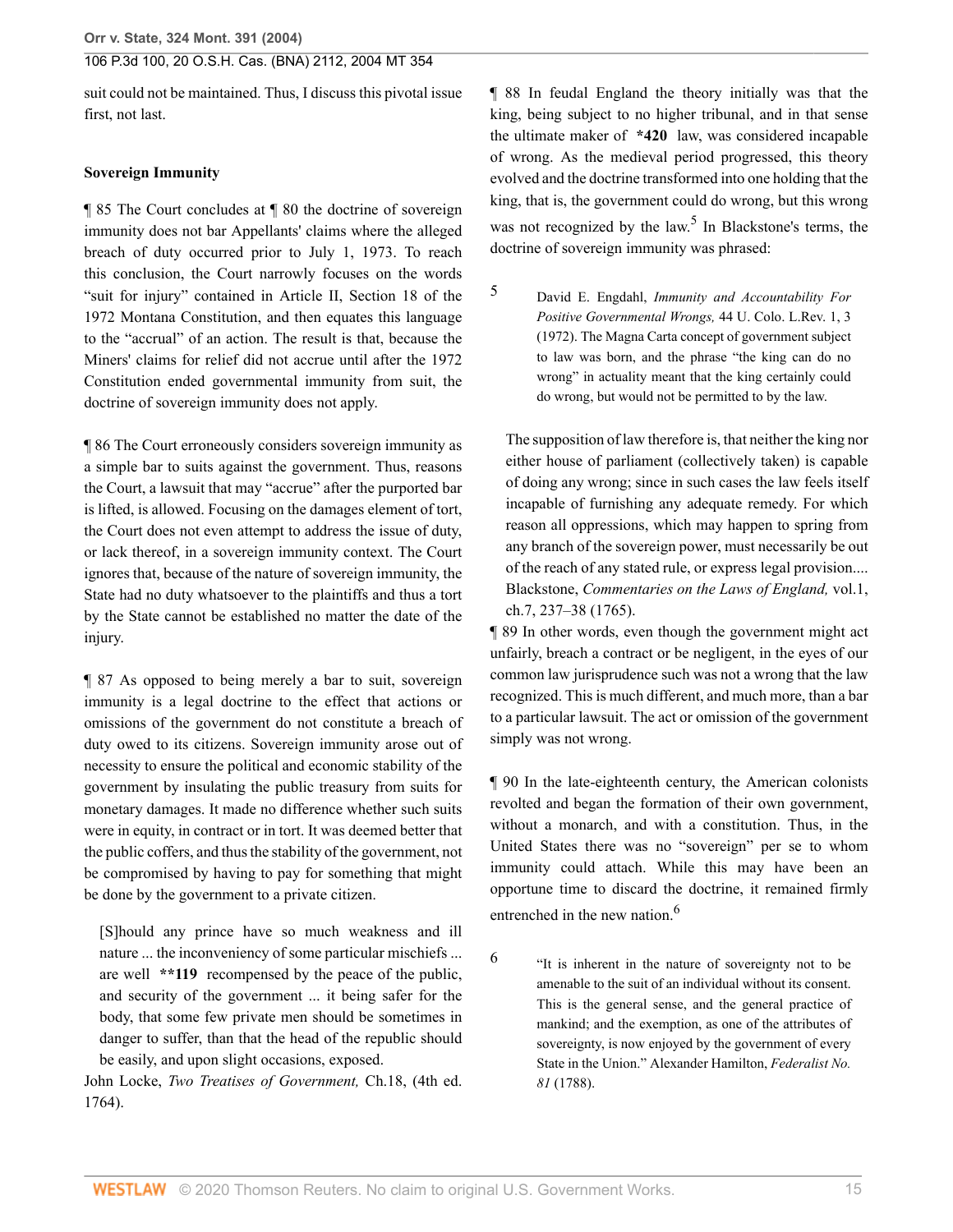**Orr v. State, 324 Mont. 391 (2004)**

### 106 P.3d 100, 20 O.S.H. Cas. (BNA) 2112, 2004 MT 354

¶ 91 Like most states, from its territorial days Montana did not allow itself to be subject to liability for breach of a contract or for any tort.

We hold, therefore, that unless permitted by some law of this Territory, or of the general government, no citizen of this Territory can sue it. There is no law of this Territory or act of Congress permitting it. There is, then, no legal power to enforce **\*421** territorial contracts. In other words, there is no obligation to territorial contracts. They rest simply on the good faith of the Territory.

*Langford v. King* [\(1868\), 1 Mont. 33, 38.](http://www.westlaw.com/Link/Document/FullText?findType=Y&serNum=1868008908&pubNum=0000561&originatingDoc=I41a70aa7f79e11d99439b076ef9ec4de&refType=RP&fi=co_pp_sp_561_38&originationContext=document&vr=3.0&rs=cblt1.0&transitionType=DocumentItem&contextData=(sc.Search)#co_pp_sp_561_38)

¶ 92 In Montana, the State had no obligation, that is, duty to its citizens. "Duty" and "right" are correlative terms; "where there is no duty there can be no right." John Chipman Gray, *The Nature and Sources of the Law,* 8 (2d ed., MacMillan Co.1921). Thus, before the 1972 Constitution was adopted, a citizen had no right to seek damages against the State and the State had no correlative duty to its citizens. *See generally, Murphy v. State* [\(1991\), 248 Mont. 82, 809 P.2d 16](http://www.westlaw.com/Link/Document/FullText?findType=Y&serNum=1991073803&pubNum=0000661&originatingDoc=I41a70aa7f79e11d99439b076ef9ec4de&refType=RP&originationContext=document&vr=3.0&rs=cblt1.0&transitionType=DocumentItem&contextData=(sc.Search)).

<span id="page-15-1"></span>¶ 93 In step with the rise of the insurance age, the courts and legislatures of many states began to weaken sovereign immunity.<sup>[7](#page-15-0)</sup> In Montana, a citizen's right to sue the State was enacted as [Article II, Section 18, of the 1972 Montana](http://www.westlaw.com/Link/Document/FullText?findType=L&pubNum=1002018&cite=MTCNSTART2S18&originatingDoc=I41a70aa7f79e11d99439b076ef9ec4de&refType=LQ&originationContext=document&vr=3.0&rs=cblt1.0&transitionType=DocumentItem&contextData=(sc.Search)) [Constitution](http://www.westlaw.com/Link/Document/FullText?findType=L&pubNum=1002018&cite=MTCNSTART2S18&originatingDoc=I41a70aa7f79e11d99439b076ef9ec4de&refType=LQ&originationContext=document&vr=3.0&rs=cblt1.0&transitionType=DocumentItem&contextData=(sc.Search)). This provision became effective on July 1, 1973.

¶ 94 With the adoption of our new constitution, Montana citizens acquired a right to sue **\*\*120** the State where none had existed before. This new right created the correlative duty which had not existed previously, and imposed for the first time on the Montana State Treasury an obligation to pay damages for a breach of a contract or for tortious conduct.

 $\P$  95 Now, this Court holds for the first time<sup>[8](#page-15-2)</sup> that if one of the elements of a tort occurs subsequent to the abrogation of sovereign immunity, this sequence of events somehow transmogrifies an act or omission that was not wrong into a breach of a duty that did not exist. By focusing on when the damage occurred, the Court forgets that at the time of the alleged breach of duty by the State, it owed no duty at all to the Miners. Sovereign immunity is not a bar to an action, it is a legal doctrine to the effect that the government had no duty to respond in damages to its citizens for its acts or omissions. When sovereign immunity was abolished, this changed, but by no stretch of logic or law can it be

said that an act or omission done while the doctrine was in effect retroactively creates such a duty. I agree with Federal District **\*422** Court Judge Molloy who, when faced with this same question, determined that "[m]easuring the accrual of sovereign immunity based on the discovery of damage is not a principled basis for determining the scope of sovereign immunity." *Dickerman v. W.R. Grace,* CV–00– 130–M–DWM, 4 (D.Mont.2000).

*[Jacques v. Montana Nat'l Guard](http://www.westlaw.com/Link/Document/FullText?findType=Y&serNum=1982137794&pubNum=661&originatingDoc=I41a70aa7f79e11d99439b076ef9ec4de&refType=RP&fi=co_pp_sp_661_1326&originationContext=document&vr=3.0&rs=cblt1.0&transitionType=DocumentItem&contextData=(sc.Search)#co_pp_sp_661_1326)* (1982), 199 Mont. 493, [506–07, 649 P.2d 1319, 1326,](http://www.westlaw.com/Link/Document/FullText?findType=Y&serNum=1982137794&pubNum=661&originatingDoc=I41a70aa7f79e11d99439b076ef9ec4de&refType=RP&fi=co_pp_sp_661_1326&originationContext=document&vr=3.0&rs=cblt1.0&transitionType=DocumentItem&contextData=(sc.Search)#co_pp_sp_661_1326) does not stand for the proposition that an event that happened while sovereign immunity was in effect could 40 years later give rise to an action against the State. In *Jacques* the plaintiff was injured and the damages were sustained after the legislature abrogated the doctrine.

<span id="page-15-2"></span>[8](#page-15-3)

¶ 96 Without any support from the Constitutional Convention transcripts, the Court incorrectly concludes at ¶ 70 the delegates to the 1972 Constitutional Convention actually intended the State would not be immune from any claim for relief that matured, that is, accrued after July 1, 1973. However, the 1972 Constitutional Convention Bill Of Rights Committee made it clear that, while the doctrine of sovereign immunity was outdated and unfair, there was no intention to subject the State to claims that pre-dated the new [Article II,](http://www.westlaw.com/Link/Document/FullText?findType=L&pubNum=1002028&cite=MTCNSTART2S18&originatingDoc=I41a70aa7f79e11d99439b076ef9ec4de&refType=LQ&originationContext=document&vr=3.0&rs=cblt1.0&transitionType=DocumentItem&contextData=(sc.Search)) [Section 18](http://www.westlaw.com/Link/Document/FullText?findType=L&pubNum=1002028&cite=MTCNSTART2S18&originatingDoc=I41a70aa7f79e11d99439b076ef9ec4de&refType=LQ&originationContext=document&vr=3.0&rs=cblt1.0&transitionType=DocumentItem&contextData=(sc.Search)).

The committee is well-aware that implementation of this provision could cause some difficulties if done uithout [sic, without] permitting affected agencies to upgrade their currently inadequate coverage. Accordingly, it is recommended that this provision not be retrospective in its application; that, in order to permit agencies time to obtain adequate insurance coverage as provided by legislative appropriation, it shall not be effective until June 1, 1553 [sic, 1973]; and that it shall be effective only as to causes of action arising after that date. The committee commends this provision to the convention with the belief that its adoption will insure that redress for wrongs will be administered on behalf of and against all parties, governmental as well as private.

<span id="page-15-3"></span>Montana Constitutional Convention, Bill Of Rights Committee Proposal, Comments, February 23, 1972, Volume II, p. 638.

¶ 97 Sovereign immunity was abrogated only because insurance was available. This Court cannot be, and is not, concerned with the question of whether the potential loss is insured. However, the discussion of insurance is highly

<span id="page-15-0"></span> $7 \qquad$  $7 \qquad$  Engdahl, at 59.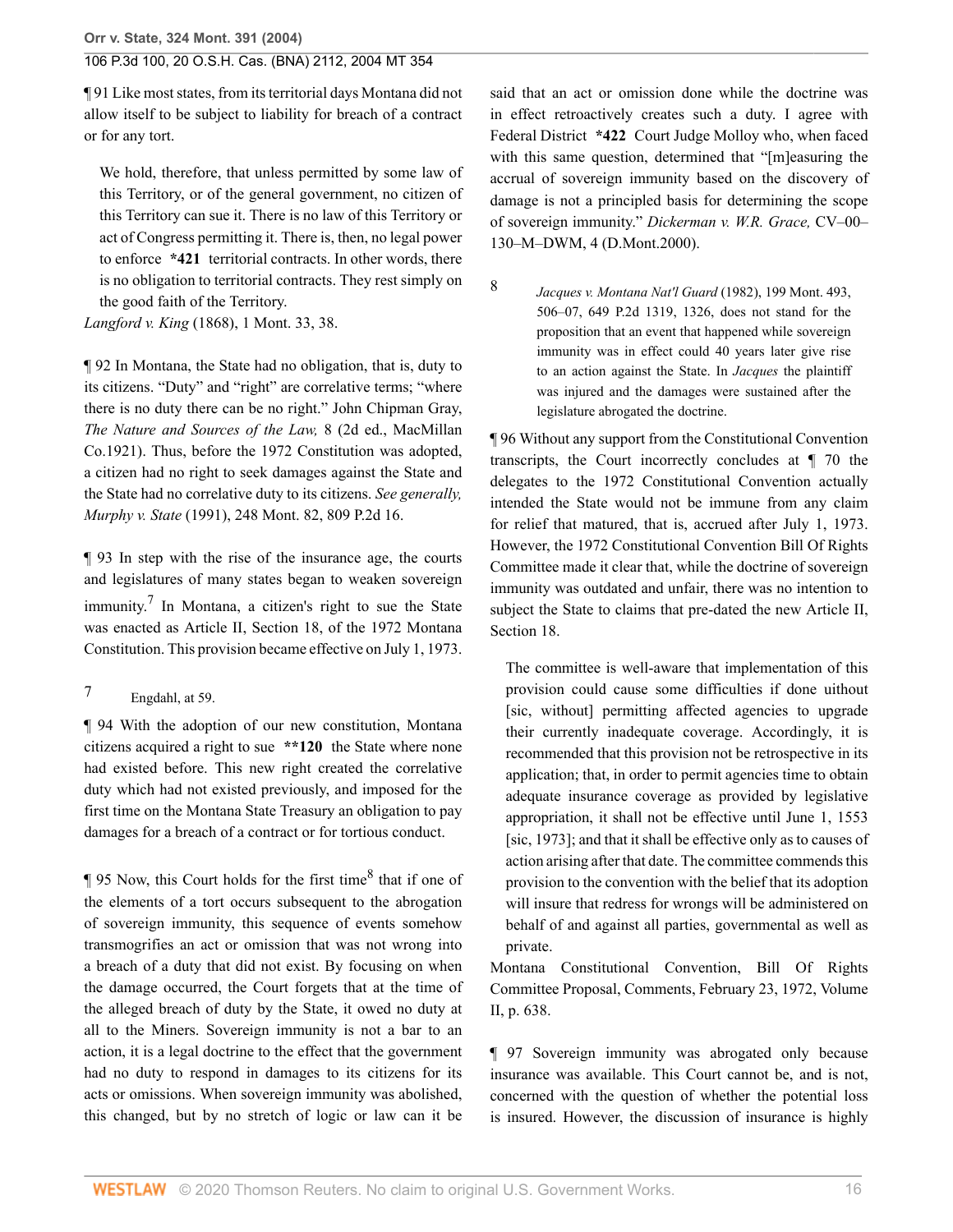relevant to determining the intent of the delegates concerning retroactive application of [Article II, Section 18](http://www.westlaw.com/Link/Document/FullText?findType=L&pubNum=1002028&cite=MTCNSTART2S18&originatingDoc=I41a70aa7f79e11d99439b076ef9ec4de&refType=LQ&originationContext=document&vr=3.0&rs=cblt1.0&transitionType=DocumentItem&contextData=(sc.Search)). It is crystal clear it was the intention of the drafters of the 1972 Constitution that anything which had previously occurred could not give rise to lawsuits. Montana was starting with a clean slate.

¶ 98 The Court also ignores the plain words of the Transition Schedule, § 3, of the 1972 Constitution which states:

Section 3. Prospective operation of declaration of rights.

Any rights, procedural or substantive, created for the first time by [Article II](http://www.westlaw.com/Link/Document/FullText?findType=L&pubNum=1002018&cite=MTCNSTART2S18&originatingDoc=I41a70aa7f79e11d99439b076ef9ec4de&refType=LQ&originationContext=document&vr=3.0&rs=cblt1.0&transitionType=DocumentItem&contextData=(sc.Search)) shall be prospective and not retroactive.

**\*423** ¶ 99 There is no question the right of a citizen to sue the State of Montana was created by [Article II, Section 18,](http://www.westlaw.com/Link/Document/FullText?findType=L&pubNum=1002018&cite=MTCNSTART2S18&originatingDoc=I41a70aa7f79e11d99439b076ef9ec4de&refType=LQ&originationContext=document&vr=3.0&rs=cblt1.0&transitionType=DocumentItem&contextData=(sc.Search)) [of the 1972 Constitution.](http://www.westlaw.com/Link/Document/FullText?findType=L&pubNum=1002018&cite=MTCNSTART2S18&originatingDoc=I41a70aa7f79e11d99439b076ef9ec4de&refType=LQ&originationContext=document&vr=3.0&rs=cblt1.0&transitionType=DocumentItem&contextData=(sc.Search)) There also is no question this new right was prospective only.

**\*\*121** ¶ 100 Further, the Court ignores the Convention Note to Transition Schedule § 3, which was drafted by a committee of the delegates and presented to the populace to educate the voters as to what each section of the new constitution was intended to accomplish. Such note states the intention of the delegates:

Convention Notes:

Any new rights created in [Article II](http://www.westlaw.com/Link/Document/FullText?findType=L&pubNum=1002018&cite=MTCNSTART2S18&originatingDoc=I41a70aa7f79e11d99439b076ef9ec4de&refType=LQ&originationContext=document&vr=3.0&rs=cblt1.0&transitionType=DocumentItem&contextData=(sc.Search)) take effect only after July 1, 1973. It does not create any right for past events.

¶ 101 This is an additional acknowledgment from the delegates themselves that a new right was created with the adoption of the new constitution. It was not intended that past events would give rise to subsequent obligations by the government.

¶ 102 Indeed, this Court has previously recognized the prospective application of "new rights" under Article II of the 1972 Montana Constitution in another context. In connection with the right to be free from sex discrimination, another new right which was created by Article II of the 1972 Constitution, this Court held in a domestic relations case:

Appellant cannot rely on rights arising under [Article](http://www.westlaw.com/Link/Document/FullText?findType=L&pubNum=1002018&cite=MTCNSTART2S4&originatingDoc=I41a70aa7f79e11d99439b076ef9ec4de&refType=LQ&originationContext=document&vr=3.0&rs=cblt1.0&transitionType=DocumentItem&contextData=(sc.Search)) [II, Section 4, 1972 Montana Constitution,](http://www.westlaw.com/Link/Document/FullText?findType=L&pubNum=1002018&cite=MTCNSTART2S4&originatingDoc=I41a70aa7f79e11d99439b076ef9ec4de&refType=LQ&originationContext=document&vr=3.0&rs=cblt1.0&transitionType=DocumentItem&contextData=(sc.Search)) for under the Transition Schedule Section 3 any "rights, procedural or substantive, created for the first time \* \* \* shall be prospective and not retroactive."

*Rogers v. Rogers* [\(1976\), 169 Mont. 403, 406, 548 P.2d 141,](http://www.westlaw.com/Link/Document/FullText?findType=Y&serNum=1976113569&pubNum=0000661&originatingDoc=I41a70aa7f79e11d99439b076ef9ec4de&refType=RP&fi=co_pp_sp_661_143&originationContext=document&vr=3.0&rs=cblt1.0&transitionType=DocumentItem&contextData=(sc.Search)#co_pp_sp_661_143) [143](http://www.westlaw.com/Link/Document/FullText?findType=Y&serNum=1976113569&pubNum=0000661&originatingDoc=I41a70aa7f79e11d99439b076ef9ec4de&refType=RP&fi=co_pp_sp_661_143&originationContext=document&vr=3.0&rs=cblt1.0&transitionType=DocumentItem&contextData=(sc.Search)#co_pp_sp_661_143).

¶ 103 Both the right to be free from sex discrimination in *Rogers,* and the right to sue the State at issue in this case, were newly created rights in [Article II.](http://www.westlaw.com/Link/Document/FullText?findType=L&pubNum=1002018&cite=MTCNSTART2S4&originatingDoc=I41a70aa7f79e11d99439b076ef9ec4de&refType=LQ&originationContext=document&vr=3.0&rs=cblt1.0&transitionType=DocumentItem&contextData=(sc.Search)) The result must be the same in this case as in *Rogers.* New rights, created for the first time by the 1972 Montana Constitution, are to be enforced prospectively only.

¶ 104 In my view, these expressions of the intentions of the delegates cannot be avoided by the Court's reference at ¶ 71 to an 1879 statute concerning periods of limitation. Nor can such intention be avoided by referring to the dissimilar law of other states or the Federal Tort Claims Act.

¶ 105 It cannot be doubted that abolishing sovereign immunity is the preferred approach in these modern times. However, that is not the question before us in this case. Sovereign immunity was the law in Montana from this Court's 1868 decision in *Langford,* until July 1, **\*424** 1973, at which time it was abolished with regard to future acts. I suspect millions of people in this country know about the tragic injuries to the Miners by now. I share the sympathy which necessarily must flow to them. But it is simply incorrect as a matter of law for this Court to redefine the doctrine of sovereign immunity, change it, or find a new way around it in an effort to provide a remedy. Since territorial days the people, the legislature, both of the constitutional conventions and this Court have consistently relied on sovereign immunity. Nothing that occurred, or failed to occur, prior to sovereign immunity's abolition on July 1, 1973, can properly subject the State to liability for money damages in tort.

#### **Legal Duty**

¶ 106 Notwithstanding the Court's erroneous conclusion that sovereign immunity does not defeat these Miners' claims against the State, the Court still needed to find a legal duty on the State's part in order to reach its desired conclusion that this suit is viable. It finds such duty by incomplete references and misleading quotations from statutes of yesteryear. By innovative surgery, the Court grafts together a variety of statutory duties and foists them upon the State. However, a careful consideration of these statutes reveals that the "duties" imposed by the Court did not exist at the time the statutes were enacted, but are created only by the Court's judicial alchemy.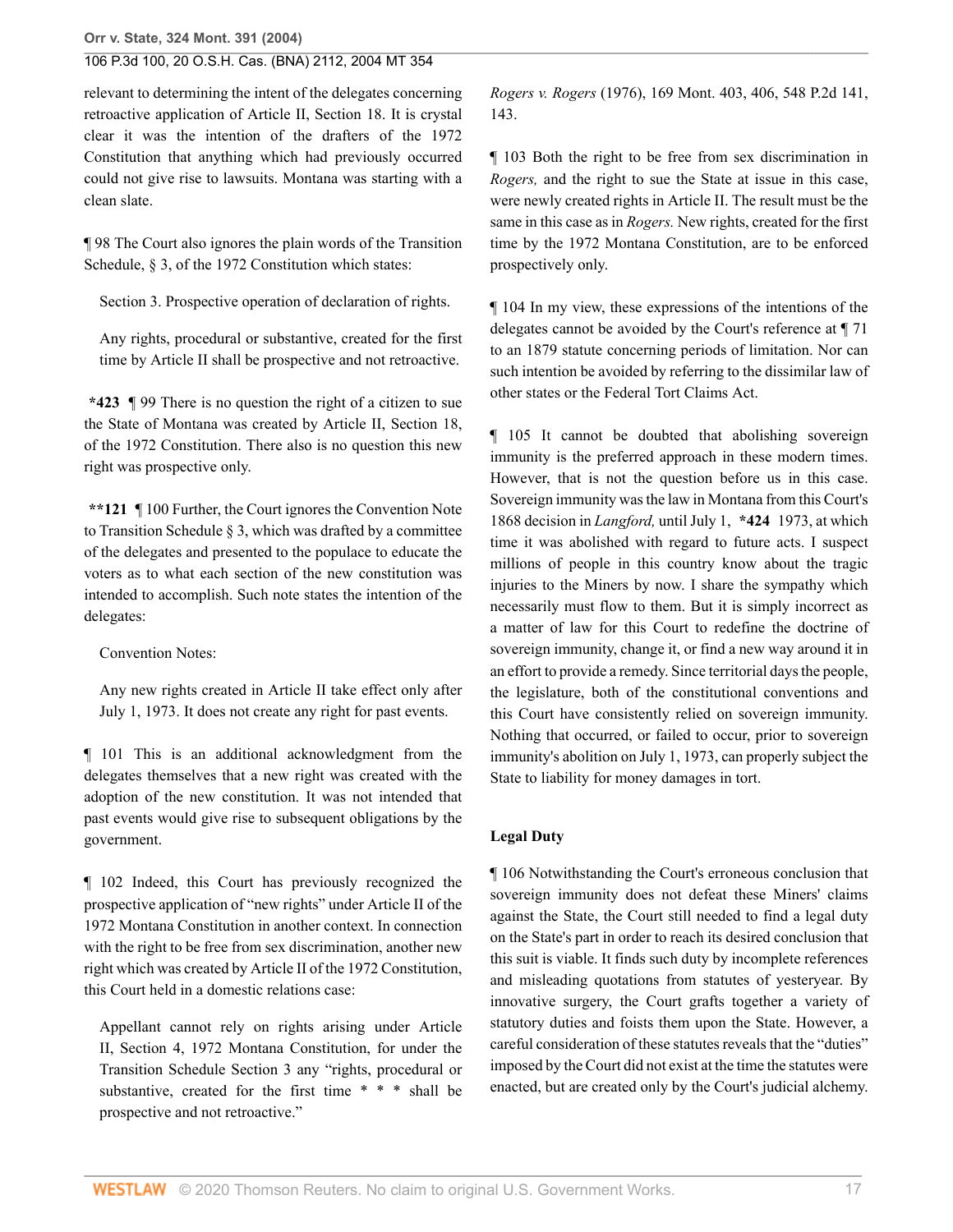¶ 107 The Court concludes that a duty to the Miners is established because the statutes it cites created a duty running from the State to the workers. First, the Court concludes at ¶ 22 that the various statutes applied to the vermiculite mining industry. This is correct. The statutes applied to all industries and the District Court did not rule otherwise. But translating the performance of a discretionary function and the dissemination of any results, as required by statute, **\*\*122** into a statutory duty to warn is something else entirely. The Court specifically explains in ¶ 23 this duty exists because:

[T]he duty to gather information related to the effects upon workers or the public of conditions of employment "for diffusion among and use by the people" was never displaced or eliminated from the law. The State had the mandatory obligation from 1907 through 1999 to gather public health-related information and provide it to the people. Section 2448, RCM (1921); § 69–105, RCM (1947); renumbered in 1969 to § 69–4110(3), RCM (1947); renumbered in 1978 to [§ 50–1–202, MCA.](http://www.westlaw.com/Link/Document/FullText?findType=L&pubNum=1002018&cite=MTST50-1-202&originatingDoc=I41a70aa7f79e11d99439b076ef9ec4de&refType=LQ&originationContext=document&vr=3.0&rs=cblt1.0&transitionType=DocumentItem&contextData=(sc.Search))

¶ 108 However, an accurate analysis of the entirety of these cited statutory provisions reveals a far different story about this so-called **\*425** " mandatory obligation." Section 2, Ch. 110, L.1907, consisted of a long list of powers granted to the State Board of Health which were characterized by that statute as "general supervision" and "general oversight." The particular phrase emphasized by the Court—"for diffusion among the people"—actually states, in its entirety:

[T]hey [the State Board of Health] shall gather such information *in respect to all these matters as they may deem proper* for diffusion among the people.... [Emphasis added.]

¶ 109 Ripping the phrase "for diffusion among the people" from the statute mid-phrase, the Court removes it from its context and from its meaning, magically turning it into a "mandatory obligation" which the Court insists existed from 1907 through 1999. To the contrary, an accurate reading of the statute demonstrates that the power of the Board to gather what information it, in its discretion, deemed proper and to diffuse such information "among the people" was completely discretionary with the Board—to be exercised "in respect to all matters as they deem proper." No mandatory obligation was created, because the exercise of this power was completely discretionary.

¶ 110 This discretionary language stayed in the statute, *see* § 69–105, RCM (1947), until the entire section was repealed in 1967 by Section 223, Chapter 197, Laws of Montana 1967. At the same time, the language upon which the Court heavily relies, "for diffusion among the people," was repealed, and did not exist in the law after 1967, although similar language was thereafter adopted, as discussed below. Thus, it is clear that these provisions, when studied *in toto,* merely bestowed discretionary options on the state agency, and mandated nothing.

¶ 111 In 1967, an entirely new statutory scheme was enacted, with language regarding the functions of the newly distinguished Board of Health and Department of Health. From these provisions, the Court cites and relies upon § 69– 4110(3), RCM (1967), to support its conclusion that the State had a continuing duty to the workers. That statute provided:

**69–4110. Functions, powers and duties of department.** *With policy guidance of the state board,* the department shall:

....

(3) make investigations, disseminate information, and make recommendations for control of diseases and improvement of public health to persons, groups or the public.... [Emphasis added.]

¶ 112 Although this provision generally authorized the Department to make investigations and disseminate information to "persons, **\*426** groups or the public," this power was to be exercised pursuant to the "policy guidance of the state board." Clearly, exercise of the power remained a discretionary function under this enactment, and a "mandatory obligation" giving rise to a legal duty was not created thereby. If the statute did not require the agency to exercise a power or to undertake a function, but rather delineated options to be exercised as the Board from time to time saw fit, such a provision cannot be construed as creating any mandatory duty whatsoever, much less a specific duty owed to the particular Miners here.

¶ 113 As a part of the 1967 changes to the law in question, the Legislature enacted Chapter 197, Laws of Montana 1967, Sections 19–23. These sections were codified as the new Title 69, Chapter 42, RCM, Industrial Hygiene. Taking a part of the new industrial hygiene statutes out of context, and omitting **\*\*123** a part of the specific statute, the Court boldly states at ¶ 38 the State of Montana, by virtue of § 69–4202,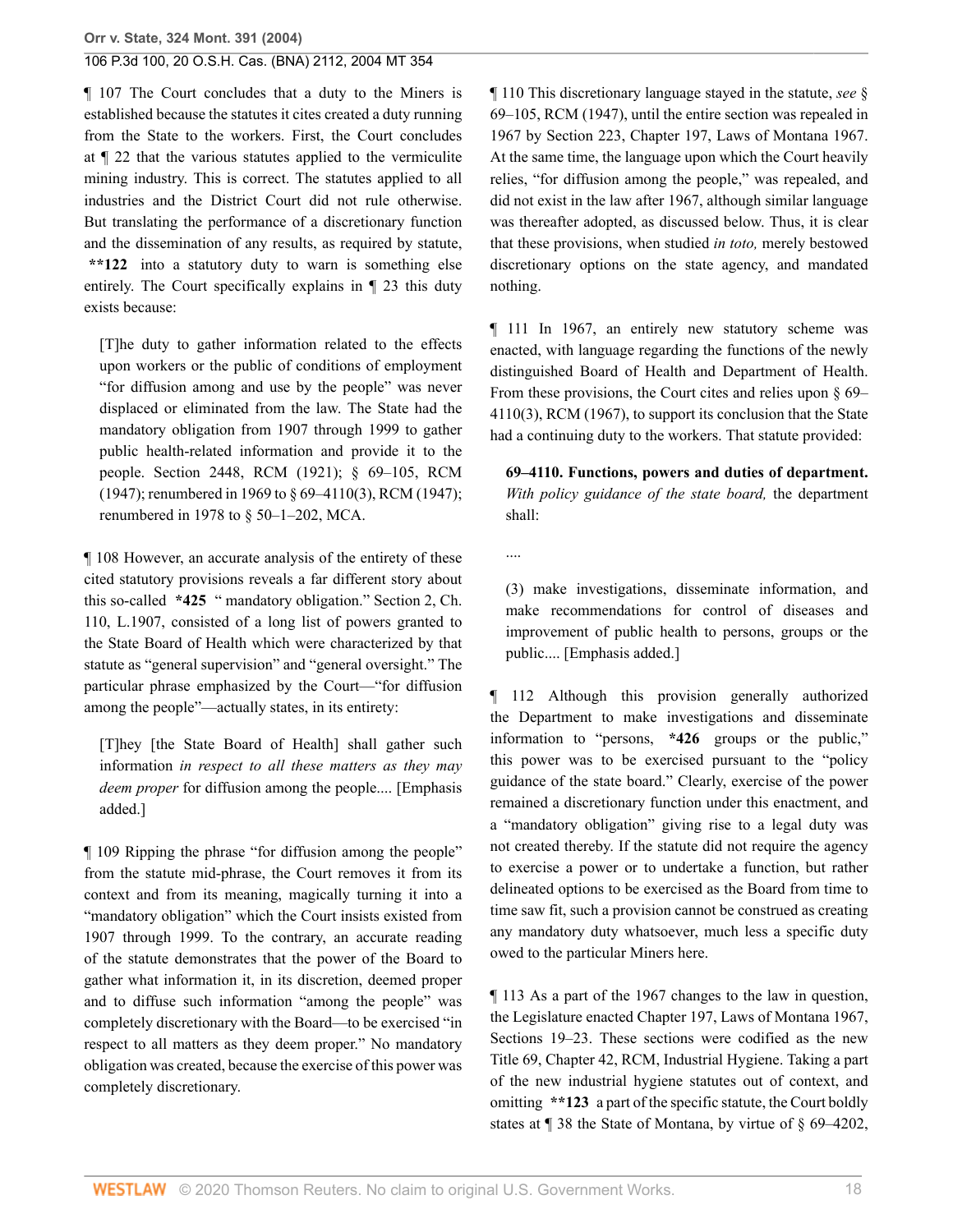RCM (1967), took upon itself a duty to correct or prevent conditions which were hazardous to health at any place of employment, and thus the State had a duty to the Miners to prevent their injuries. The clear and sweeping effect of this conclusion is that, at least during this period of time, the State undertook a legal obligation—a statutory duty in tort according to the Court—to correct all conditions which were hazardous to health, in every single place of work in Montana. Also, according to the Court, the State had a duty to prevent any recurrence of an unhealthful condition upon pain of being liable in tort to any injured worker. A large undertaking! Indeed, one I conclude borders on the absurd.

¶ 114 Title 69, Chapter 42, RCM (1967), does address occupational diseases and corresponding duties. The Court, at ¶ 38, again does not reveal the entire statute. Section 69–4202, RCM (1967), stated "the state board of health shall adopt rules and make orders to correct or prevent conditions which are hazardous to health at any place of employment." Then, the next section, § 69–4203(3), RCM, requires the department of health to investigate the conditions of any place of employment at any time. Section 69– 4203(4), RCM, merely requires the department to "report the findings of investigations *to the industry* concerned and *co-operate* with the industry in preventing or correcting conditions which are hazardous to health." (Emphasis added.) Section 69–4204(1), RCM, goes on to require the reporting of occupational diseases by health care providers and state employees within 11 days of discovery. Of importance, reports made "are neither public records nor open to public inspection." Section 69–4204(2), RCM. Clearly, these **\*427** specific statutes regarding occupational diseases require the reports generated by the investigation are to be given to the "industry concerned" and "are neither public records nor open to public inspection." These specific statutes control as against the general statutes regarding the duties of the board. *See* [§ 1–2–102, MCA.](http://www.westlaw.com/Link/Document/FullText?findType=L&pubNum=1002018&cite=MTST1-2-102&originatingDoc=I41a70aa7f79e11d99439b076ef9ec4de&refType=LQ&originationContext=document&vr=3.0&rs=cblt1.0&transitionType=DocumentItem&contextData=(sc.Search))

¶ 115 In reality, Title 69, Chapter 42, RCM, Industrial Hygiene, was in no way intended to, and did not, create a duty on the part of the State to correct or prevent all hazardous workplace conditions on pain of making the State liable for any damages if such were not completely eliminated never to recur.

¶ 116 In 1971, the Legislature enacted Chapter 316, Laws of Montana 1971, which changed the law again and created the Occupational Health Act of Montana. This Act, in addition to the provisions cited by the Court, continued to provide

that information collected by the Department concerning pollutants or operations are only for the confidential use of the Department and that only the owner or operator of an inspected premises can obtain a copy of the report on request. *See* [§§ 50–70–109\(1\), –115\(3\), MCA](http://www.westlaw.com/Link/Document/FullText?findType=L&pubNum=1002018&cite=MTST50-70-109&originatingDoc=I41a70aa7f79e11d99439b076ef9ec4de&refType=LQ&originationContext=document&vr=3.0&rs=cblt1.0&transitionType=DocumentItem&contextData=(sc.Search)). Importantly, the Occupational Health Act expressly provides that it does not:

[A]bridge, limit, impair, create, enlarge, or otherwise affect substantively or procedurally the right of a person to damage or other relief, or otherwise affect substantively or procedurally the right of a person to damage or other relief on account of injury to persons or property and to maintain an action or other appropriate proceeding.

[Section 50–70–118\(3\), MCA.](http://www.westlaw.com/Link/Document/FullText?findType=L&pubNum=1002018&cite=MTST50-70-118&originatingDoc=I41a70aa7f79e11d99439b076ef9ec4de&refType=LQ&originationContext=document&vr=3.0&rs=cblt1.0&transitionType=DocumentItem&contextData=(sc.Search)) Thus, the expressed intention of the Legislature was not only that inspection reports were not to be disseminated, it was that the Act would not "create" or "enlarge" any procedural or substantive right to seek damages. In determining the Act creates a special duty which exposes the State to liability, the Court abrogates this provision.

¶ 117 In addressing the duty issue, the District Court carefully analyzed the statutes at issue here and concluded, in part, as follows:

Plaintiffs have pointed to a number of other statutes that have existed over the years that they feel impose a statutory duty enforceable by these Plaintiffs. However, the statutes do not specifically impose a duty on the State to protect employees from exposure from asbestos or to warn employees of the dangers of such **\*\*124** exposure. These statutes are very general and apply to "various industries" all over the state and do not deal with any specific hazard to be detected and prevented by the State.

....

... **\*428** ... it is critical to note that none of these statutes are specific as to the danger or the industry being addressed. They all are very general.

It appears that these statutes, if they impose any duty at all, impose a directive to the Department of Health and its employees as to what their general duties are. There is nothing in any of these statutes that evidences a specific legislative concern with a particular industry or a particular type of worker. Thus, in short, the Court finds no statutory duty exists on which Plaintiffs may base their case.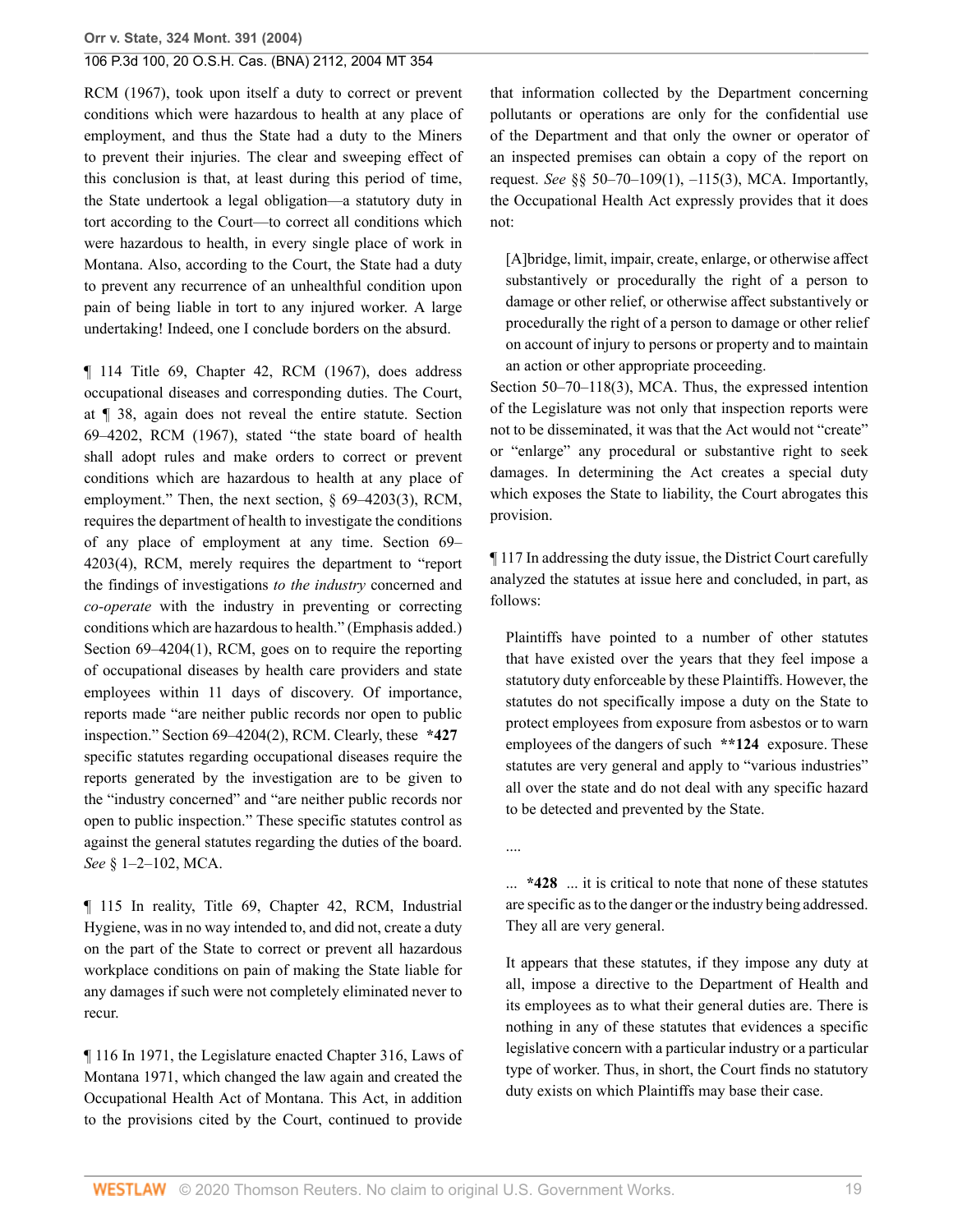¶ 118 The District Court's analysis is correct. These statutes do not even mention, let alone create, a duty owed by the State Department of Health to the workers of a particular industry. At best, these provisions constitute general directives to the agency itself, by which the agency is empowered to address public health problems with the industry involved. Unfortunate as it may have been, the State's actions of yesteryear were for the purpose of "working with the industry," and not directed to, or communicated with, the workers. Therefore, these efforts did not create a duty imposed on the State of Montana to warn the Miners that their health was in danger because of the defalcations of their employer.

¶ 119 The Court acknowledges that the State agencies in question placed great weight on Attorney General Bonner's 1942 opinion in not disseminating information to the Miners. It then concludes that they were wrong in doing so. The Court's analysis concerning this Opinion and its use is also flawed. The various health agencies were justified in their reliance on it.

¶ 120 The Attorney General, as acknowledged by the Court at ¶ 27, concluded that the Board of Health's reports were confidential. Although not binding on this Court, an Attorney General's ("AG's") Opinion in which the Legislature has acquiesced is persuasive and will be upheld unless palpably erroneous. *See, e.g., [Stewart v. Region II Child & Fam. Servs.](http://www.westlaw.com/Link/Document/FullText?findType=Y&serNum=1990051279&pubNum=661&originatingDoc=I41a70aa7f79e11d99439b076ef9ec4de&refType=RP&fi=co_pp_sp_661_919&originationContext=document&vr=3.0&rs=cblt1.0&transitionType=DocumentItem&contextData=(sc.Search)#co_pp_sp_661_919)* [\(1990\), 242 Mont. 88, 97, 788 P.2d 913, 919;](http://www.westlaw.com/Link/Document/FullText?findType=Y&serNum=1990051279&pubNum=661&originatingDoc=I41a70aa7f79e11d99439b076ef9ec4de&refType=RP&fi=co_pp_sp_661_919&originationContext=document&vr=3.0&rs=cblt1.0&transitionType=DocumentItem&contextData=(sc.Search)#co_pp_sp_661_919) *[State ex rel. Ebel](http://www.westlaw.com/Link/Document/FullText?findType=Y&serNum=1957117356&pubNum=661&originatingDoc=I41a70aa7f79e11d99439b076ef9ec4de&refType=RP&fi=co_pp_sp_661_353&originationContext=document&vr=3.0&rs=cblt1.0&transitionType=DocumentItem&contextData=(sc.Search)#co_pp_sp_661_353) v. Schye* [\(1956\), 130 Mont. 537, 541, 305 P.2d 350, 353;](http://www.westlaw.com/Link/Document/FullText?findType=Y&serNum=1957117356&pubNum=661&originatingDoc=I41a70aa7f79e11d99439b076ef9ec4de&refType=RP&fi=co_pp_sp_661_353&originationContext=document&vr=3.0&rs=cblt1.0&transitionType=DocumentItem&contextData=(sc.Search)#co_pp_sp_661_353) *[State](http://www.westlaw.com/Link/Document/FullText?findType=Y&serNum=1939103742&pubNum=661&originatingDoc=I41a70aa7f79e11d99439b076ef9ec4de&refType=RP&fi=co_pp_sp_661_400&originationContext=document&vr=3.0&rs=cblt1.0&transitionType=DocumentItem&contextData=(sc.Search)#co_pp_sp_661_400) ex rel. Barr v. District Court* [\(1939\), 108 Mont. 433, 436, 91](http://www.westlaw.com/Link/Document/FullText?findType=Y&serNum=1939103742&pubNum=661&originatingDoc=I41a70aa7f79e11d99439b076ef9ec4de&refType=RP&fi=co_pp_sp_661_400&originationContext=document&vr=3.0&rs=cblt1.0&transitionType=DocumentItem&contextData=(sc.Search)#co_pp_sp_661_400) [P.2d 399, 400.](http://www.westlaw.com/Link/Document/FullText?findType=Y&serNum=1939103742&pubNum=661&originatingDoc=I41a70aa7f79e11d99439b076ef9ec4de&refType=RP&fi=co_pp_sp_661_400&originationContext=document&vr=3.0&rs=cblt1.0&transitionType=DocumentItem&contextData=(sc.Search)#co_pp_sp_661_400) The Court is incorrect in its view that the AG's Opinion at issue in this case is palpably erroneous.

¶ 121 The issue before us, however, is not the correctness of the Opinion. The issue is the effect of that Opinion acquiesced in by the Legislature—on those to whom it was directed at the time and for **\*429** decades thereafter. It is one thing to conclude an AG's Opinion is erroneous. It is quite another to determine 62 years later that an Opinion was not binding at the time it was issued and, therefore, the persons who relied on it were wrong in doing so. While we have not directly addressed the issue, we indicated in *[O'Shaughnessy](http://www.westlaw.com/Link/Document/FullText?findType=Y&serNum=1984139557&pubNum=661&originatingDoc=I41a70aa7f79e11d99439b076ef9ec4de&refType=RP&fi=co_pp_sp_661_363&originationContext=document&vr=3.0&rs=cblt1.0&transitionType=DocumentItem&contextData=(sc.Search)#co_pp_sp_661_363) v. Wolfe* [\(1984\), 212 Mont. 12, 16, 685 P.2d 361, 363,](http://www.westlaw.com/Link/Document/FullText?findType=Y&serNum=1984139557&pubNum=661&originatingDoc=I41a70aa7f79e11d99439b076ef9ec4de&refType=RP&fi=co_pp_sp_661_363&originationContext=document&vr=3.0&rs=cblt1.0&transitionType=DocumentItem&contextData=(sc.Search)#co_pp_sp_661_363) that AG Opinions are binding on those requesting them or to whom they apply, absent a contrary ruling from this Court. How can we now "unbind" those clearly bound by a 1942 AG's Opinion by our contrary opinion on the law? What, then, is the purpose of our 80–year–old statute requiring the Montana Attorney

General to provide legal opinions in writing, without fee, to those entitled by law to request them? *See, e.g.,* § 199(6), RCM (1921); § 82–401(6), RCM (1947); [§ 2–15–501, MCA.](http://www.westlaw.com/Link/Document/FullText?findType=L&pubNum=1002018&cite=MTST2-15-501&originatingDoc=I41a70aa7f79e11d99439b076ef9ec4de&refType=LQ&originationContext=document&vr=3.0&rs=cblt1.0&transitionType=DocumentItem&contextData=(sc.Search))

¶ 122 In its rush to do the right thing by the Miners in this case, the Court makes AG's Opinions not only useless, but dangerous. What busy Attorney General in his or her right mind would continue to issue such opinions once this Court has held the persons to whom they are directed rely on them at their peril? Having obtained an AG Opinion, should those who sought it then seek competing legal opinions, or should they merely ignore it because it may be wrong and relying on it may decades later be the basis of liability?

¶ 123 An examination of the AG's Opinion leads to the conclusion that it was not incorrect and most assuredly was not "palpably erroneous." In 1939, the Legislature created **\*\*125** the Industrial Hygiene Division of the Board of Health (IHD) and required it, among other things, to study and investigate industrial hygiene and occupation disease and "report to the *industries* concerned the findings of such investigations...." Sections 1, 2(1), (3), (5), Ch. 127, L.1939, re-codified as §§ 69–201 through –208, RCM (1947) (emphasis added). Section 5 of Chapter 127 required at least annual statistical summaries of all reported occupational diseases, together with dissemination of instruction and information believed appropriate to prevent the occurrence or recurrence of occupational diseases "to all *employers* of this State." (Emphasis added). Section 7 required health care providers and certain mine inspectors, *upon request* of the secretary of the IHD, to report knowledge of any occupational disease and file a report regarding that knowledge. Section 7 stated without equivocation that "such reports and *all records and data of the [IHD] ...* pertaining to such diseases are hereby declared *not* to be public records or open to public inspection...." Section 7, Ch. 127, L.1939 (emphasis added).

¶ 124 It is clear that nothing in Chapter 127 required or even **\*430** suggested public dissemination of investigations and studies by the IHD. Those matters were to be reported to the involved industries. Moreover, as noted above, the language of Section 7 clearly prohibited making the reports from health care providers and "all records and data of the division" public or open to public inspection. Attorney General Bonner's Opinion in 1942 responded to a query about whether reports of workplace investigations should be furnished to anyone requesting them by relying on the clear language of Section 7. He concluded the reports were not public records or open to public inspection. I would conclude the Opinion was 1) not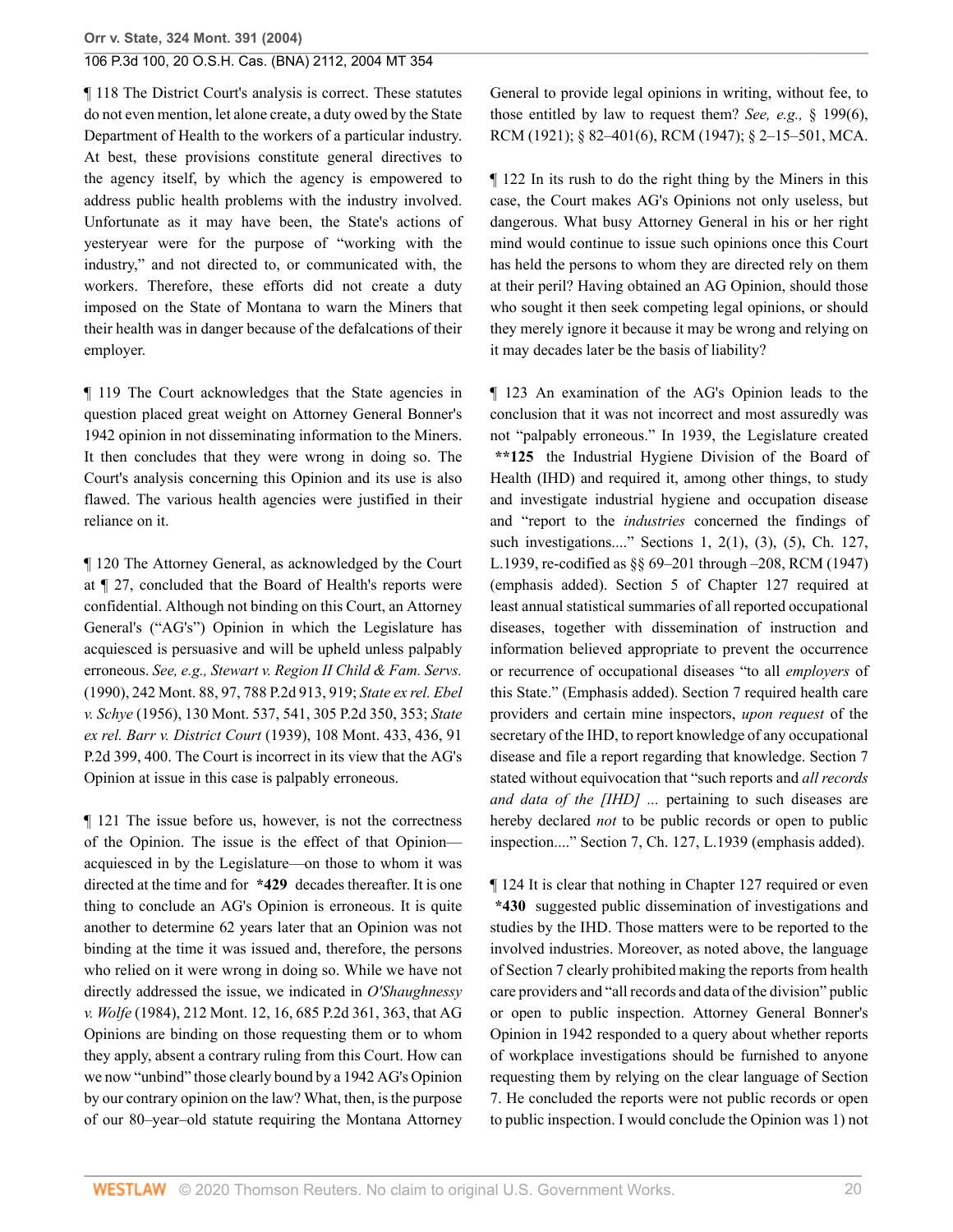palpably erroneous, and 2) even if incorrect, binding from its issuance until today. For these reasons, I disagree with the Court's analysis of the AG's 1942 Opinion.

¶ 125 Nor do I agree with the Court that the re-codification and renumbering of Section 7 of Chapter 127 as § 69– 207, RCM (1947), changed anything at all about the law. The language of § 69–207, RCM (1947), was identical in all respects to the former Section 7. It continued to require physicians, other health care providers and mine inspectors "having knowledge of a case of occupational disease" to report such cases "upon request" of the secretary of the IHD. More importantly, those reports "and all records and data of the division of industrial hygiene of the state of Montana pertaining to such diseases are hereby declared not to be public records or open to public inspection." The Court fails to read the statute in its entirety and according to its plain language.

¶ 126 Moreover, the Court is simply wrong in its unsupported statement that the presumption accorded the title of an act as expressing the Legislature's intent "applies equally to titles of sections within an act." To the contrary, it is well established in Montana that "the text of [a] statute takes precedence over the title in matters of statutory interpretation." *See, e.g., Orozco v. Day* [\(1997\), 281 Mont. 341, 348, 934 P.2d 1009,](http://www.westlaw.com/Link/Document/FullText?findType=Y&serNum=1997069343&pubNum=661&originatingDoc=I41a70aa7f79e11d99439b076ef9ec4de&refType=RP&fi=co_pp_sp_661_1012&originationContext=document&vr=3.0&rs=cblt1.0&transitionType=DocumentItem&contextData=(sc.Search)#co_pp_sp_661_1012) [1012;](http://www.westlaw.com/Link/Document/FullText?findType=Y&serNum=1997069343&pubNum=661&originatingDoc=I41a70aa7f79e11d99439b076ef9ec4de&refType=RP&fi=co_pp_sp_661_1012&originationContext=document&vr=3.0&rs=cblt1.0&transitionType=DocumentItem&contextData=(sc.Search)#co_pp_sp_661_1012) *[ISC Distributors, Inc. v. Trevor](http://www.westlaw.com/Link/Document/FullText?findType=Y&serNum=1995176202&pubNum=661&originatingDoc=I41a70aa7f79e11d99439b076ef9ec4de&refType=RP&fi=co_pp_sp_661_177&originationContext=document&vr=3.0&rs=cblt1.0&transitionType=DocumentItem&contextData=(sc.Search)#co_pp_sp_661_177)* (1995), 273 Mont. [185, 196, 903 P.2d 170, 177;](http://www.westlaw.com/Link/Document/FullText?findType=Y&serNum=1995176202&pubNum=661&originatingDoc=I41a70aa7f79e11d99439b076ef9ec4de&refType=RP&fi=co_pp_sp_661_177&originationContext=document&vr=3.0&rs=cblt1.0&transitionType=DocumentItem&contextData=(sc.Search)#co_pp_sp_661_177) *[Manufacturers Acceptance](http://www.westlaw.com/Link/Document/FullText?findType=Y&serNum=1968128491&pubNum=661&originatingDoc=I41a70aa7f79e11d99439b076ef9ec4de&refType=RP&fi=co_pp_sp_661_671&originationContext=document&vr=3.0&rs=cblt1.0&transitionType=DocumentItem&contextData=(sc.Search)#co_pp_sp_661_671) Corp. v. Krsul* [\(1968\), 151 Mont. 28, 35, 438 P.2d 667, 671.](http://www.westlaw.com/Link/Document/FullText?findType=Y&serNum=1968128491&pubNum=661&originatingDoc=I41a70aa7f79e11d99439b076ef9ec4de&refType=RP&fi=co_pp_sp_661_671&originationContext=document&vr=3.0&rs=cblt1.0&transitionType=DocumentItem&contextData=(sc.Search)#co_pp_sp_661_671) Consequently, the so-called "title" of § 69–207, RCM (1947) —added by the Code Commissioner, and which speaks of a "duty of physicians and others to report cases"—cannot, and does not, impact the language contained within the statute. As discussed above, in 1947, § 69–207, RCM, retained the clear "not public records" language previously contained in Section 7 of Chapter 127.

¶ 127 Additionally, with regard to the 1942 AG Opinion, the Court **\*431** states at ¶ 30:

[T]he language of the original § 7 interpreted by Attorney General Bonner was significantly revised by the legislature in 1967. The result of the legislative revision was to clarify § 7 in a manner that continued to prohibit health care workers from disclosing private medical records but that rendered Attorney General Bonner's Opinion moot.

¶ 128 As stated above, in 1967, the Legislature generally revised the laws relating to the Board of Health, amending and repealing many statutes. *See* Ch. 197, L.1967. In doing so, the Legislature created a number **\*\*126** of statutes under the heading "State Board of Health," which created the board and set forth its general duties, one of which was to "make investigations, disseminate information, and make recommendations for control of diseases and improvement of public health to persons, groups, or the public." *See* Sec. 10(3), Ch. 197, L.1967. Nothing in those statutes requires particular investigations, much less requires that results of each and every investigation be disseminated to the public.

¶ 129 Totally overlooked by the Court in the context of the 1942 Attorney General's Opinion is Title 69, Chapter 42, Industrial Hygiene. This chapter expressly addresses occupational diseases and corresponding duties. As previously explained, these specific statutes regarding occupational diseases require only that the reports generated by the investigation are to be given to the "industry concerned" and "are neither public records nor open to public inspection."

¶ 130 Thus, while I agree with the Court that the 1967 amendments retained the prohibition against disclosure of reports of occupational diseases, neither logic nor law allows me to join the Court's next giant step. That is, I cannot agree with the Court's implicit conclusion that, because the earlier language about "division data" was deleted, thereby "mooting" that portion of the AG Opinion, there somehow sprang into being an express requirement that other occupational disease reports suddenly were required to be disseminated to the public. Nothing in the statutes at any point in their history requires it and, indeed, such an interpretation is belied by the express provision in the 1967 legislation that the findings of investigations into occupational diseases were to be reported "to the industry concerned...."

¶ 131 Finally, with regard to the AG's Opinion, I feel compelled to express my disappointment with the Court's language at ¶ 28 when it **\*432** speaks of reliance on the AG Opinion "to *justify the concealment* of the results of workplace inspections" and the statement at ¶ 30 about "the State's *decision to withhold* from the workers at the Libby Mine investigation reports." These statements clearly imply that public employees—"the State"—engaged in some sort of conspiracy to harm the Libby Miners. I am sad the Court would see fit to suggest that employees in the executive branch of government would conduct themselves in such a fashion. I disagree.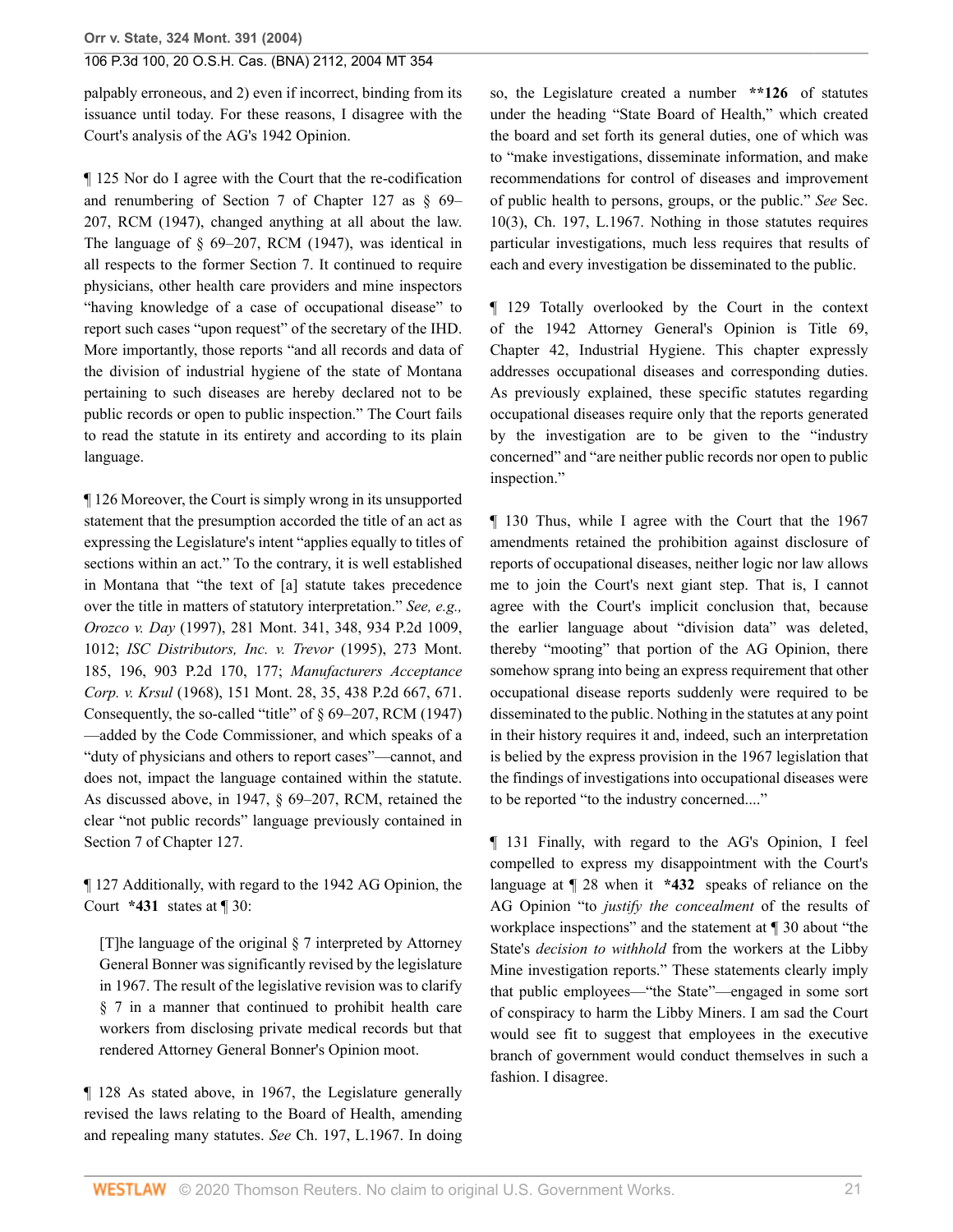### **Public Duty Doctrine**

¶ 132 Having invented a statutory duty, never enacted or intended by the Legislature, the Court next goes on to determine the Public Duty Doctrine does not defeat the Miners' claims because the "special relationship" exception to the doctrine applies. The Court's description of the Public Duty Doctrine, and the special relationship exception is correct. In my view, however, the Court errs in concluding the special relationship exception applies in the present case.

¶ 133 First, and in a circular fashion, the Court states the special relationship exception applies because the statutes in question here were intended to "protect workers from occupational diseases." Although the Court correctly reasons "the lack of specificity in these statutes does not render them meaningless," a protective intent or meaning does not necessarily create a special relationship. Assuming, *arguendo,* these statutes created a duty to the Miners, even the Court does not posit these statutes applied solely to them. Thus, they cannot be said to apply to the "specific class of persons" of which the plaintiffs are members, that is, workers at the Libby mines. The statutes covered all Montana workers who were employed, in every occupation, and in every place in the State. The Public Duty Doctrine provides that if a statute creates a duty to everyone, it does not create a duty to a specific class of persons. The Court acknowledges this in ¶ 41. Yet, the Court's conclusion is that when a statute creates a duty to everyone it raises the exception to the Public Duty Doctrine because it creates a duty to a specific class of persons. Considering the very definition of the Public Duty Doctrine, I find this singularly confusing. I must disagree with the Court in this regard.

¶ 134 The statutes in question do not even mention, let alone create a special relationship with, the workers of a particular industry. **\*\*127** At best, these provisions constitute general directives to the agency itself, by which the agency is empowered to address public health problems. As such, they create no "special duty that is more particular than the duty owed to the public at large." *Nelson,* ¶ 22. Nonetheless, the Court **\*433** reads a special duty into these provisions, an analysis which taken to its logical conclusion would create a special relationship between the State and every single Montana citizen in every place of work. Indeed, the Court determines this "special duty" exists because these statutes "were designed to protect men and women working in the various industries in Montana from occupational disease."

*See* ¶ 44. Such an argument could be made about virtually any directive in the Montana Code Annotated.

¶ 135 Next, the Court says that a special relationship was created with the Miners because they repeatedly saw State employees making inspections and this "qualifies as a 'specific action to protect a person' and creates a special relationship between the State and the Miners." ¶ 45. The actions taken were discretionary inspections. The Miners' complaint is the State did not take any affirmative action to warn them after these inspections. Unfortunate as it may have been, the State's actions in past decades were for the purpose of "working with the industry," and not directed to, or communicated with, the workers. Therefore, these efforts cannot be considered a "specific action to protect a person."

¶ 136 Neither can the State's inspections be considered actions which reasonably induced detrimental reliance which would create a special relationship under the Public Duty Doctrine. *See Nelson,* ¶ 22. What the Court in essence concludes at ¶ 46 is that even though the Miners knew there was a danger, the lack of information from the State equates to the State telling them there was no danger. This erroneous conclusion is reached because the Court fixates on the inspections themselves as the "act" upon which the Miners may rely, and not on the salient point that there was no representation at all to the Miners upon which they could reasonably rely. It is every bit as logical to reason the lack of information equates to the State telling the Miners there was a danger. However, the point is this: The State took no action upon which the Miners could reasonably rely which would create a special relationship between it and the Miners, and the Court's contrary conclusion appears to be a stretch for a desired result.

¶ 137 The workers were not told of any dangers because the law at that time prohibited such disclosure, and thus the State's discretionary decision to make inspections at Libby could not create reliance that gives rise to the necessary special relationship.

¶ 138 In the end, I conclude that the Court changes centuries of law on sovereign immunity, creates a mandatory statutory duty out of discretionary code provisions, and misconstrues the special **\*434** relationship exception to the Public Duty Doctrine. I too wish the proper defendant was not, in all probability, judgment proof. I cannot join what is, in my view, the creation, by judicial fiat, of a remedy where the State is now substituted for a bankrupt employer.